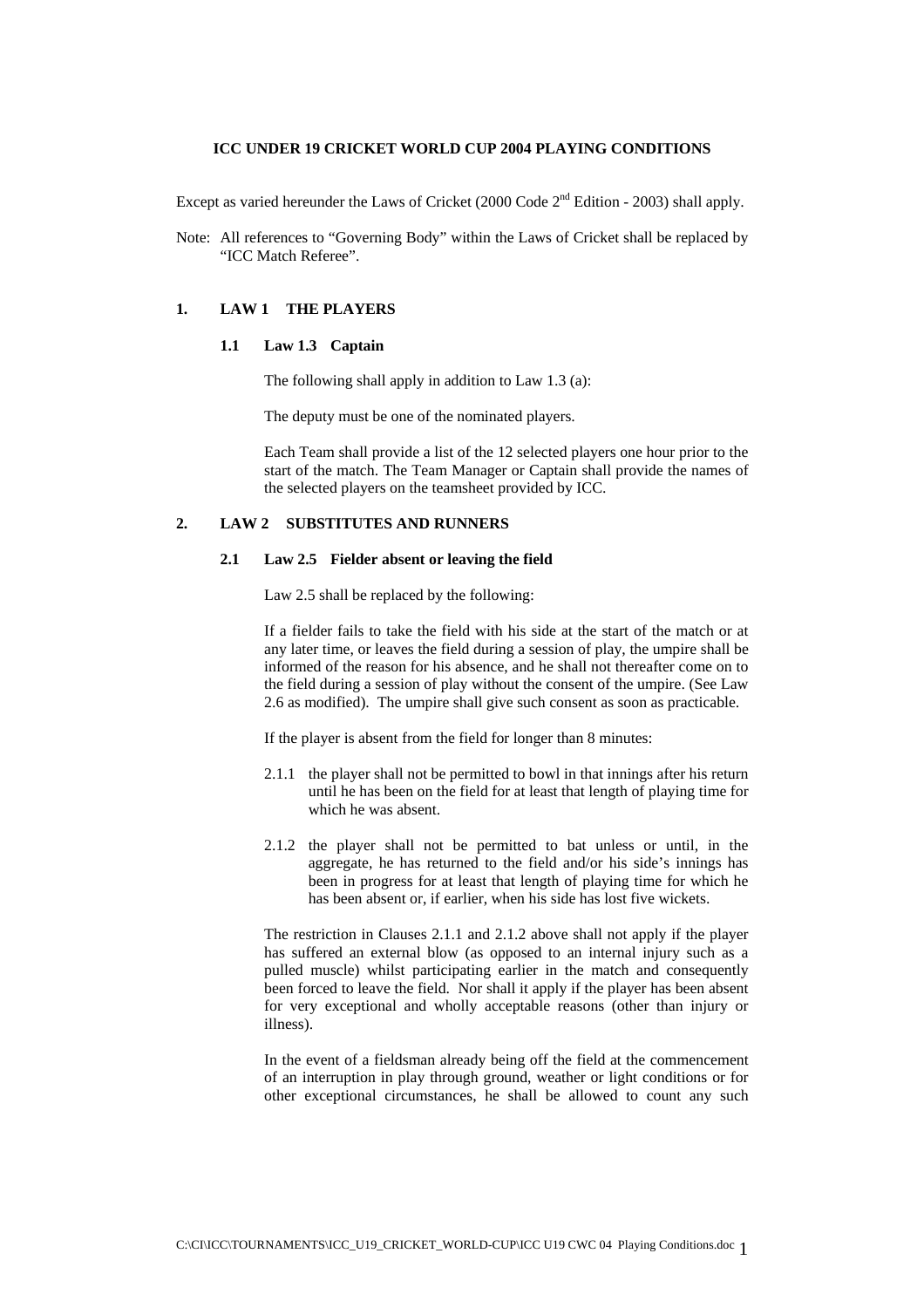stoppage time as playing time, provided that he personally informs the umpires when he is fit enough to take the field had play been in progress.

## **3. LAW 3 THE UMPIRES AND REFEREES**

#### **3.1 Law 3.1 Appointment and attendance**

The following shall apply in place of Law 3.1:

- 3.1.1 ICC will appoint the umpires for all on-field and third umpire duties. The third umpire shall officiate in regard to TV replays (where used) and shall act as the emergency on-field umpire
- 3.1.2 Neither team will have a right of objection to an umpire's appointment.
- 3.1.3 The umpires shall be present at the ground at least two hours before the scheduled start of play.
- 3.1.4 ICC will appoint the Match Referees for all U19 Cricket World Cup 2004 matches.

## **3.2 Third Umpires / TV Replays**

The following shall apply in addition to Clause 3.1:

#### **3.2.1 General**

The third umpire/TV replay referral system shall be used in the semifinal and final of the main competition only. In such case the following provisions shall apply:

- (a) The camera specifications set out in Appendix 3 shall be mandatory as a minimum requirement.
- (b) The Bangladesh Cricket Board will ensure a separate room is provided for the third umpire and that he has access to a television monitor and direct sound link with the television control unit director to facilitate as many replays as is necessary to assist him in making a decision.
- (c) In the circumstances detailed in clauses 3.2.2, 3.2.3, 3.2.4 and 3.2.5 below, the on-field umpire has the discretion whether or not to refer the appeal to the third umpire for a decision and should take a common sense approach. Players may not appeal to the umpire to use the replay system – breach of this provision would constitute dissent and the player could be liable for discipline under the ICC Code of Conduct.
- (d) The third umpire shall call for as many replays from any camera angle as is necessary to reach a decision. As a guide, a decision should be made within 30 seconds whenever possible, but the third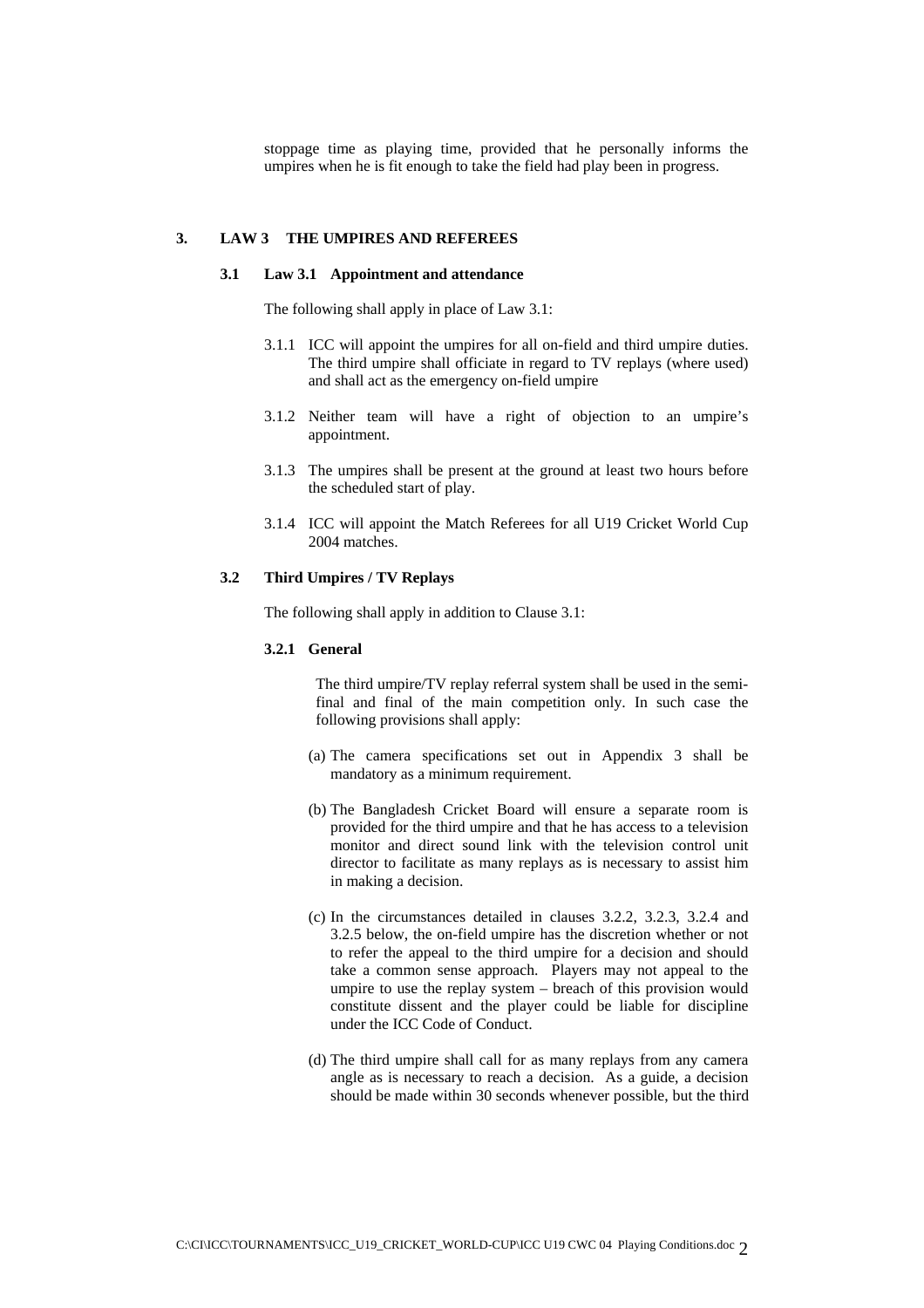umpire shall have discretion to take more time in order to finalise a decision.

#### **3.2.2 Run Out, Stumping, Caught and Hit Wicket Decisions**

- (a) The on-field umpire shall be entitled to refer an appeal for a runout, stumping or hit-wicket to the third umpire.
- (b) An on-field umpire wishing to refer a decision to the third umpire shall signal to the third umpire by making the shape of TV screen with his hands.
- (c) If the third umpire decides the batsman is out a red light is displayed; a green light means not-out. Should the third umpire be temporarily unable to respond, a white light (where available) will remain illuminated throughout the period of interruption to signify to the on-field umpires that the TV replay system is temporarily unavailable, in which case the decision will be taken by the onfield umpire.
- (d) When reviewing the TV replay(s), if the third umpire finds the batsman has been bowled rather than hit wicket or stumped, he shall indicate that the batsman was dismissed.

#### **3.2.3 Caught Decisions**

The on-field umpire shall be entitled to refer an appeal for a caught decision to the third umpire in the following circumstances:

## **3.2.3.1 Clean catches**

- (a) Should the bowler's end umpire be unable to decide whether or not a catch was taken cleanly, he shall first consult with the square leg umpire.
- (b) Should both umpires be unable to make a decision, a not out decision shall be given by the bowler's end umpire. Only if the line of vision of both umpires is obscured shall the bowler's end umpire be entitled to refer the decision to the third umpire as in clause 3.2.2 (b).
- (c) The third umpire has to determine whether the batsman has been caught, not whether or not he hit the ball.
- (d) The third umpire shall communicate his decision by the system as in clause 3.2.2 (c).

#### **3.2.3.2 Bump Ball**

- (a) Should the bowler's end umpire be unable to decide whether a catch was taken from a bump ball or not, he shall first consult with the square leg umpire.
- (b) Should both on-field umpires be unable to make a decision, the bowler's end umpire shall be entitled to refer the decision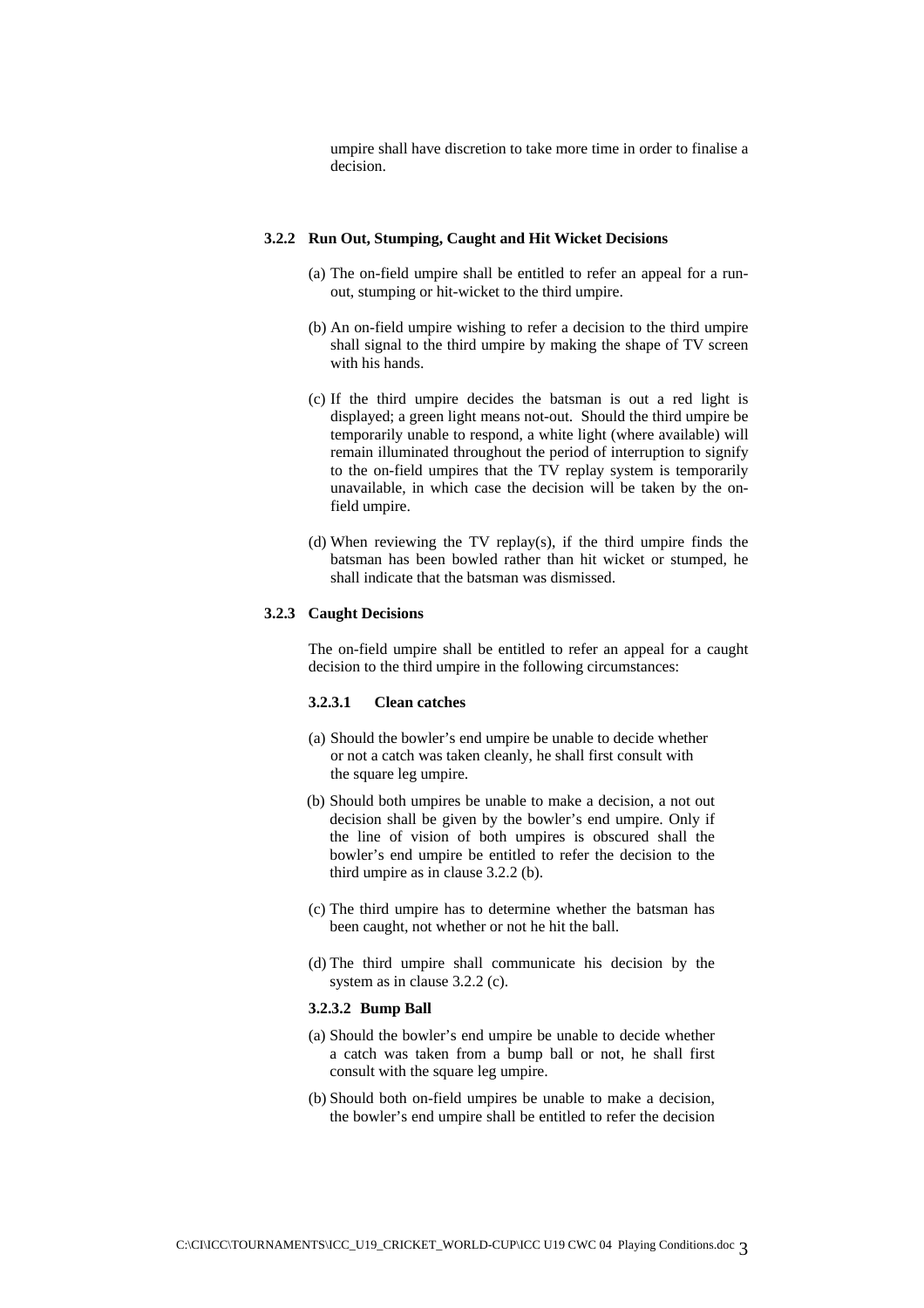to the third umpire to review a TV replay(s) of the batsman's stroke as in Clause 3.2.2 (b).

- (c) The third umpire has to determine whether the ball was a bump ball or not.
- (d) The third umpire shall communicate his decision by the system as in Clause 3.2.2 (c).

## **3.2.4 Boundary Decisions**

- (a) The on-field umpire shall be entitled to refer to the third umpire for a decision about whether the fieldsman had any part of his person in contact with the ball when he touched or crossed the boundary line or whether a four or six had been scored. A decision is to be made immediately and cannot be changed thereafter.
- (b) An on-field umpire wishing the assistance of the third umpire in these circumstances communicate with the third umpire by use of a two-way radio and the third umpire will convey his decision to the on-field umpire by this method.
- (c) The third umpire may initiate contact with the on-field umpire by two-way radio if TV coverage shows a boundary line infringement or incident as envisaged under this clause.

#### **3.2.5 Batsmen Running to the Same End**

- (a) In the event of both batsmen running to the same end and the umpires are uncertain over which batsmen made his ground first, the on-field umpire may refer the decision to the third umpire.
- (b) The procedure in Clause 3.2.4 (b) shall apply.

## **3.3 Law 3.2 Change of Umpire**

The following shall apply in place of Law 3.2:

3.3.1 An umpire shall not be changed during the match, other than in exceptional circumstances, unless he is injured or ill.

#### **3.4 Law 3.4 To inform captains and scorers**

In addition to Law 3.4 (i)

The host country may provide for the ringing of a bell, which shall be rung 5 minutes before the termination of an interval, when the umpires shall go to the wickets.

#### **3.5 Law 3.8 Fitness of Ground, Weather and Light**

**Law 3.9 Suspension of play for adverse conditions of ground, weather or light** 

Laws 3.8 and 3.9 shall apply subject to the following: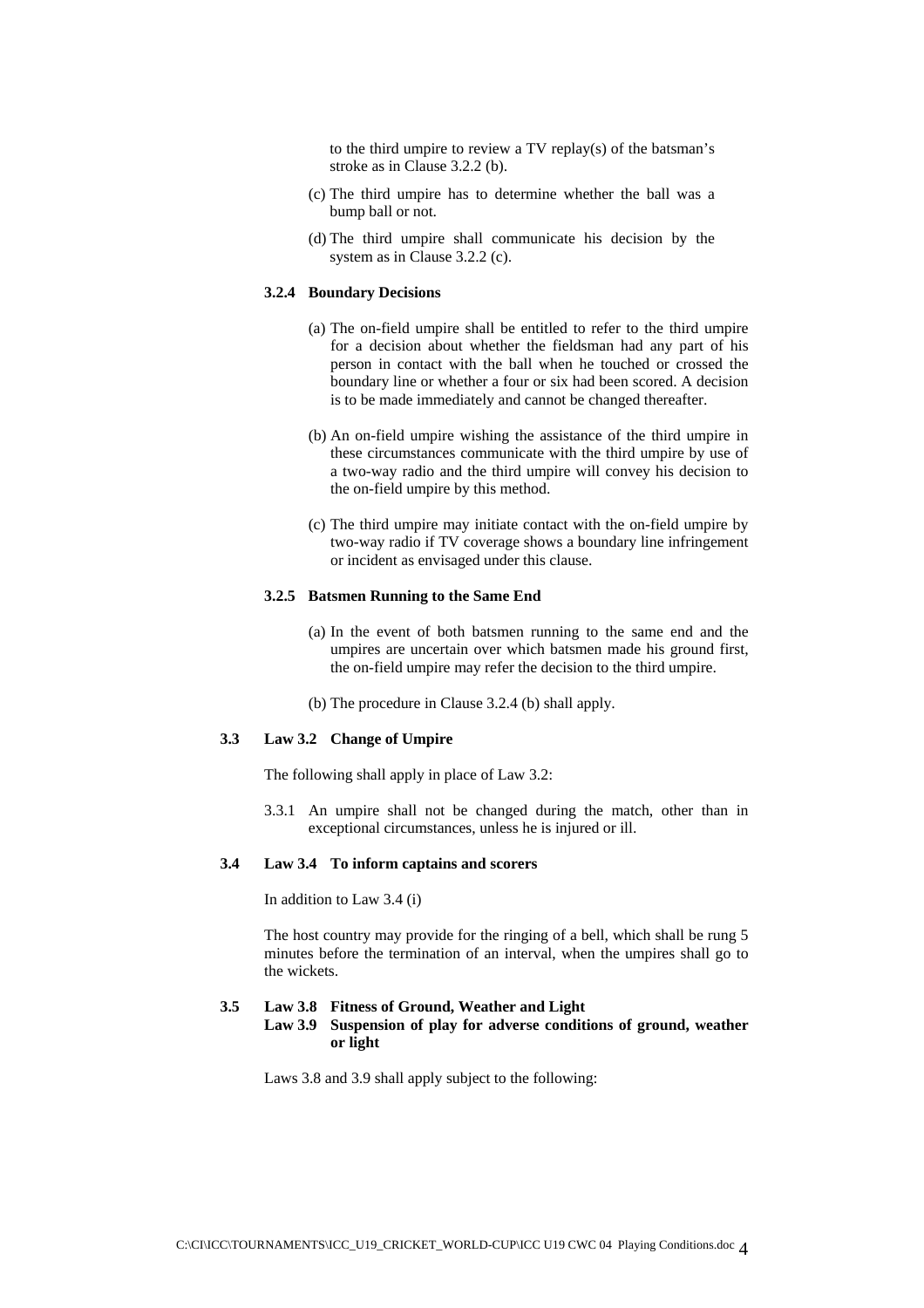- 3.5.1 If conditions during a rain stoppage improve and the rain is reduced to drizzle, the umpires must consider if they would have suspended play in the first place under similar conditions. If both on-field umpires agree that the current drizzle would not have caused a stoppage, then play shall resume immediately. In these circumstances the provisions of Laws 3.9 (b) (i) and 3.9 (c) (i) shall not apply.
- 3.5.2 The umpires shall disregard any shadow on the pitch from the stadium or from any permanent object on the ground.
- 3.5.3 If a shadow from the fielder falls across the strikers half of the pitch, the fielder must remain stationary from the time the bowler commences his run up until the striker has received the ball. In the event of a fielder moving before the striker receives the ball, the umpire shall call and signal 'dead ball' if he considers the striker has been disadvantaged by the action.

#### **3.6 Law 3.10 Exceptional Circumstances.**

The following shall apply in addition to Law 3.10:

- 3.6.1 Play may be suspended due to safety and security concerns by the Umpires on the advice of the ICC Match Referee, the head of the relevant ground authority, the head of ground security or the police.
- 3.6.2 Where play is suspended under Clause 3.6 above the decision to abandon or resume play shall be the responsibility of the ICC Match Referee who shall act only after consultation with the head of ground security and the police.

#### **3.7 Light Meters**

- 3.7.1 It is the responsibility of the Bangladesh Cricket Board to supply light meters to all umpires standing in ICC U19 Cricket World Cup matches.
- 3.7.2 The following procedure will apply for the use of light meters on the field of play:
	- (a) Once the umpires have judged the light to be unfit for play, the umpires shall offer the light to the batting side and immediately take a reading of the light level.
	- (b) The reading should be taken from the pitch, pointing the light meter (if the hand held version) at the sightscreens and in any other direction as the umpires see fit.
	- (c) Once the umpires have agreed the reading it should be noted and used as a benchmark reading for the remainder of the stoppage.
	- (d) Only when the reading has subsequently increased above the benchmark reading should the umpires consider the light level is sufficient for play to resume.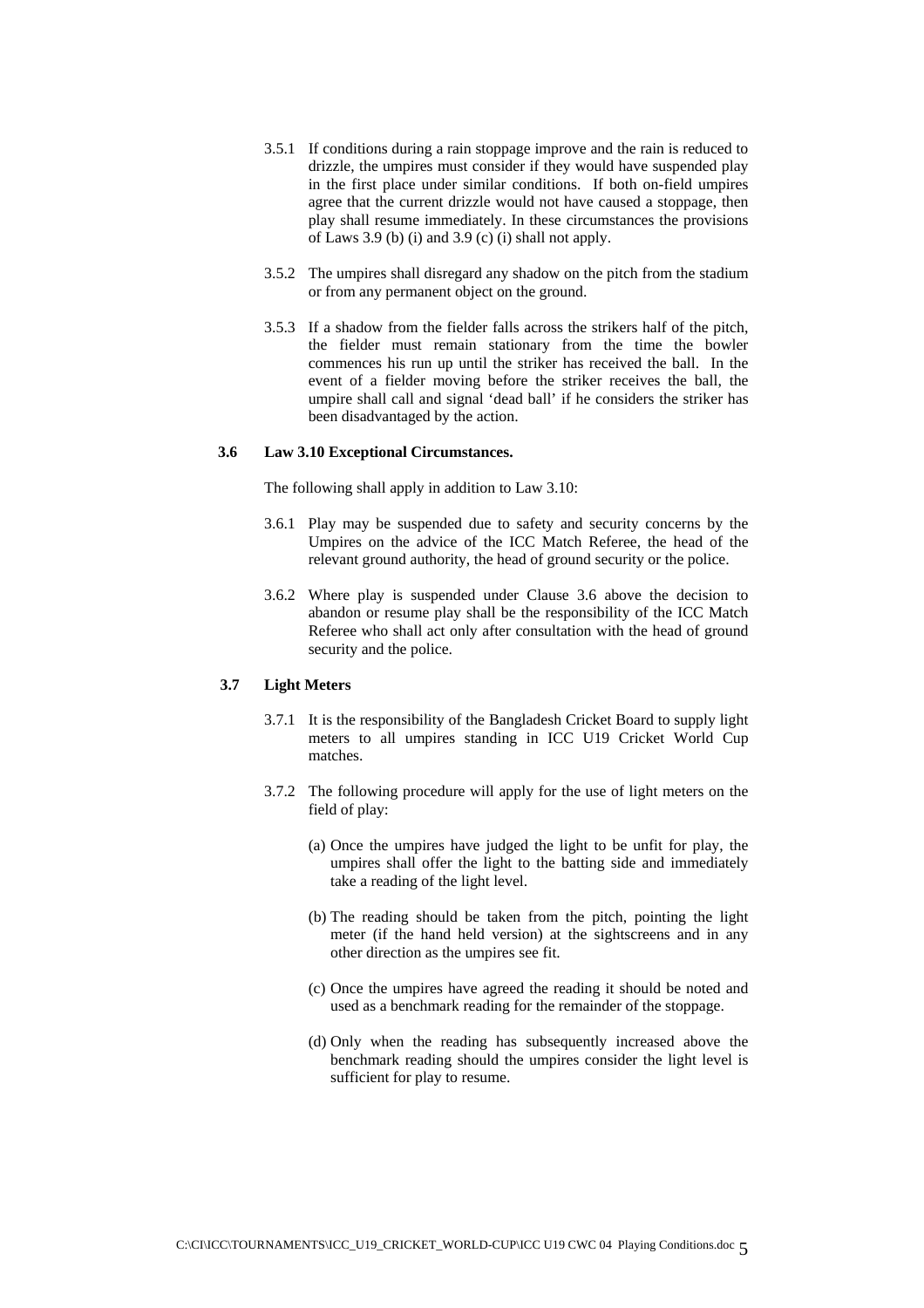## **3.8 Use of lights**

If in the opinion of the umpires, natural light is deteriorating to an unfit level, they shall authorize the ground authorities to use the available artificial lighting so that the match can continue in acceptable conditions.

In the event of power failure or lights malfunction, the provisions relating to the delay or interruption of play due to bad weather or light shall apply.

#### **3.9 Day and Day Night matches**

- 3.9.1 All matches will be day matches except for the Super League matches, the semi-finals and final of the main competition played at the Bangabandhu Stadium, which shall be day/night matches.
- 3.9.2 Pads and players' and umpires clothing shall be coloured and shall comply with the provisions and specifications contained in the Participating Nations Agreement signed by the competing teams.
- 3.9.3 Sight screens will be black for all matches.

## **4. LAW 4 THE SCORERS**

#### **4.1 Correctness of scores**

Attention is drawn to Clause 21.

## **5. LAW 5 THE BALL**

Law 5 shall apply subject to the following:

## **5.1 Law 5.2 Approval and control of balls**

Law 5.2 shall be replaced by the following:

White Kookaburra 'Turf' cricket balls supplied by ICC will be used for all matches.

Spare used balls for changing during a match, which shall also be of the same brand, will be supplied by ICC. The fielding captain or his nominee may select the ball with which he wishes to bowl from the supply provided by ICC. The fourth or third umpire shall take a box containing at least 6 new balls to the dressing room and supervise the selection of the ball.

The umpires shall retain possession of the match ball(s) throughout the duration of the match when play is not actually taking place. During play umpires shall periodically and irregularly inspect the condition of the ball and shall retain possession of it at the fall of a wicket, a drinks interval, or any other disruption in play.

Each fielding team shall have one new ball for its innings.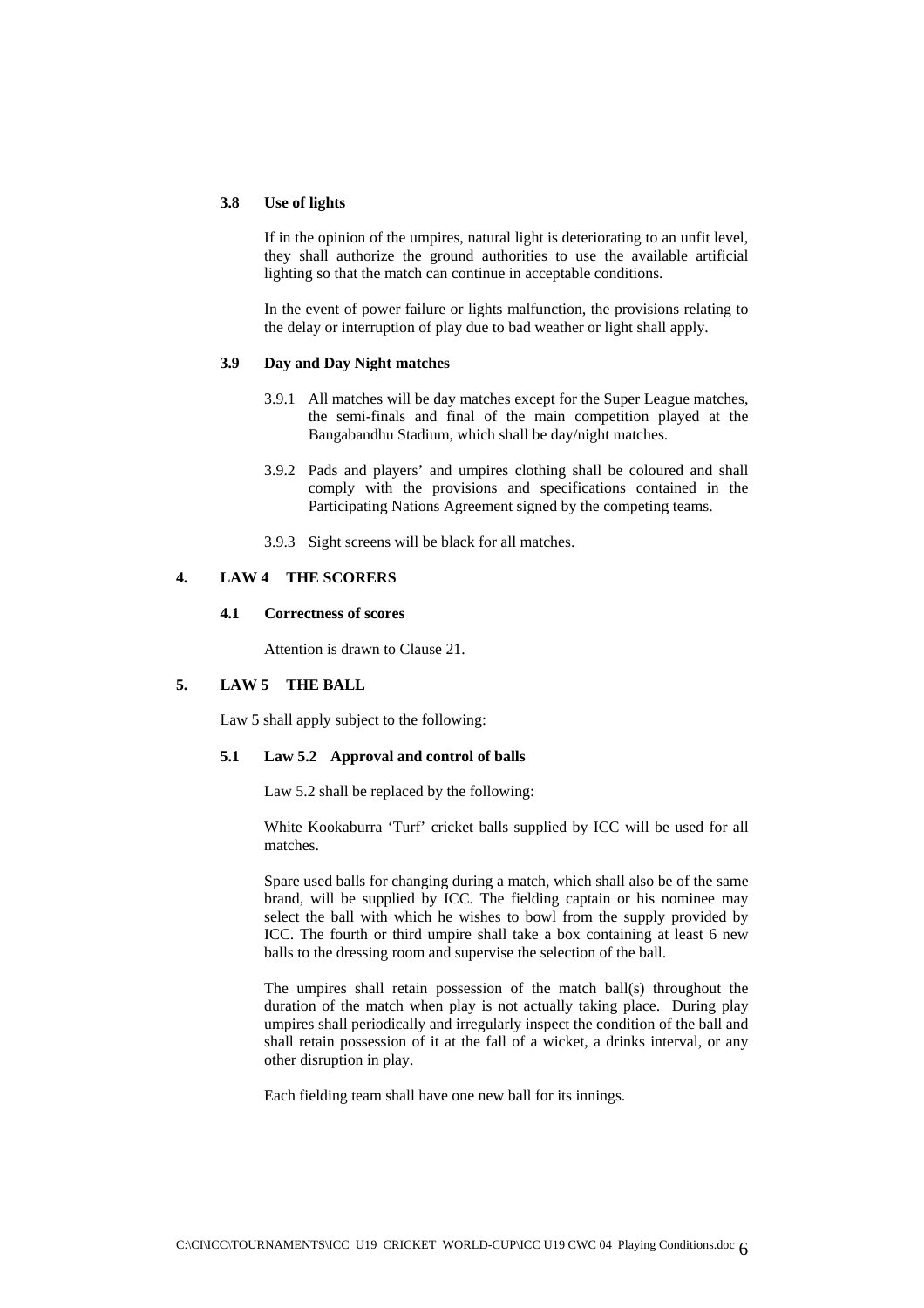## **5.2 Law 5.4 New ball in match of more than one day's duration**

Law 5.4 shall not apply.

## **5.3 Law 5.5 Ball lost or becoming unfit for play**

Law 5.5 shall be replaced by the following:

In the event of a ball during play being lost or in the opinion of the umpires, being unfit for play through normal use, the umpires shall allow it to be replaced by one that in their opinion has had a similar amount of wear.

In the event of the ball becoming wet and soggy as a result of play continuing in inclement weather or it being affected by dew, or a white ball becoming significantly discoloured and in the opinion of the umpires being unfit for play, the ball may be replaced for a ball that has similar amount of wear, even though it has not gone out of shape.

If the ball is to be replaced, the umpire shall inform the batsman. Either batsman or bowler may raise the matter with the umpires and the umpires' decision as to a replacement or otherwise will be final.

#### **5.4 Law 5.6 Specifications**

Law 5.6 shall not apply.

## **6. LAW 6 THE BAT**

#### **6.1 Law 6.1 Width and length**

The following shall apply in addition to Law 6.1:

The blade of the bat shall have a conventional "flat" face.

## **7. LAW 7 – THE PITCH**

Law 7 shall apply subject to the following:

#### **7.1 Law 7.3 Selection and preparation**

The following will apply in addition to Law 7.3:

Captains, umpires, the ICC Match Referee and groundsmen shall co-operate to ensure that, prior to the start of any day's play, no one bounces a ball on the pitch or strikes it with a bat to assess its condition or for any other reason, or causes damage to the pitch in any other way.

Prior to the start of play, only the captain and team coach may walk on the pitch to assess its condition. Spiked footwear is not permitted.

Prior to the commencement of a day's play and during the interval between innings, one TV commentator and camera crew of the official licensed TV broadcaster(s) (but not news crew) may be permitted to inspect the pitch and surrounds (without walking on the pitch or interfering with pitch preparation) subject to the following: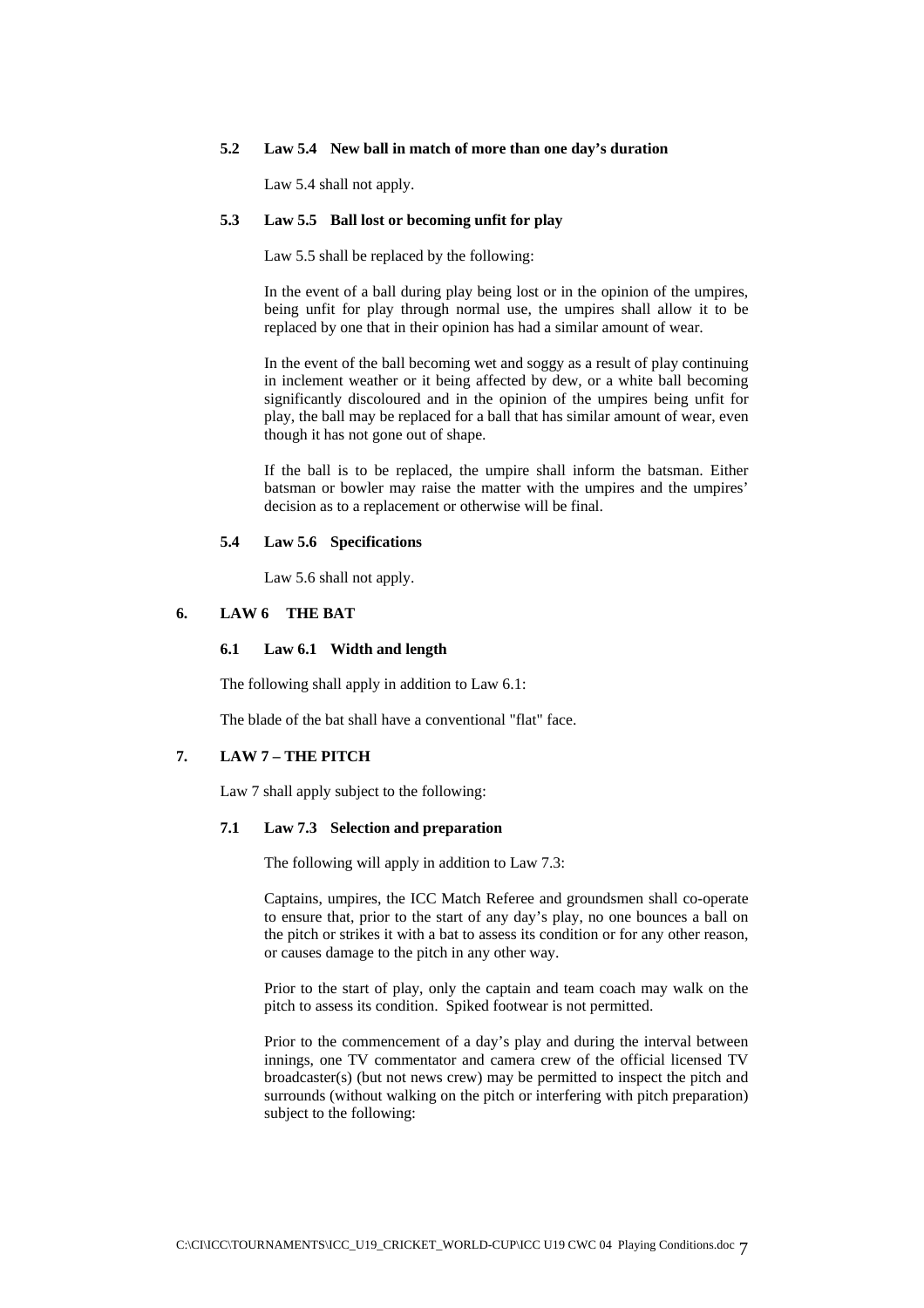- 7.1.1 a ball must not be bounced on the pitch.
- 7.1.2 a key or knife may only be inserted in the pitch in the area between the popping and bowling creases.

In the event of any dispute, the ICC Match Referee in consultation with the tournament Technical Committee will rule and his ruling will be final.

#### **7.2 Law 7.4 Changing the pitch**

Law 7.4 shall be replaced by the following:

- 7.2.1 In the event of a pitch being considered too dangerous for play to continue in the estimation of the on-field umpires, they shall stop play and immediately advise the ICC Match Referee.
- 7.2.2 The on-field umpires and ICC Match Referee shall consult with both captains.
- 7.2.3 If the captains agree to continue, play shall resume.
- 7.2.4 If the decision is not to resume play, the on-field umpires shall consider in consultation with the tournament Technical Committee one of the options in the following sequence:
	- (a) whether the existing pitch can be repaired. Repair work will only be considered if there has been malicious damage to a non-crucial part of the pitch;
	- (b) whether the alternative pitch can be used;
	- (c) whether the match has to be abandoned.
- 7.2.5 When such a decision is made, the ground authority shall make a public announcement as soon as possible following that decision.
- 7.2.6 In the event of a decision being taken in favour of Clauses 7.2.4 (a) or 7.2.4 (b) above, the supervision of the remedial or new preparatory work shall be the responsibility of the on-field umpires and the representative of the ground authority.
- 7.2.7 The rescheduled starting time and the rescheduled cessation time, together with any make-up procedures herein provided, shall be the responsibility of the on-field umpires.
- 7.2.8 In the event that the existing pitch can be made playable after suitable remedial work in Clause 7.2.4 (a) above, the match shall continue from the point stopped.
- 7.2.9 If a new pitch is prepared as in Clause 7.2.4 (b) above, the match shall be restarted from the first ball (but see Clause 7.2.7 above).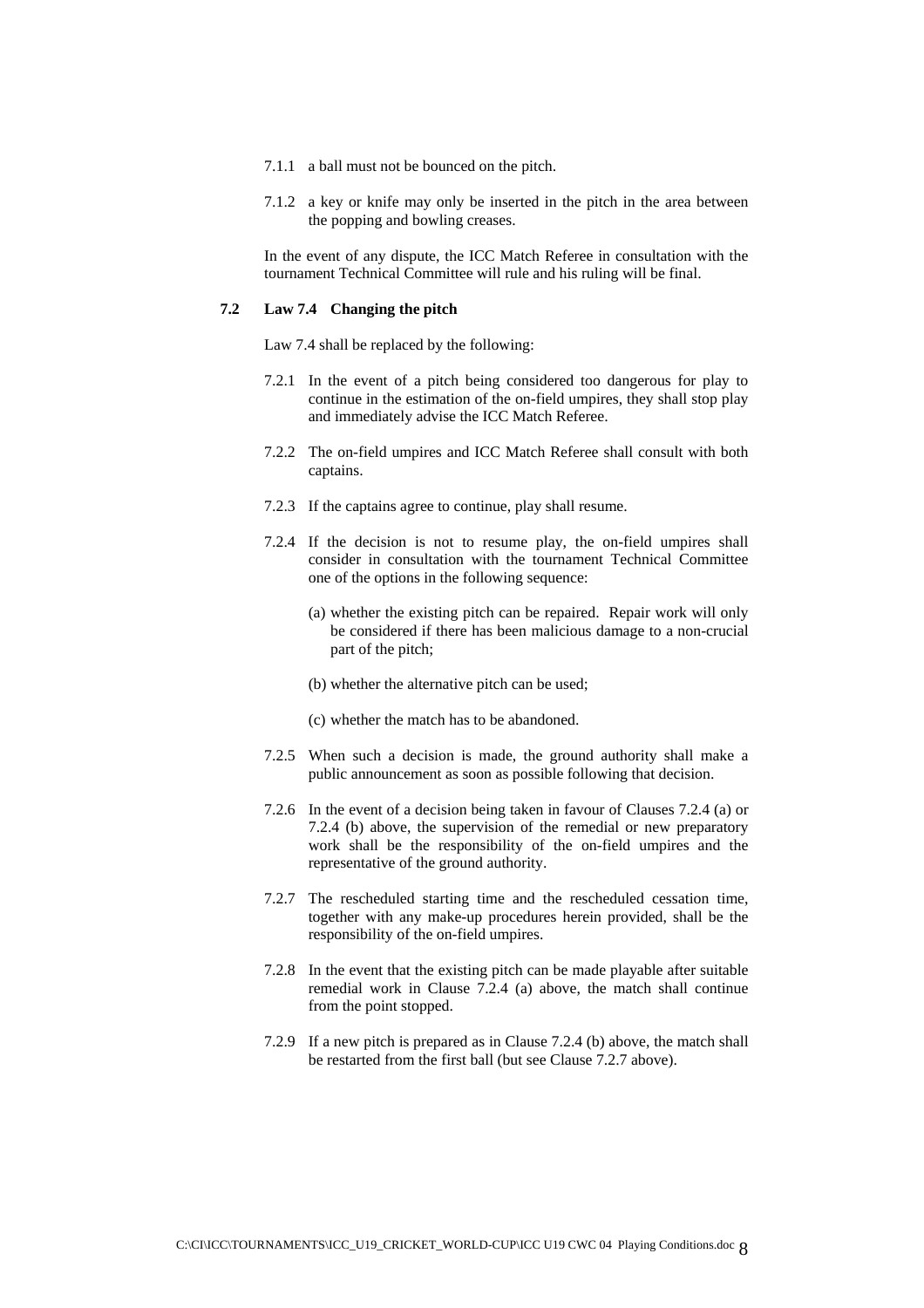7.2.10 If the decision is to abandon the match as in Clause 7.2.4 (c) above, the tournament Technical Committee shall agree on whether the match can be replayed within the existing tournament schedule.

#### **7.3 Law 7.5 Non-turf pitches**

Law 7.5 shall not apply.

## **8. LAW 8 THE WICKETS**

#### **8.1 Law 8.2 Size of stumps**

The following shall apply in addition to Law 8.2:

For televised matches the Bangladesh Cricket Board may provide a slightly larger cylindrical stump to accommodate the stump camera. When the larger stump is used, all three stumps must be exactly the same size.

#### **9. LAW 9 THE BOWLING, POPPING AND RETURN CREASES**

## **9.1 Law 9.3 The Popping Crease**

Law 9.3 shall apply, except that the reference to "a minimum of 6 ft" shall be replaced by "a minimum of 15 yards (13.71 metres)".

## **10. LAW 10 PREPARATION AND MAINTENANCE OF THE PLAYING AREA**

#### **10.1 Rolling**

The following shall apply in addition to Law 10.1:

- 10.1.1 Prior to tossing for choice of innings the artificial drying of the pitch and outfield shall be at the discretion of the groundsman. Thereafter and throughout the match the drying of the outfield may be undertaken at any time by the groundsman, but the drying of the affected area of the pitch shall be carried out only on the instructions and under the supervision of the umpires. The umpires shall be empowered to have the pitch dried without reference to the captains at any time they are of the opinion that it is unfit for play.
- 10.1.2 The umpires may instruct the groundsman to use any available equipment, including any roller for the purpose of drying the pitch and making it fit for play.
- 10.1.3 An absorbent roller may be used to remove water from the covers including the cover on the match pitch.

#### **10.2 Law 10.6 Maintenance of footholes**

The following will apply in addition to Law 10.6: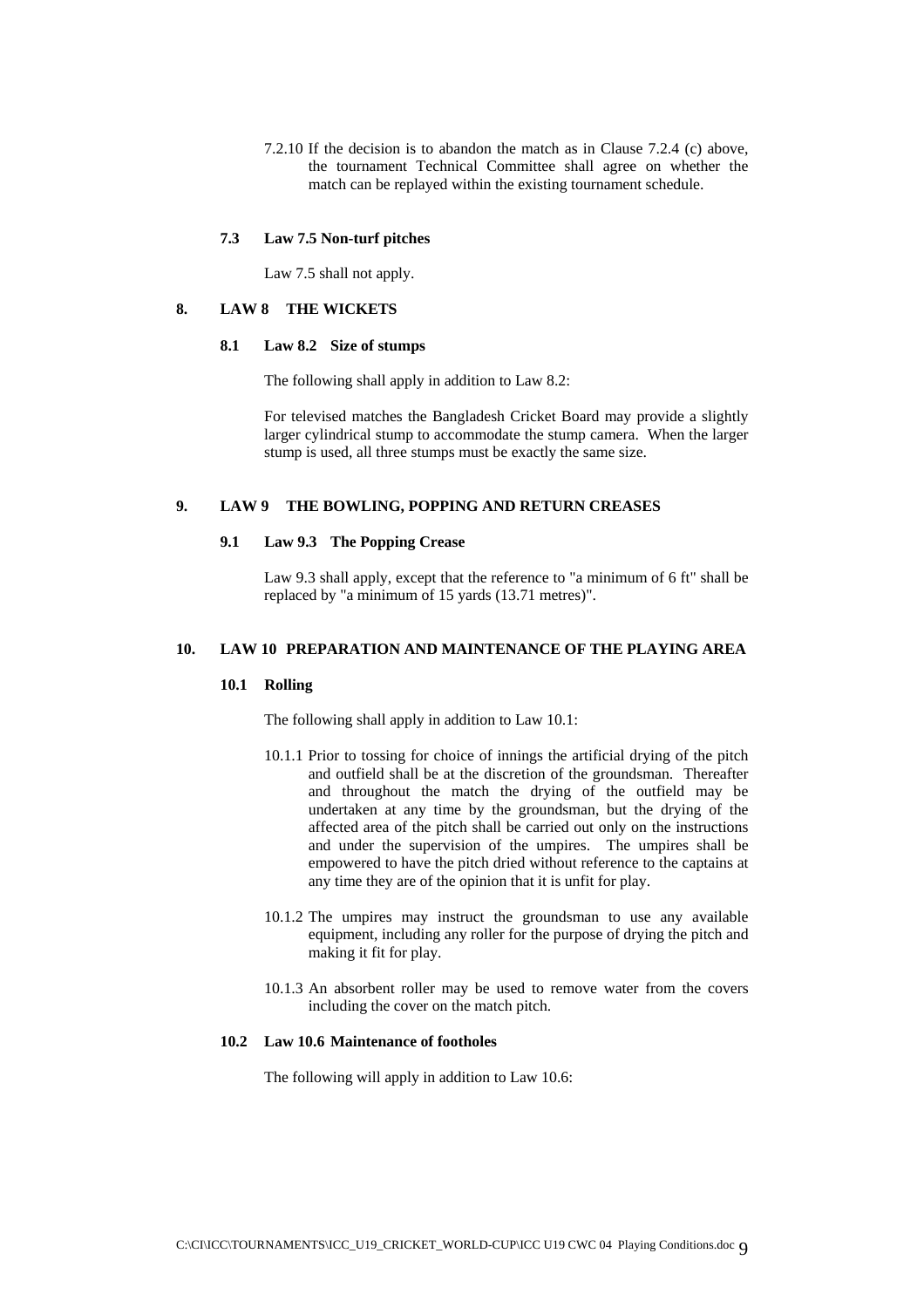The umpires shall see that wherever possible and whenever it is considered necessary, action is taken during all intervals in play to do whatever is practicable to improve the bowler's foot holes.

## **11. LAW 11 COVERING THE PITCH**

#### **11.1 Law 11.1 Before the match**

The following shall apply in addition to Law 11.1:

The pitch shall be entirely protected against rain up to commencement of play.

## **11.2 Law 11.2 During the match**

Law 11.2 shall be replaced by the following:

The pitch shall be entirely protected against rain up to the commencement of play and for the duration of the period of the match.

The covers must totally protect the pitch and also the pitch surroundings, a minimum 5 metres either side of the pitch and any worn or soft areas in the outfield.

#### **11.3 Law 11.3 Covering bowlers' run ups**

Law 11.3 shall be replaced by the following:

The bowler's run-ups shall be covered to a distance of at least 10 x 10 metres.

### **11.4 Law 11.4 Removal of covers**

Law 11.4 shall be replaced by the following:

The covers shall be removed no earlier than 5.00am and no later than 7.00am (7.00am and 9.00am for day/night matches) on the morning of the match (including the reserve day, if applicable), provided it is not raining at the time, but they will be replaced if rain falls prior to the commencement of play.

Attention is drawn to Clause 3.5.

## **12. LAW 12 INNINGS**

Law 12 shall apply subject to the following:

## **12.1 Law 12.1 Number of innings**

Law 12.1 shall be replaced by the following:

All matches shall be of one day's scheduled duration.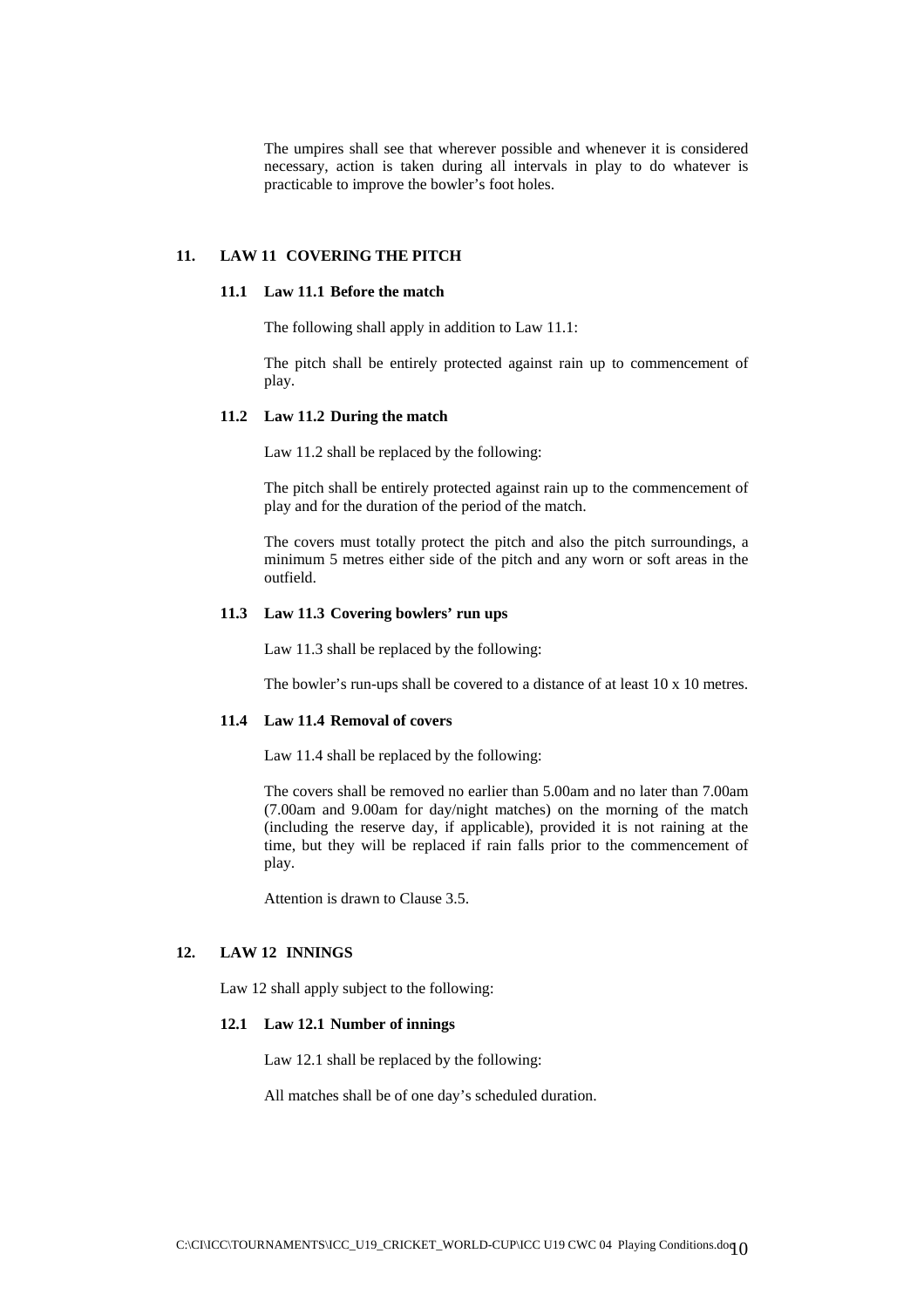There shall be no reserve day for the Group matches, Super League and Plate League matches.

The semi-finals and finals of both the main event and the plate competition shall have one reserve day allocated on which an incomplete match shall be continued from the scheduled day. See also 12.5.1 and 12.6 below.

#### **12.2 Law 12.2 Alternate innings**

Law 12.2 shall not apply.

#### **12.3 Law 12.3 Completed innings**

Laws 12.3 (c), (d) and (e) (ii) shall not apply.

#### **12.4 Uninterrupted Matches**

12.4.1 Each team shall bat for 50 overs unless all out earlier.

12.4.2 If the team fielding first fails to bowl the required number of overs by the scheduled time for cessation of the first session, play shall continue until the required number of overs has been bowled.

The interval shall not be extended and the second session shall commence at the scheduled time.

The team batting second shall receive its full quota of 50 overs irrespective of the number of overs it bowled in the scheduled time for the cessation of the first innings.

- 12.4.3 If the team batting first is dismissed in less than 50 overs, the team batting second shall be entitled to bat for 50 overs.
- 12.4.4 If the team fielding second fails to bowl 50 overs by the scheduled cessation time, the hours of play shall be extended until the required number of overs has been bowled or a result achieved.
- 12.4.5 Penalties shall apply for slow over-rates (refer ICC Code of Conduct).

#### **12.5 Delayed or Interrupted Matches**

## **12.5.1 General**

(a) In matches for which a reserve day has been allocated, any rearrangement of the number of overs that may be necessary due to a delayed start or one or more interruptions in play as a result of adverse ground, weather or light conditions or any other reason, shall only be made on the final scheduled day of the match (i.e. the reserve day). The timing and duration of all suspensions of play (including all intervals) or delays on any day will be taken into account when calculating the length of time available for either innings.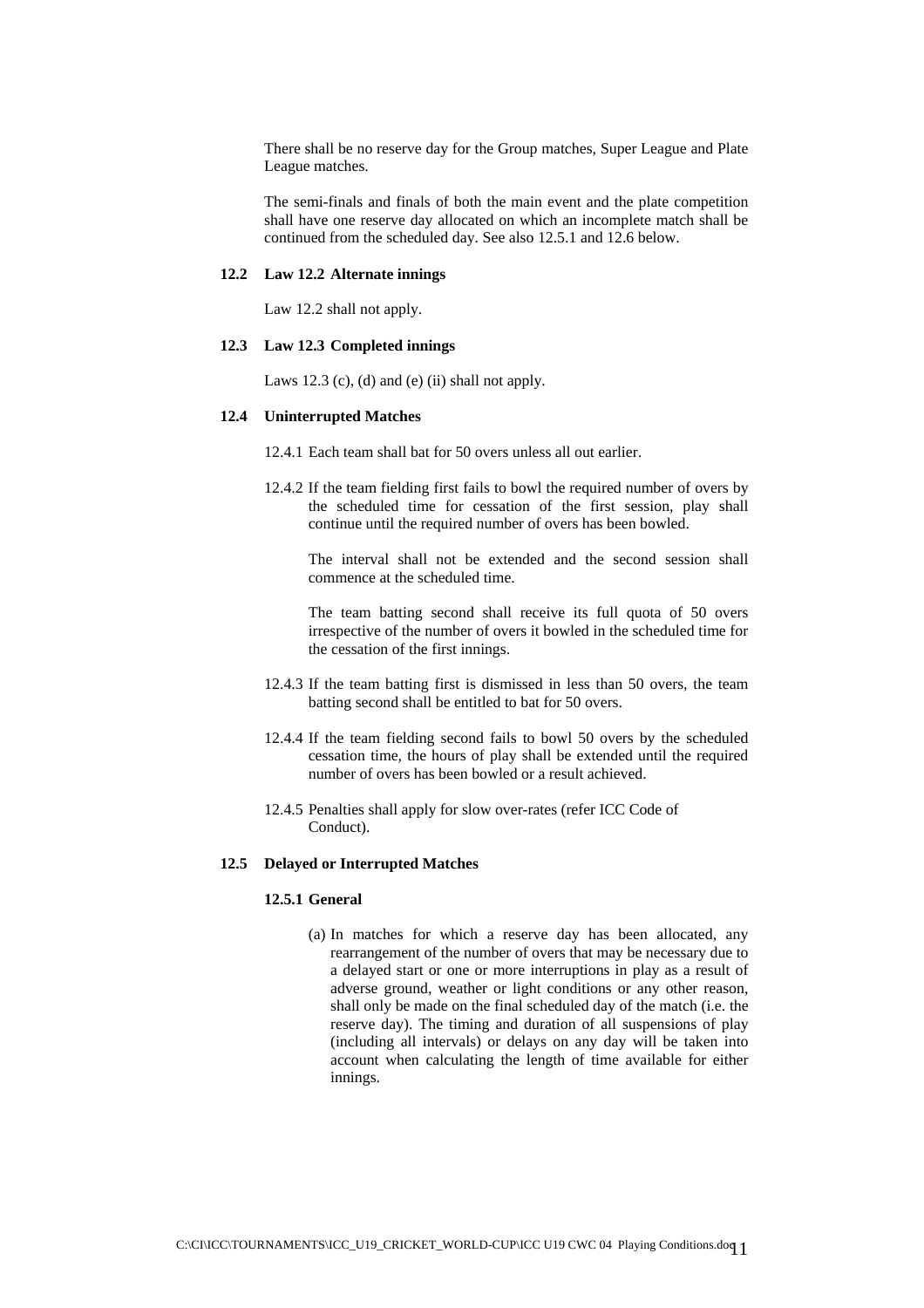In all matches, the object shall always be to rearrange the number of overs so that both teams have the opportunity of batting for the same number of overs.

A minimum 25 overs have to be bowled to the side batting second to constitute a match. The calculation of the number of overs to be bowled shall be based on an average rate of 14.28 overs per hour in the total time available to play. If a reduction of the number of overs is required, any recalculation must not cause the match to be rescheduled to finish earlier than the original cessation time. This time may be extended to allow for one extra over for both teams to be added if required. See also Clause 12.6 below.

- (b) If the team fielding second fails to bowl the required number of overs by the scheduled cessation time, the hours of play shall be extended until the overs have been bowled or a result achieved.
- (c) The team batting second shall not bat for a greater number of overs than the first team unless the latter has been all out in less than the agreed number of overs.
- (d) Fractions are to be ignored in all calculations re the number of overs.

#### **12.5.2 Delay or Interruption to the Innings of the Team Batting First**

- (a) If the number of overs of the team batting first is reduced, a fixed time will be specified for the completion of the first session, as calculated by applying the provisions of Clauses 12.5.1 (a) and 15.1.
- (b) If the team fielding first fails to bowl the required number of overs by the scheduled time for cessation of the first session, play shall continue until the required number of overs has been bowled.

## **12.5.3 Delay or Interruption to the innings of the Team Batting Second**

If there is a suspension in play during the second innings, the overs shall be reduced at a rate of 14.28 overs per hour for time lost, except that, when the innings of the team batting first has been completed prior to the scheduled or rescheduled time for the interval between innings, the reduction of overs will not commence until an amount of time equivalent to that by which the second innings started early has elapsed. See also Clause 12.6 below.

## **12.6 Extra Time**

In all matches without a reserve day there shall be allocated up to 30 minutes of extra official playing time to make up for any playing time lost. Refer 12.5.1(a) and 12.5.3.

In all matches with a reserve day , there shall be allocated up to 30 minutes (60 minutes for semi-finals and finals of main competition) of extra official playing time on the reserve day to make up for any playing time lost. Refer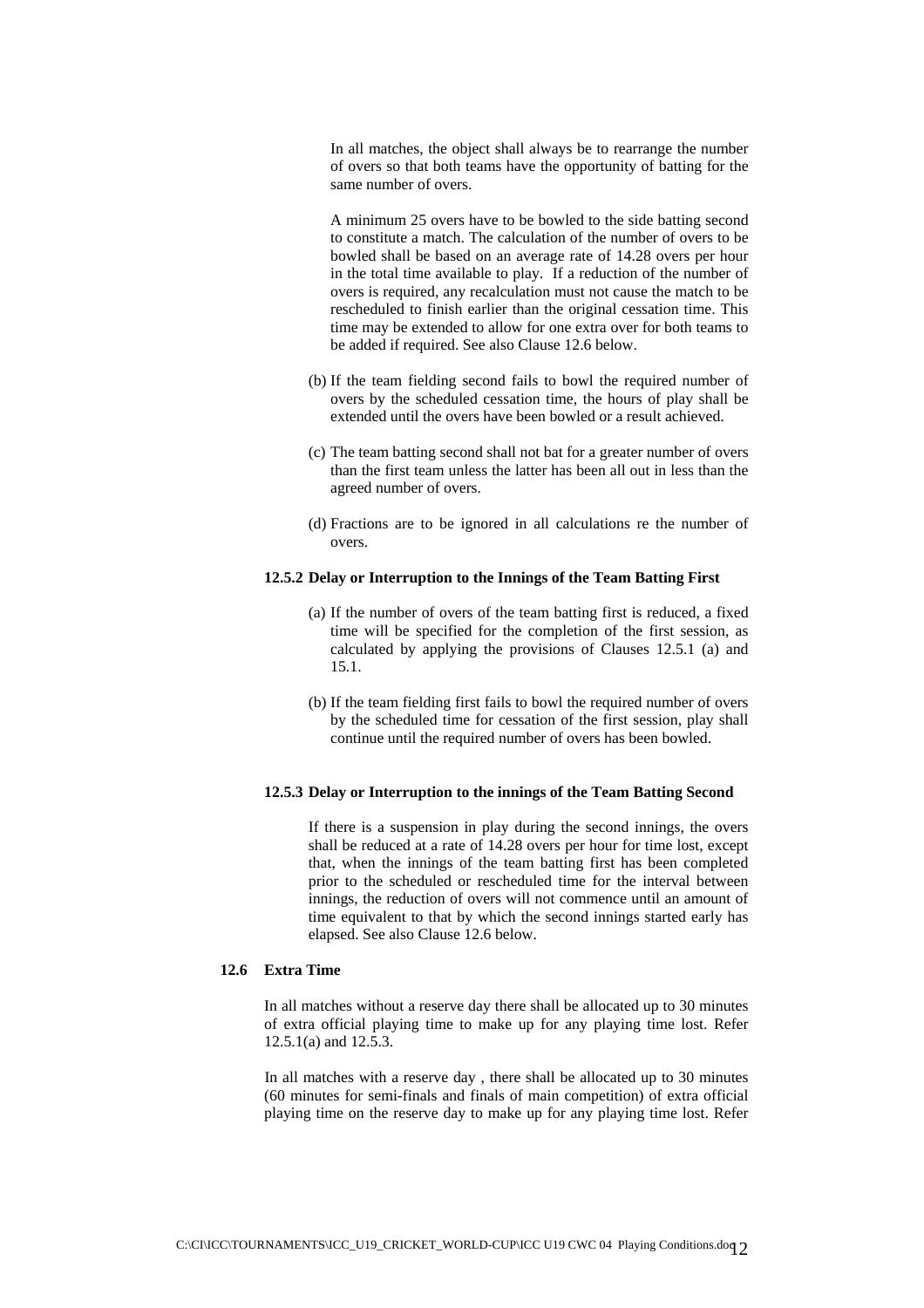12.5.1 (a) and 12.5.3. Provided that the said 30 minutes (60 minutes in case of semi-finals and final of main event) extra official playing time may be added to the first day in the event of the umpires considering that a result may be obtained on the first day if such extra time is played.

#### **12.7 Number of Overs per Bowler**

No bowler shall bowl more than 10 overs in an innings.

In a delayed or interrupted match where the overs are reduced for both teams or for the team bowling second, no bowler may bowl more than one-fifth of the total overs allowed.

Where the total overs is not divisible by 5, one additional over shall be allowed to the maximum number per bowler necessary to make up the balance.

In the event of a bowler breaking down and being unable to complete an over, the remaining balls will be allowed by another bowler. Such part of an over will count as a full over only in so far as each bowler's limit is concerned.

The scoreboard shall show the total number of overs.

## **13. LAW 13 THE FOLLOW – ON**

Law 13 shall not apply.

#### **14. LAW 14 DECLARATION AND FORFEITURE**

Law 14 shall not apply.

## **15. LAW 15 INTERVALS**

Law 15 shall apply subject to the following:

## **15.1 Law 15.5 Changing agreed times for intervals - Interval between Innings**

The innings of the team batting second shall not commence before the scheduled time for commencement of the second session unless the team batting first has completed its innings at least 30 minutes prior to the scheduled interval, in which case a ten minute break will occur and the team batting second will commence its innings and the interval will occur as scheduled.

Where play is delayed or interrupted the umpires will reduce the length of the interval as follows:

# **Time Lost** Interval Up to 60 minutes 30 Minutes Between 60 and 120 Minutes 20 Minutes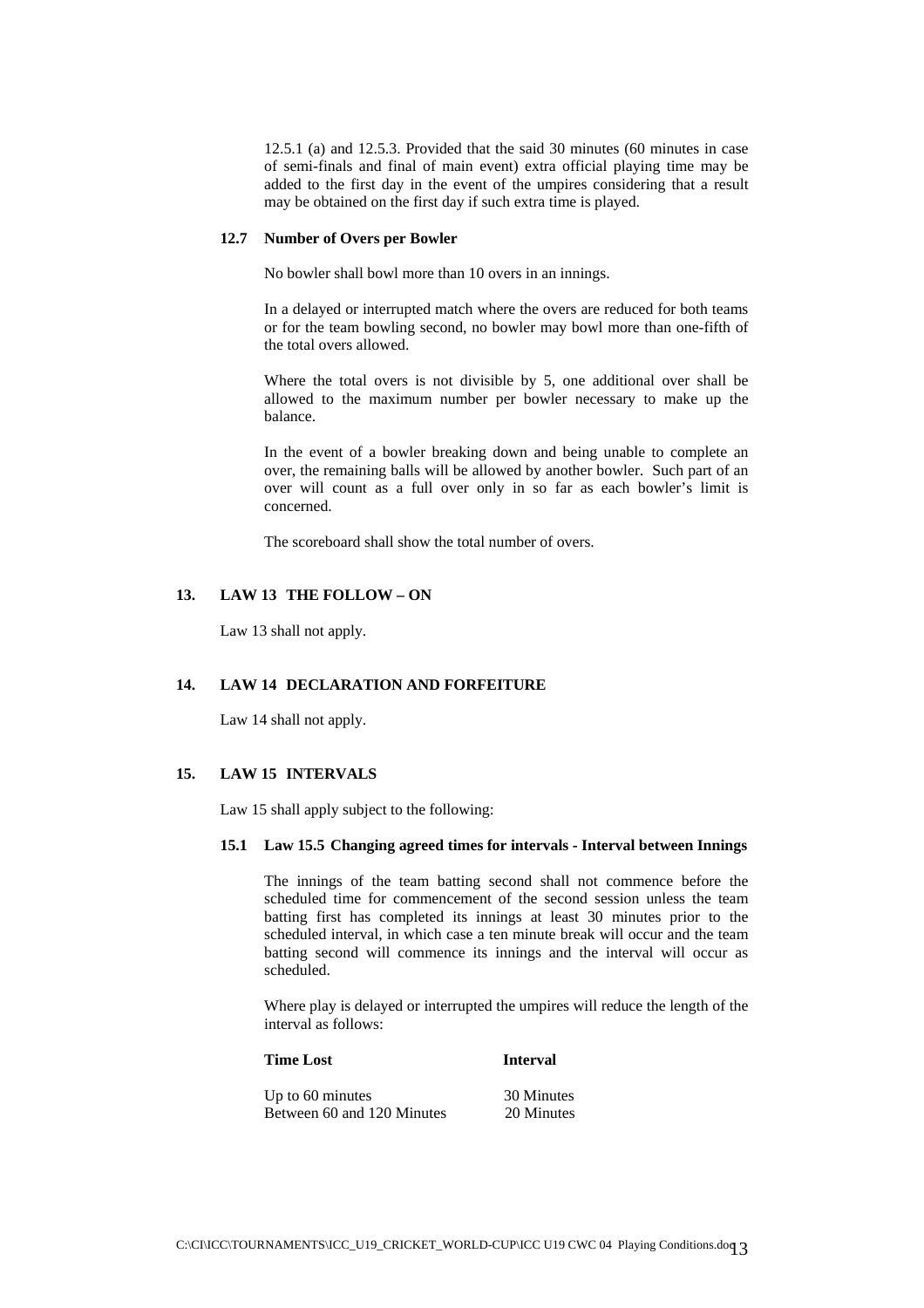More than 120 Minutes 10 Minutes

Note: Refer also to Clause 12.5

## **15.2 Law 15.9 Intervals for drinks**

Two drinks breaks per session shall be permitted, each 1 hour 10 minutes apart. The provisions of Law 15.9 shall be strictly observed except that under conditions of extreme heat the umpires may permit extra intervals for drinks.

An individual player may be given a drink either on the boundary edge or at the fall of a wicket, on the field, provided that no playing time is wasted. No other drinks shall be taken onto the field without the permission of the umpires. Any player taking drinks onto the field shall be dressed in proper cricket attire.

## **16. LAW 16 START OF PLAY; CESSATION OF PLAY**

Law 16 shall apply subject to the following:

## **16.1 Start and Cessation Times**

There shall be 2 sessions of 3 ½ hours each, separated by a 45 minute interval between innings.

|                                  | Day Matches                        | Day/Night Matches                  |
|----------------------------------|------------------------------------|------------------------------------|
| <b>First Session</b><br>Interval | $09:00 - 12:30$<br>$12:30 - 13:15$ | $13:30 - 17:00$<br>$17:00 - 17:45$ |
| Second Session                   | $13:15 - 16:45$                    | $17:45 - 21:15$                    |

## **17. LAW 17 PRACTICE ON THE FIELD**

## **17.1 Law 17.1 Practice on the field**

The following shall apply in addition to Law 17.1:

The use of the square for practice on any day of any match will be restricted to any netted practice area on the square set aside for that purpose.

## **18. LAW 18 SCORING RUNS**

Law 18 shall apply.

#### **19. LAW 19 BOUNDARIES**

Law 19 shall apply subject to the following:

## **19.1 Law 19.1 The boundaries of the field of play**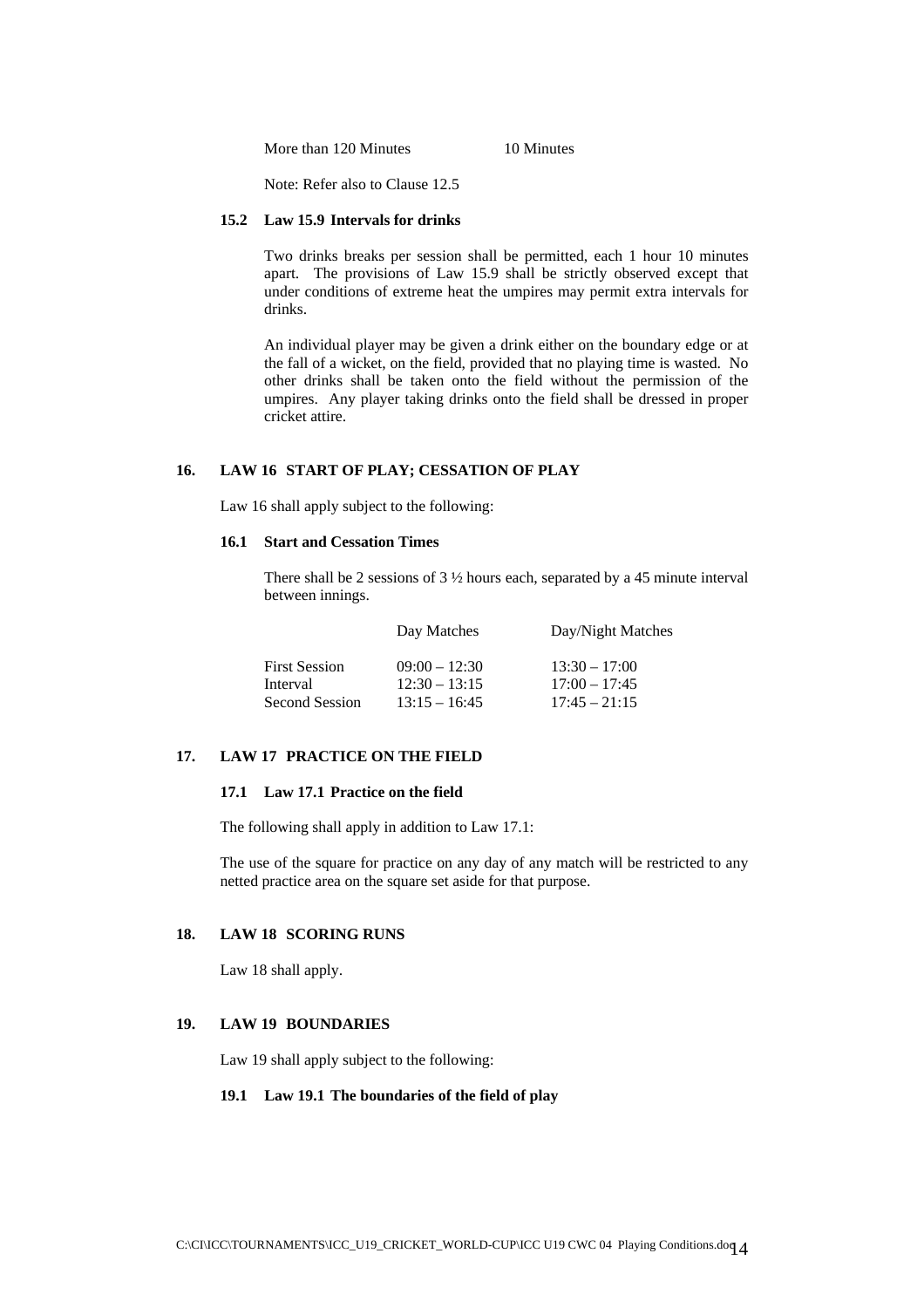19.1.1 The playing area shall be a minimum of 140 yards (128.01 metres) from boundary to boundary square of the pitch. The pitch shall be a minimum 60 yards (54.86 metres) from one boundary square of the pitch. When this minimum distance is used, the pitch has to be a minimum 80 yards (73.15 metres) from the opposite square boundary. The straight boundary at both ends of the pitch shall be a minimum of 60 yards (54.86 metres). Distances shall be measured from the centre of the pitch to be used.

Any ground on which a Test or One Day International has been played prior to 1st July 1995 which can not conform with these minimum dimensions shall be exempt from this playing condition. Any new ground must conform to these minimum dimensions.

19.1.2 Sightscreens shall be provided at both ends of all grounds. Advertising shall be permitted on the sightscreen behind the striker, providing it is removed for the subsequent over from that end.

#### **19.2 Law 19.2 Defining the boundary – boundary marking**

The following shall apply in addition to Law 19.2:

All boundaries must be designated by a rope or similar object of a minimum standard as authorised by the ICC from time to time. Where appropriate the rope should be a required minimum distance (3 yards (2.74 metres) minimum) inside the perimeter fencing or advertising signs. For grounds with a large playing area, the maximum length of boundary should be used before applying the minimum 3 yards (2.74 metres) between the boundary and the fence.

#### **19.3 Law 19.3 Scoring a boundary**

The following shall be added to Law 19.3:

If an unauthorized person enters the playing arena and handles the ball, the umpire at the bowler's end shall be the sole judge of whether the boundary allowance should be scored or the ball be treated as still in play or called dead ball if a batsman is liable to be out as a result of the unauthorized person handling the ball. See also Law 19.1 (c).

## **20. LAW 20 LOST BALL**

Law 20 shall apply.

#### **21. LAW 21 THE RESULT**

Law 21 shall apply subject to the following:

#### **21.1 Law 21.1 A win – two innings match**

Law 21.1 shall not apply.

## **21.2 Law 21.2 A win – one innings match**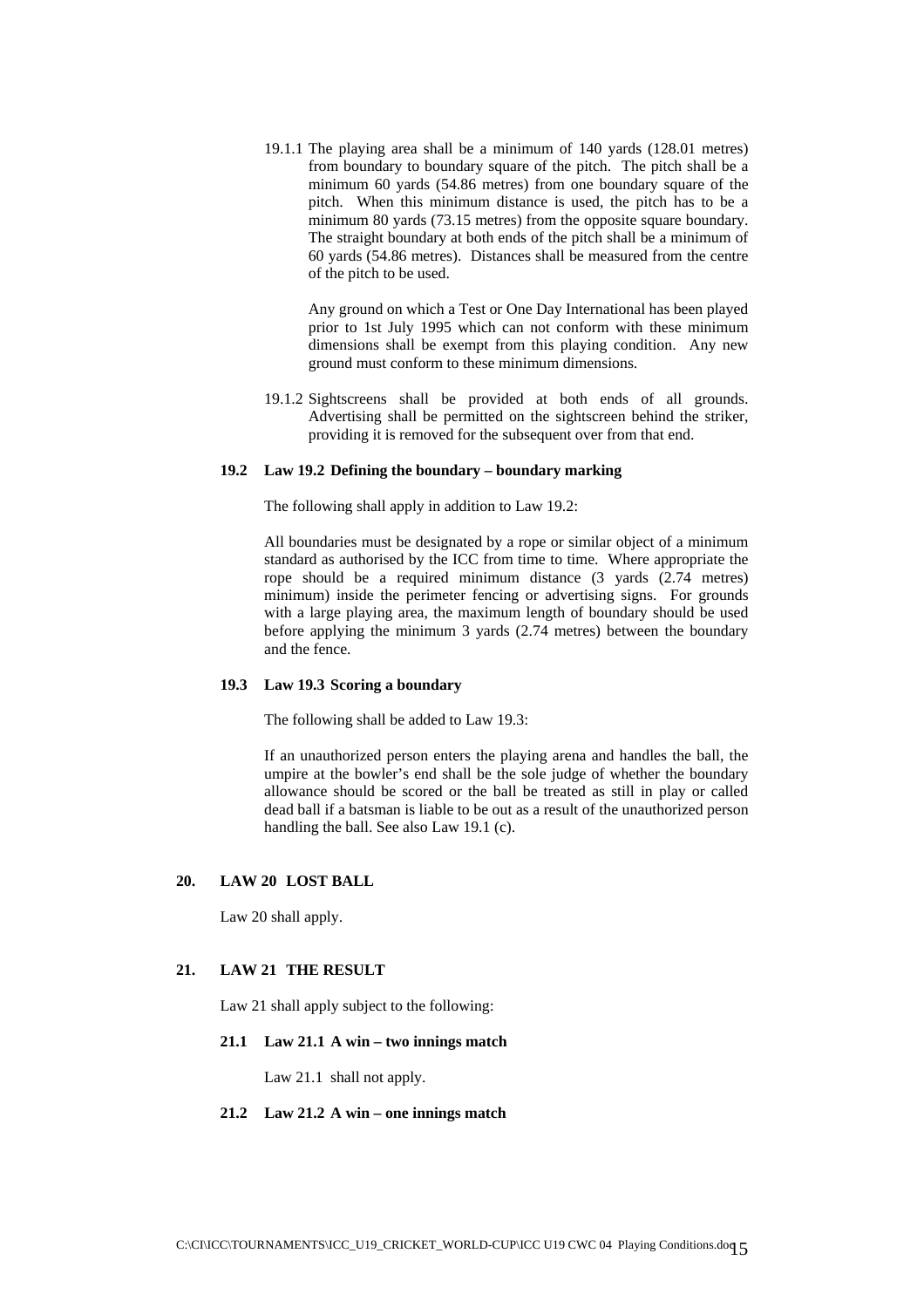- Law 21.2 shall apply in addition to the following:
- 21.2.1 Save for circumstances where a match is awarded to a team as a consequence of the opposing team's refusal to play (either in accordance with Law  $21.3$  (a)(ii) or in accordance with the provisions of the relevant event agreements signed by the participating teams), a result can be achieved only if both teams have had the opportunity of batting for at least 25 overs, unless one team has been all out in less than 25 overs or unless the team batting second scores enough runs to win in less than 25 overs.
- 21.2.2 Save for the abovementioned circumstances where a match is awarded to a team as a consequence of the other team's refusal to play, all matches in which both teams have not had an opportunity of batting for a minimum of 25 overs, shall be declared no result.

#### **21.3 Law 21.3 Umpires awarding a match**

Law 21.3 shall apply and in addition:

In the event that a team refuses to play and the umpires awarding the match to the other side in accordance with this Law, the calculation of the defaulting team's run rate shall be affected in the manner as determined according to the provisions of 21.9.5 below.

#### **21.4 Law 21.4 A Tie**

Law 21.4 shall apply in addition to the following:

21.4.1 If the scores are equal, the result shall be a tie and no account shall be taken of the number of wickets, which have fallen.

## **21.5 Law 21.5 A Draw**

Law 21.5 shall not apply.

#### **21.6 Prematurely Terminated Matches – Calculation of the Target Score**

21.6.1 Interrupted Matches – Calculation of the Target Score

If, due to suspension of play after the start of the match, the number of overs in the innings of either team has to be revised to a lesser number than originally allotted (minimum of 25 overs), then a revised target score (to win) should be set for the number of overs which the team batting second will have the opportunity of facing. This revised target is to be calculated using the current Duckworth/Lewis method. The target set will always be a whole number and one run less will constitute a Tie. (Refer Appendix 2)

#### 21.6.2 Prematurely Terminated Matches

If the innings of the side batting second is suspended (with at least 25 overs bowled) and it is not possible for the match to be resumed, the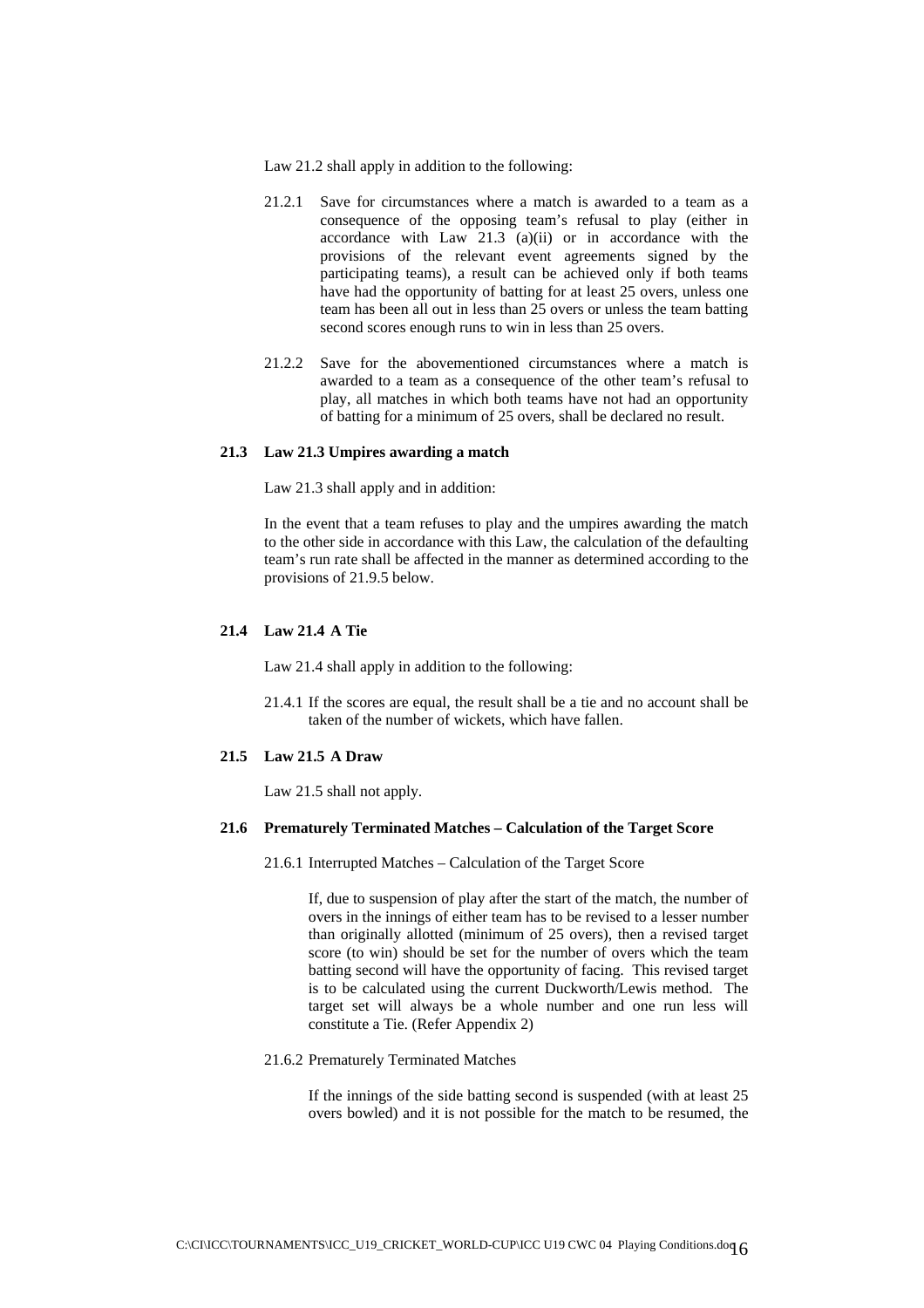match will be decided by comparison with the D/L 'Par Score' determined at the instant of the suspension by the Duckworth/Lewis method (refer Appendix 2). If the score is equal to the par score, the match is a Tie. Otherwise the result is a victory, or defeat, by the margin of runs by which the score exceeds, or falls short of, the Par Score.

#### **21.7 Correctness of result**

Any query on the result of the match as defined in Laws 21.2, 21.3, 21.4, 21.8 and 21.10 (as modified by these regulations) shall be resolved as soon as possible and a final decision made by the umpires at close of play.

## **21.8 Competition Format**

The 16 participating nations have been divided into four separate groups consisting of four teams each as follows:

| Group A                                      | Group B                                    | Group C                                        | Group D                                                 |
|----------------------------------------------|--------------------------------------------|------------------------------------------------|---------------------------------------------------------|
| Australia<br>Sri Lanka<br>Zimbabwe<br>Canada | South Africa<br>England<br>Nepal<br>Uganda | India<br>New Zealand<br>Bangladesh<br>Scotland | <b>West Indies</b><br>Pakistan<br><b>PNG</b><br>Ireland |
|                                              |                                            |                                                |                                                         |

Each team will play every other team in its group once.

At the end of the group matches the top two teams from each group will progress to the Super League and the bottom two teams from each group will play in the Plate competition.

In the Super League stage of the competition, the teams will be placed in two groups as follows:

|               | Super League 2 |
|---------------|----------------|
| $1st$ Group A | $2nd$ Group A  |
| $2nd$ Group B | $1st$ Group B  |
| $1st$ Group C | $2nd$ Group C  |
| $2nd$ Group D | $1st$ Group D  |

Each team in both of the Super League groups will play every other team in its Super League group once.

In the Plate competition, the teams will be placed in two groups as follows:

| Plate 1       | Plate 2                 |
|---------------|-------------------------|
| $3rd$ Group A | $4th$ Group A           |
| $3rd$ Group B | $4th$ Group B           |
| $4th$ Group C | $3^{\text{rd}}$ Group C |
| $4th$ Group D | $3rd$ Group D           |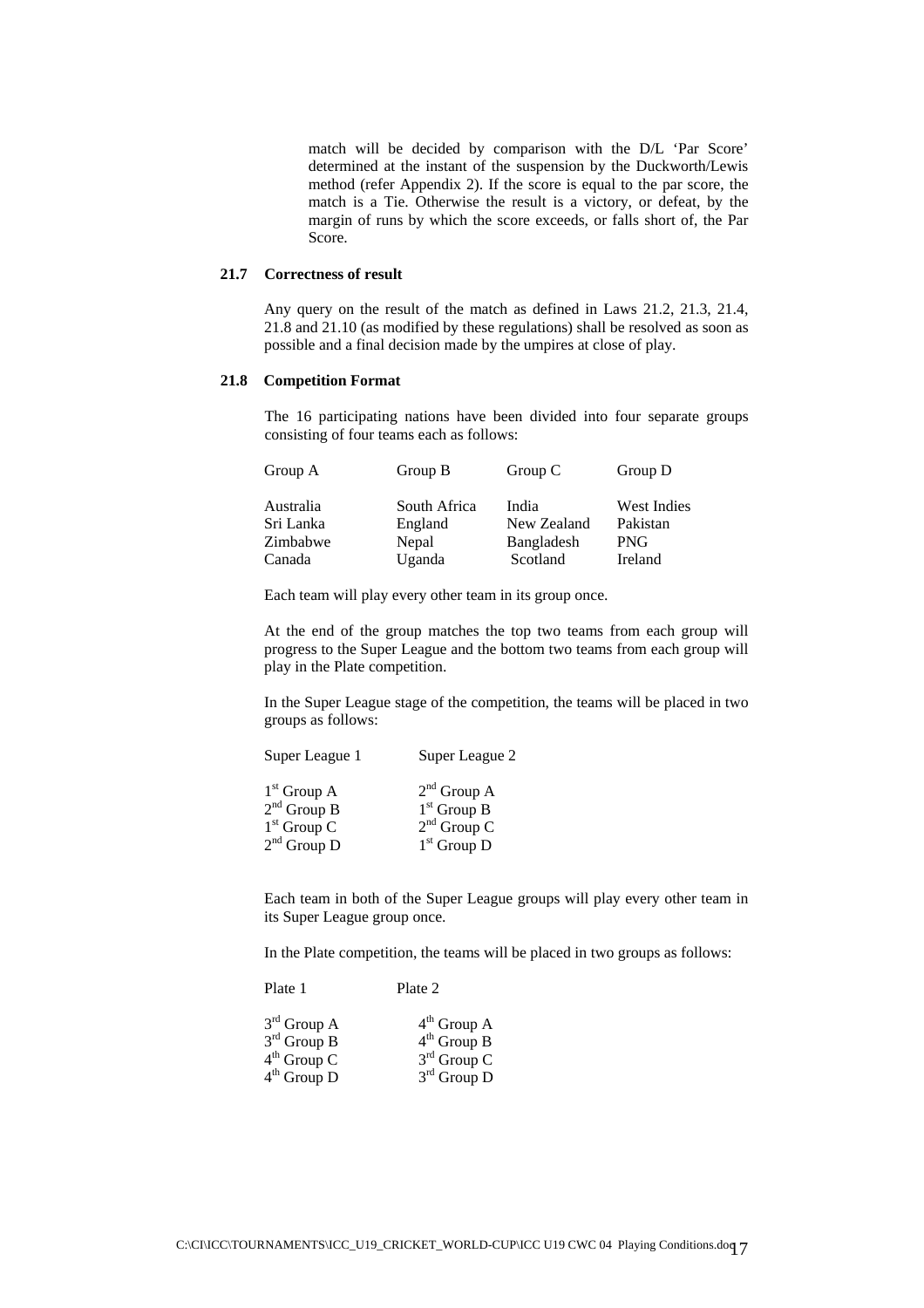Each team in both of the Plate League groups will play every other team in its Plate League group once.

The top two teams from each Super League will qualify for the Super League semi finals.The winner of Super League 1 will play the runner up of Super League 2. The runner up of Super League 1 will play the winner of Super League 2.

The top two teams from each Plate League will qualify for the Plate competition semi finals. The winner of Plate 1 will play the runner up of Plate 2. The runner up of Plate 1 will play the winner of Plate 2.

The winners of the Super League semi-finals will contest the ICC U19 Cricket World Cup Final.

The winners of the Plate competition semi-finals will contest the Plate competition final.

## **21.9 Points**

The following points system will apply to the group matches, Super League matches and Plate competition:

| Win              |              |
|------------------|--------------|
| Tie or No Result |              |
| Loss             | $\mathbf{0}$ |

#### **21.9.1 Group Matches**

Points accumulated in the group matches are not carried forward to the Super or Plate Leagues.

In the event of teams finishing on equal points within their respective group, the order of finishing will be determined as follows:

- a) The team with the most number of wins in the Group Matches will be placed in the higher position.
- b) If there are teams with equal points and equal wins in the Group Matches then in such case:
	- When two teams have both equal points and equal wins, the team which was the winner of the Group Match played between them will be placed in the higher position. If the match played between them was a Tie or No Result, then the team with the higher net run rate in the Group Matches will be placed in the higher position.

However,

When there are three or more teams with both equal points and equal wins in the Group Matches, then the team(s) which was (were) the winner of the most number of matches played between those equal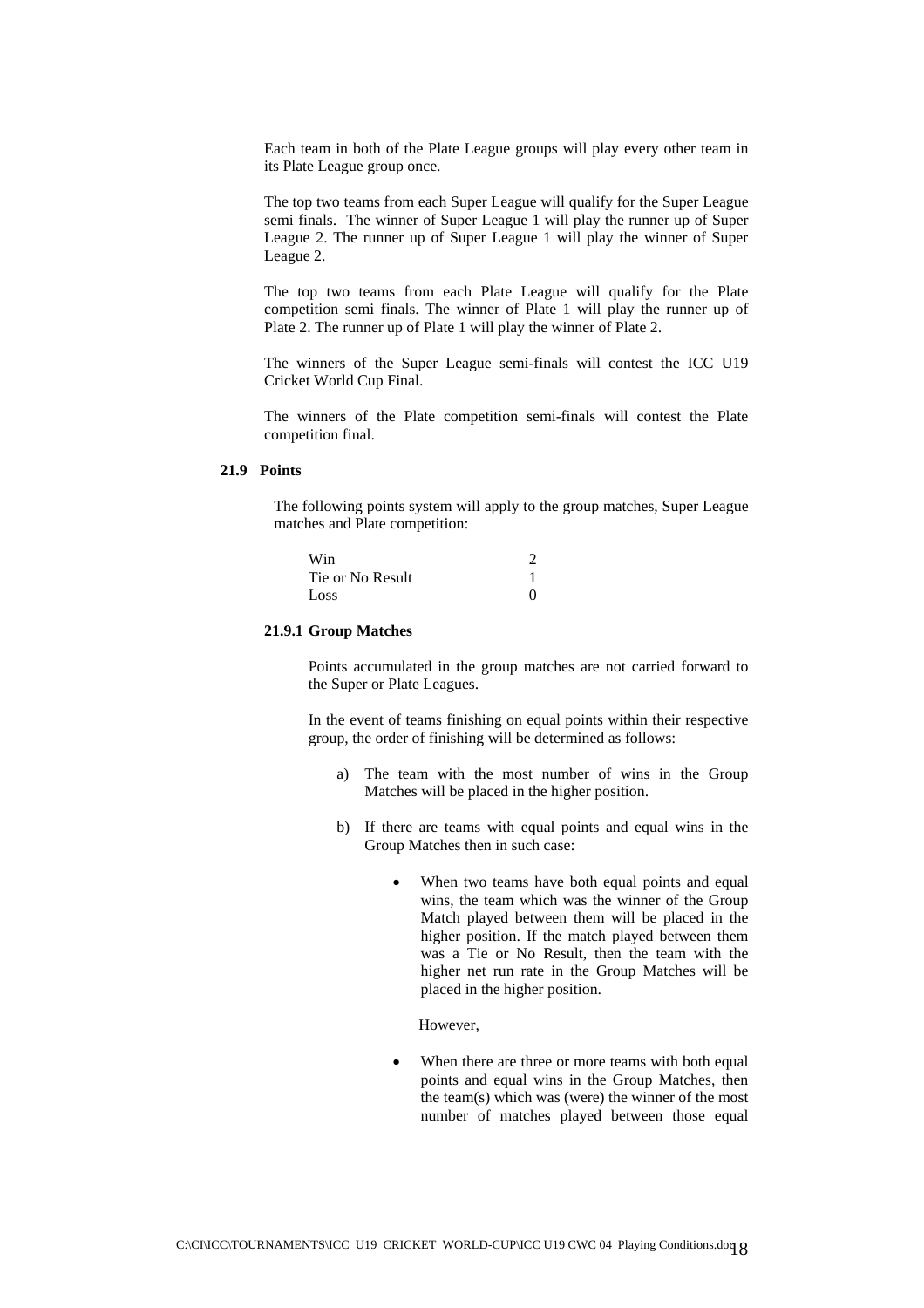teams in the Group Matches will be placed in the higher position(s). If after applying this criterion there are any teams which are still equal then such equal teams shall be ranked according to their net run rate in the Group Matches (refer to 21.9.5 below for the calculation of net run rate).

- c) If following the net run rate calculation above there are teams which are still equal, then the team with the higher number of wickets taken per balls bowled in the Group Matches in which results were achieved will be placed in the higher position.
- d) In the highly unlikely event that teams cannot be separated by the above this will be done by drawing lots.

## **21.9.2 Super and Plate Leagues**

In the event of teams finishing on equal points within their respective league groups, the order of finishing will be determined as follows:

- a) The team with the most number of wins in the Super or Plate League matches (as the case may be) will be placed in the higher position.
- b) If there are teams with equal points and equal wins in the Super or Plate League matches then in such case:
	- When two teams have both equal points and equal wins, then the team which was the winner of the Super or Plate League match played between them will be placed in the higher position. If the match played between them was a Tie or No Result, then the team with the higher net run rate in the Super or Plate League Matches only (not the group matches) will be placed in the higher position.

However,

- When there are three or more teams with both equal points and equal wins in the Super or Plate League matches, then the team(s) which was (were) the winner of the most number of matches played between those equal teams in the Super or Plate League matches will be placed in the higher position(s). If after applying this criterion there are any teams which are still equal then such equal teams shall be ranked according to their net run rate in the Super or Plate League matches (not the Group Matches).
- c) If following the net run rate calculation above, there are teams which are still equal, (i.e. they have the same net run rate in the Super or Plate League matches) then the team with the most number of points scored in the Group Matches will be placed in the higher position.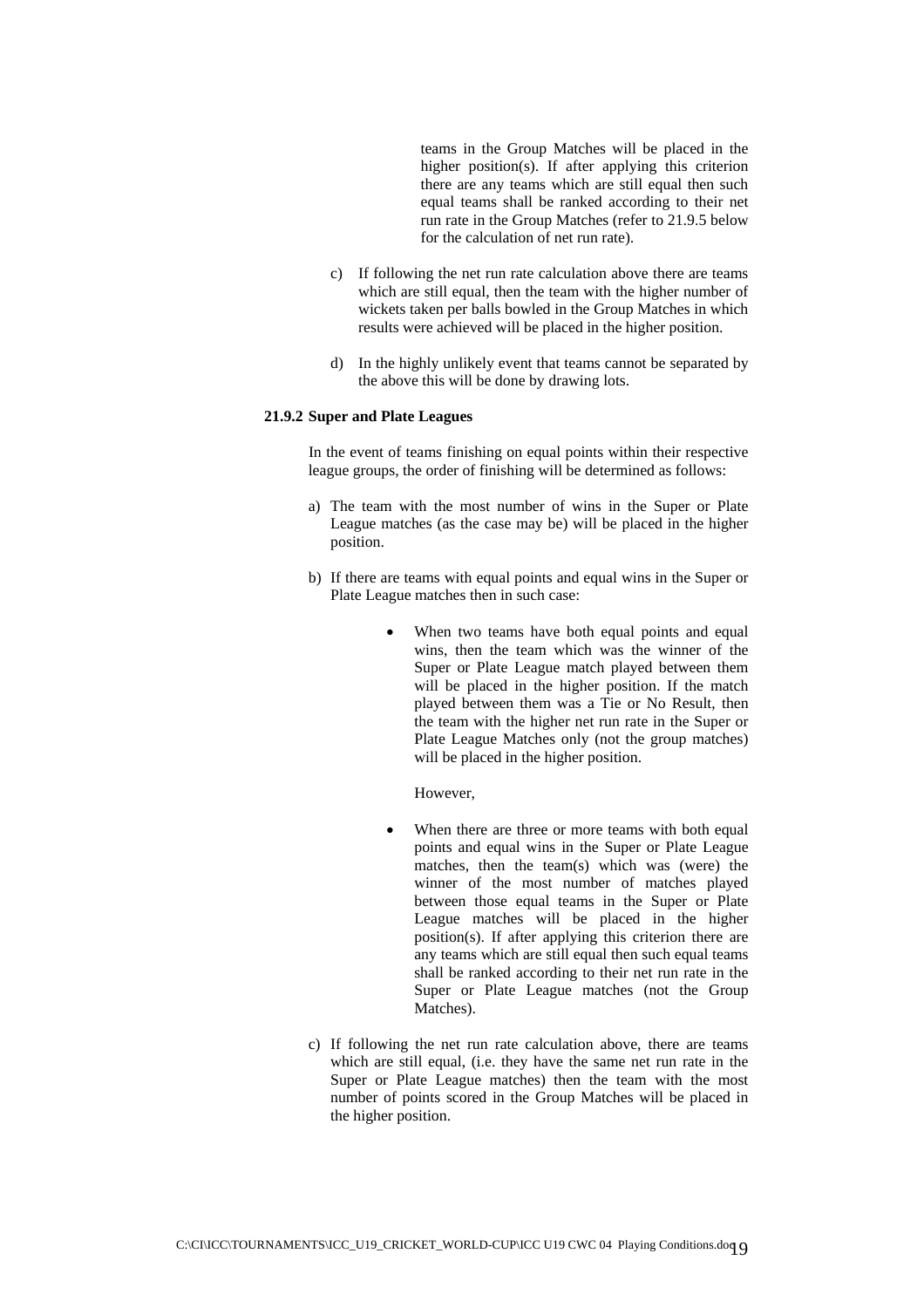- d) In the unlikely event that teams are still equal, the team with the higher net run rate in the Group Matches (not the Super or Plate League matches) will be placed in the higher position.
- e) If all of the Super or Plate League matches are 'No Result', the four teams which finished top of each of the four groups in the Group Matches will proceed to the semi-finals. The four teams that finished in third place in each of the four groups in the Group Matches will proceed to the semi-finals of the Plate competition.

#### **21.9.3 Semi-final**

If a semi-final is tied or there is no result, the team that finished higher in the Super or Plate League matches as decided by clause 21.9.2 shall proceed to the final.

## **21.9.4 Final**

In the event of a tied final or there is no result, the teams will be declared joint winners.

## **21.9.5 Net Run Rate**

A team's net run rate is calculated by deducting from the average runs per over scored by that team throughout the relevant portion of the competition, the average runs per over scored against that team throughout the relevant portion of the competition.

In the event of a team being all out in less than its full quota of overs, the calculation of its net run rate shall be based on the full quota of overs to which it would have been entitled and not on the number of overs in which the team was dismissed.

Only those matches where results are achieved will count for the purpose of net run rate calculations. Where a match is abandoned, but a result is achieved under Duckworth/Lewis, for net run rate purposes Team 1 will be accredited with Team 2's Par Score on abandonment off the same number of overs faced by Team 2. Where a match is concluded but with Duckworth/Lewis having been applied at an earlier point in the match, Team 1 will be accredited with 1 run less than the final Target Score for Team 2 off the total number of overs allocated to Team 2 to reach the target.

In circumstances where a match (and the points for such match) is awarded to a team as a result of the other team's refusal to play, either by the umpires in accordance with Law 21.3 (a)(ii) or in accordance with the provisions of the relevant event agreements signed by the participating teams, the net run rate of the defaulting team shall be affected in that the full 50 overs of the defaulting team's innings in such forfeited match shall be taken into account in calculating the average runs per over of the defaulting team over the course of the relevant portion of the competition. For the avoidance of doubt the runs scored and overs bowled in such forfeited match will not be taken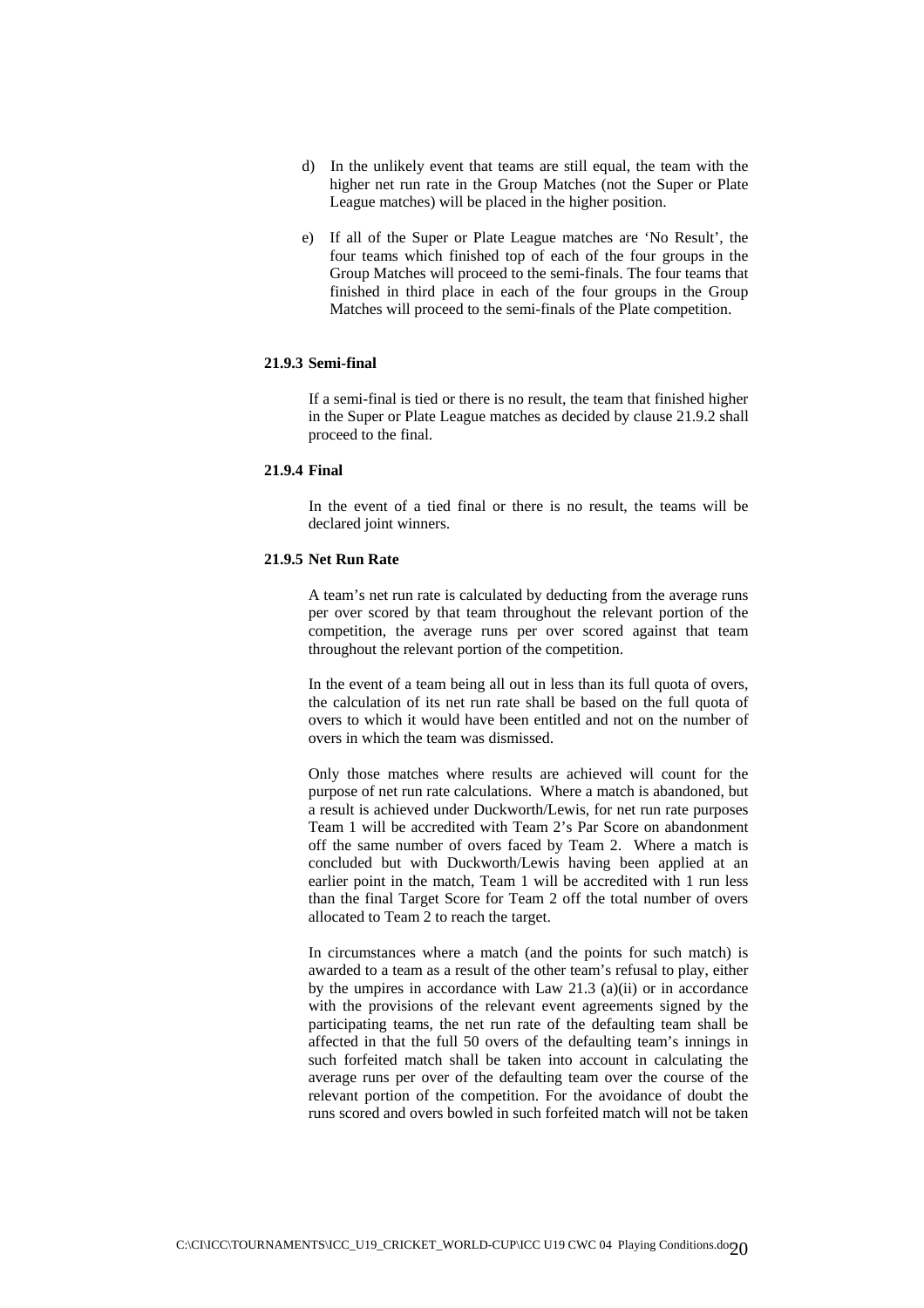into account when calculating the net run rate of the team to whom the match was awarded.

## **22. LAW 22 THE OVER**

Law 22 shall apply subject to the addition of the following to Law 22.5:

#### **22.1 Law 22.5 Umpire miscounting**

Whenever possible the third umpire shall liaise with the scorers and if possible inform the on-field umpires if the over has been miscounted.

## **23. LAW 23 DEAD BALL**

Law 23 shall apply.

## **24. NO BALL**

Law 24 shall apply subject to the following:

## **24.1 Law 24.1 (b) Mode of delivery**

Law 24.1 (b) shall be replaced by the following:

The bowler may not deliver the ball underarm. If a bowler bowls a ball underarm the umpire shall call and signal no ball, and the ball is to be rebowled overarm.

## **25. LAW 25 WIDE BALL**

## **25.1 Law 25.1 Judging a Wide**

Law 25 shall apply with the following addition to Law 25.1:

Umpires are instructed to apply very strict and consistent interpretation in regard to this Law in order to prevent negative bowling wide of the wicket.

Any offside or legside delivery which in the opinion of the umpire does not give the batsman a reasonable opportunity to score shall be called a wide.

A penalty of one run for a wide shall be scored. This penalty shall stand in addition to any other runs which are scored or awarded. All runs, which are run or result from a wide ball, which is not a no ball, shall be scored wide balls.

#### **26. BYE AND LEG BYE**

Law 26 shall apply.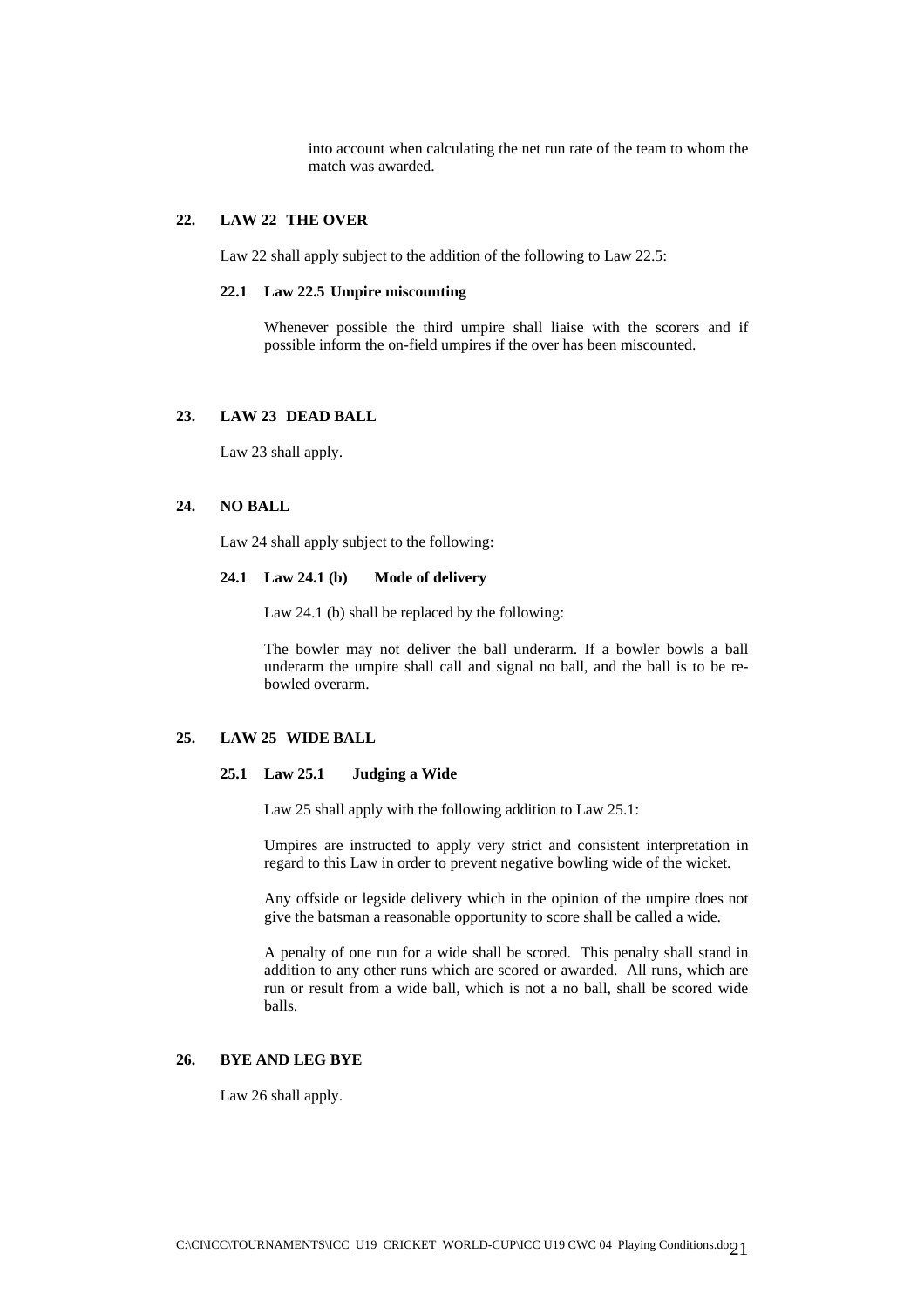## **27. LAW 27 APPEALS**

Law 27 shall apply.

## **28. LAW 28 THE WICKET IS DOWN**

Law 28 shall apply.

## **29. LAW 29 BATSMAN OUT OF HIS GROUND**

Law 29 shall apply.

## **30. LAW 30 BOWLED**

Law 30 shall apply.

## **31. LAW 31 TIMED OUT**

Law 31 shall apply.

## **32. LAW 32 CAUGHT**

Law 32 shall apply.

## **33. LAW 33 HANDLED THE BALL**

Law 33 shall apply.

## **34. LAW 34 HIT THE BALL TWICE**

Law 34 shall apply.

## **35. LAW 35 HIT WICKET**

Law 35 shall apply.

## **36. LAW 36 LEG BEFORE WICKET**

Law 36 shall apply.

## **37. LAW 37 OBSTRUCTING THE FIELD**

Law 37 shall apply.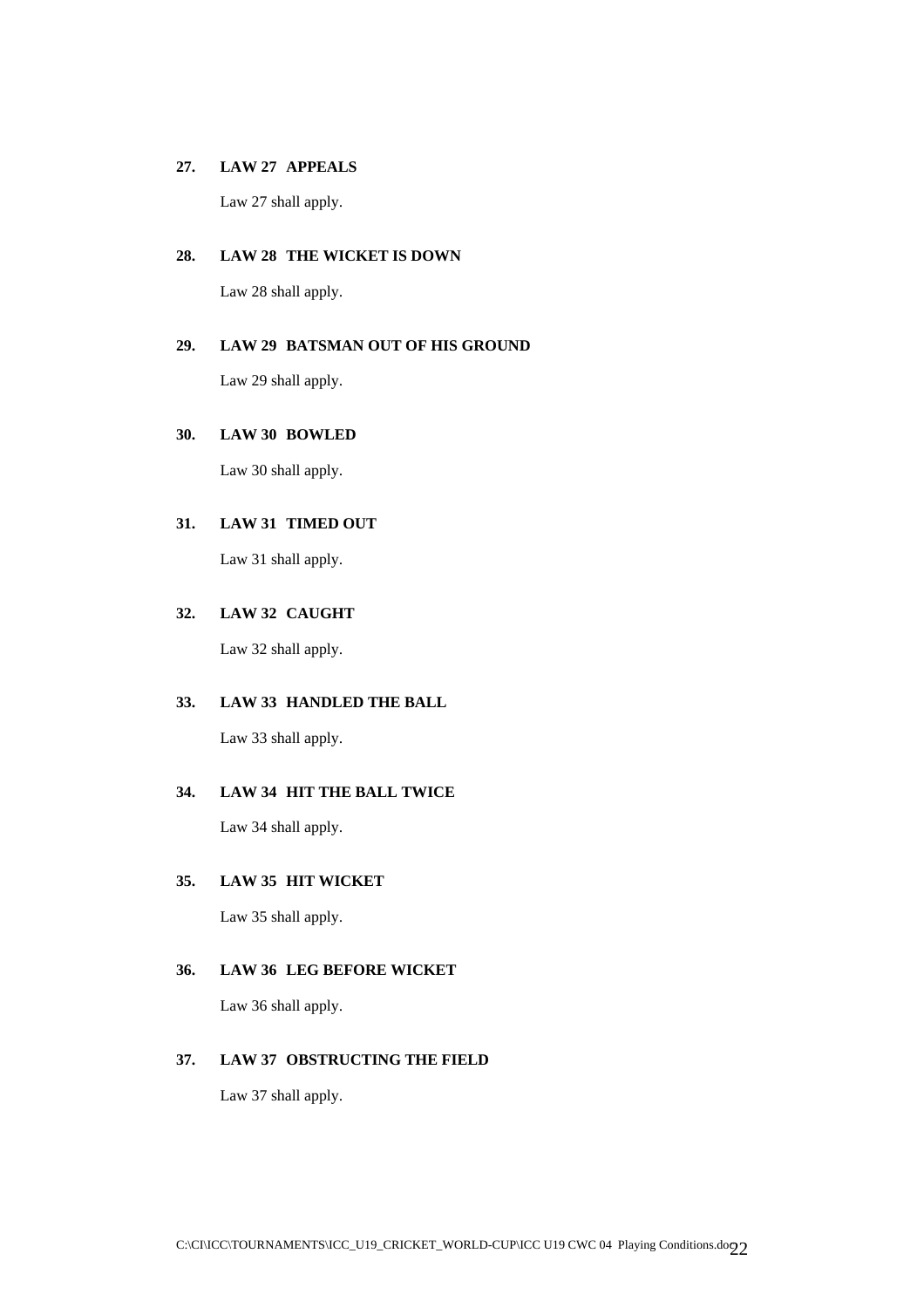#### **38. LAW 38 RUN OUT**

Law 38 shall apply.

## **39. LAW 39 STUMPED**

Law 39 shall apply.

## **40. LAW 40 THE WICKET-KEEPER**

Law 40 shall apply.

## **41. LAW 41 – THE FIELDER**

Law 41 shall apply subject to the following:

## **41.1 Law 41.1 Protective equipment**

In addition to Law 41.1:

The exchanging of protective equipment between members of the fielding side on the field shall be permitted provided that the umpires do not consider that it constitutes a waste of playing time.

#### **41.2 Restriction of the Placement of Fieldsman**

- 41.2.1 Two semi circles shall be drawn on the field of play. The semi circles have as their centre the middle stump at either end of the pitch. The radius of each of the semi circles is 30 yards (27.43 metres) by a straight line drawn on the field on the same side of the pitch. The field restriction area should be marked by continuous painted white lines or 'dots' at 5 yard (4.57 metres) intervals, each 'dot' to be covered by a white plastic or rubber (but not metal) disc measuring 7 inches (18cm) in diameter.
- 41.2.2 At the instant of delivery, there may not be more than five fieldsmen on the leg side.
- 41.2.3 For the first 15 overs only two fieldsmen are permitted to be outside the field restriction marking at the instant of delivery.
- 41.2.4 For the remaining overs only five fieldsmen are permitted to be outside the field restriction marking at the instant of delivery.
- 41.2.5 Two inner circles shall be drawn on the field of play. The circles have as their centres the centre point of the popping crease at either end of the pitch. The radius of each of the circles is 15 yards (13.72 metres). The field restriction area should be marked by 'dots'. The segment of the circles reserved for the slip positions shall not be demarcated. (Refer attached Appendix 1). In the first 15 overs there must be a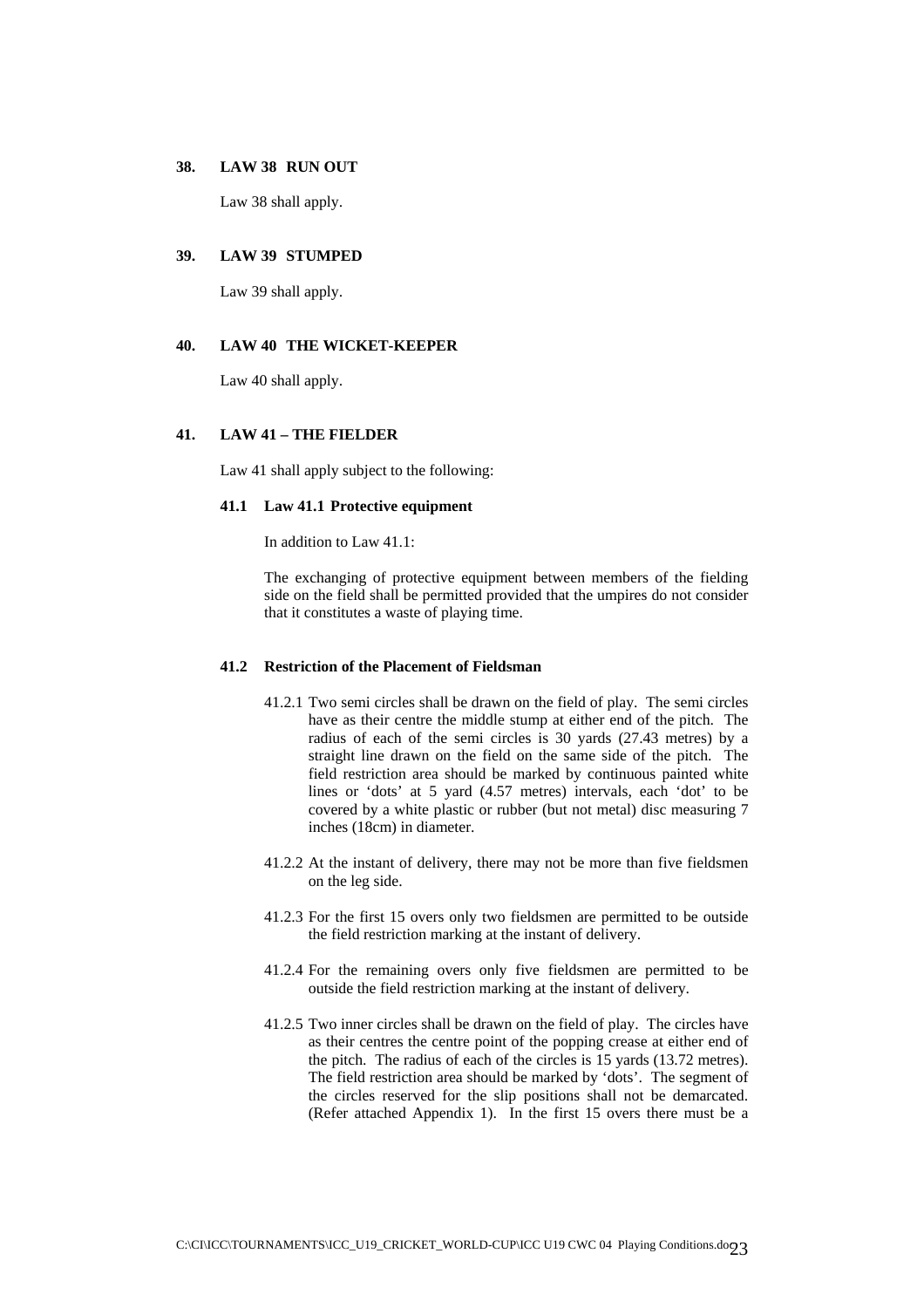minimum of two stationary fieldsmen within the 15 yards (13.72 metres) field restriction of the striker at the instant of delivery. When a fast bowler is bowling the two stationary fieldsmen may be permitted to stand deeper than 15 yards (13.72 metres) (in the undemarcated area) provided only that they are standing in slip, leg slip and gully positions.

41.3.6 In circumstances where the number of overs for the team batting first is reduced, the number of overs in regard to the restrictions in Clauses 41.2.3 and 41.2.5 above shall be reduced proportionally in a ratio of 15:50 (30%) in accordance with the table below. Fractions are to be ignored in all calculations re the number of overs.

| Total overs | No. of overs for which fielding restrictions in |
|-------------|-------------------------------------------------|
| in innings  | Clauses 41.2.3 and 41.2.5 above will apply      |
| $25 - 26$   | 7                                               |
| 27-29       | 8                                               |
| 30-33       | 9                                               |
| 34-36       | 10                                              |
| 37-39       | 11                                              |
| 40-43       | 12                                              |
| 44-46       | 13                                              |
| 47-49       | 14                                              |
| 50          | 15                                              |
|             |                                                 |

- 41.2.7 Where the number of overs for the team batting second is reduced, the restrictions in Clauses 41.2.3 and 41.2.5 above will apply for the same proportion of the second innings as applied in the first innings (fractions to be ignored).
- 41.2.8 In the event of an infringement of any of the above fielding restrictions, the square leg umpires shall call and signal 'No Ball'.

## **42. LAW 42 FAIR AND UNFAIR PLAY**

#### **42.1 Law 42.3 The Match Ball – changing its condition**

Law 42.3 shall apply, subject to the following:

- 42.1.1 Law 42.3 (e) (ii) shall be replaced with the following:
	- (a) Inform the captain of the fielding side of the reason for the action taken.
- 42.1.2 And in addition to Law 42.3:
	- (a) The Umpires shall report the incident to the ICC Match Referee under the ICC Code of Conduct.
	- (b) In the event that a ball has been interfered with and requires replacement the batsman at the wicket shall choose the replacement ball from a selection of six other balls of various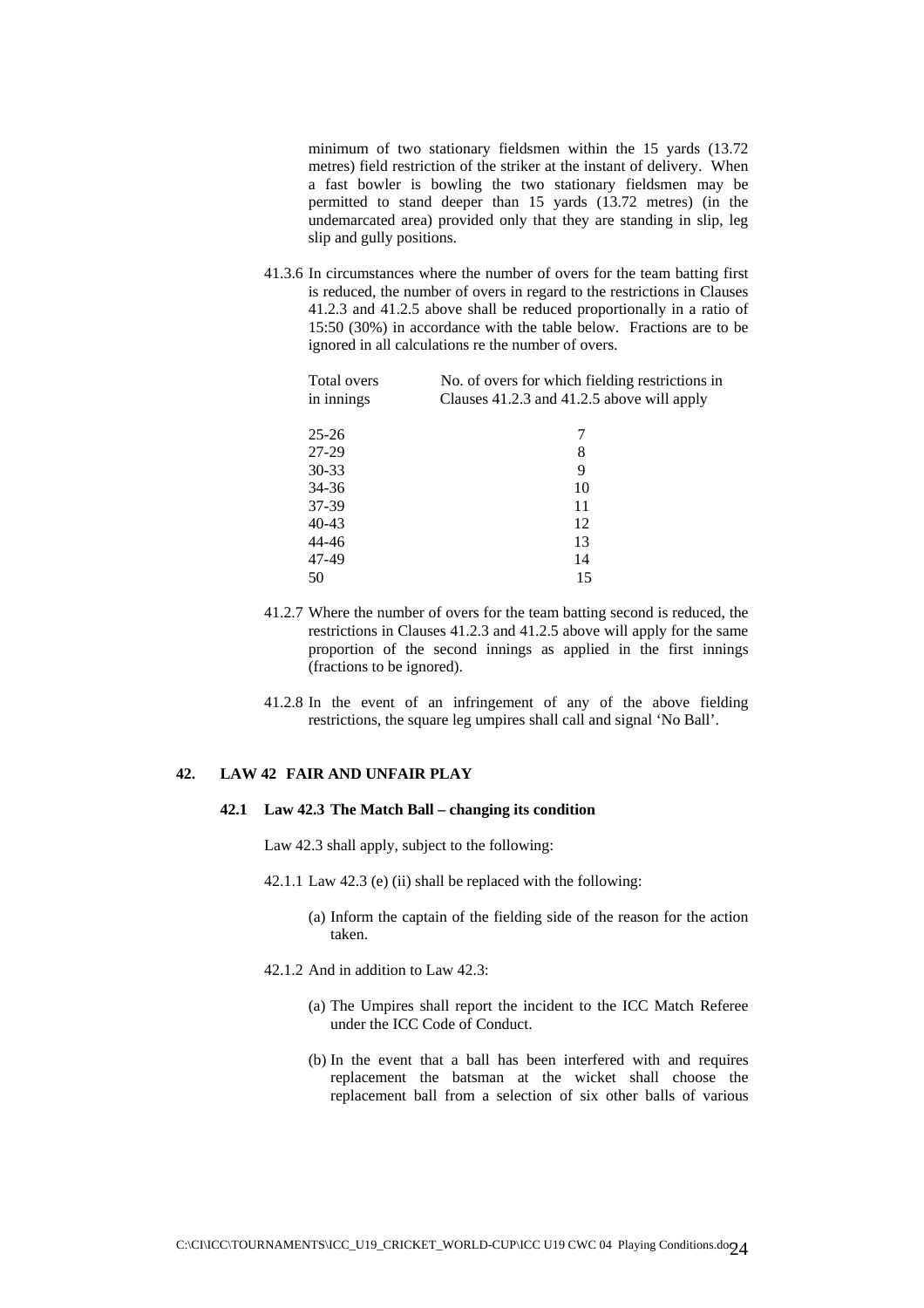degrees of usage (including a new ball) and of the same brand as the ball in use prior to the contravention.

## **42.2 Law 42.4 Deliberate attempt to distract striker**

Law 42.4 shall apply, subject to the following:

42.2.1 In addition, the umpires shall report the incident to the ICC Match Referee under the ICC Code of Conduct.

## **42.3 Law 42.5 Deliberate distraction or obstruction of batsman**

Law 42.5 shall apply subject to the following:

42.3.1 In addition, the umpire shall report the incident to the ICC Match Referee under the ICC Code of Conduct.

#### **42.4 Law 42.6 Dangerous and Unfair Bowling**

## **42.4.1 Law 42.6 (a) The Bowling of Fast Short Pitched Balls**

Law 42.6 (a) shall be replaced by the following:

- (a) A bowler shall be limited to one fast short-pitched delivery per over.
- (b) A fast short-pitched ball is defined as a ball which passes or would have passed above the shoulder height of the striker standing upright at the crease.
- (c) The umpire at the bowlers end shall advise the bowler and the batsman on strike when each fast short pitched delivery has been bowled.
- (d) In addition, for the purpose of this regulation and subject to Clause 42.4.1 (f) below, a ball that passes above head height of the batsman, that prevents him from being able to hit it with his bat by means of a normal cricket stroke shall be called a wide.
- (e) For the avoidance of doubt any fast short pitched delivery that is called a wide under this playing condition shall also count as the allowable short pitched delivery in that over
- (f) In the event of a bowler bowling more than one fast short-pitched delivery in an over as defined in Clause 42.4.1 (b) above, the umpire at the bowlers end shall call and signal no ball on each occasion. A differential signal shall be used to signify a fast short pitched delivery. The umpire shall call and signal "no ball" and then tap the head with the other hand.
- (g) If a bowler delivers a second fast short pitched ball in an over, the umpire, after the call of no ball and when the ball is dead, shall caution the bowler, inform the other umpire, the captain of the fielding side and the batsmen at the wicket of what has occurred. This caution shall apply throughout the innings.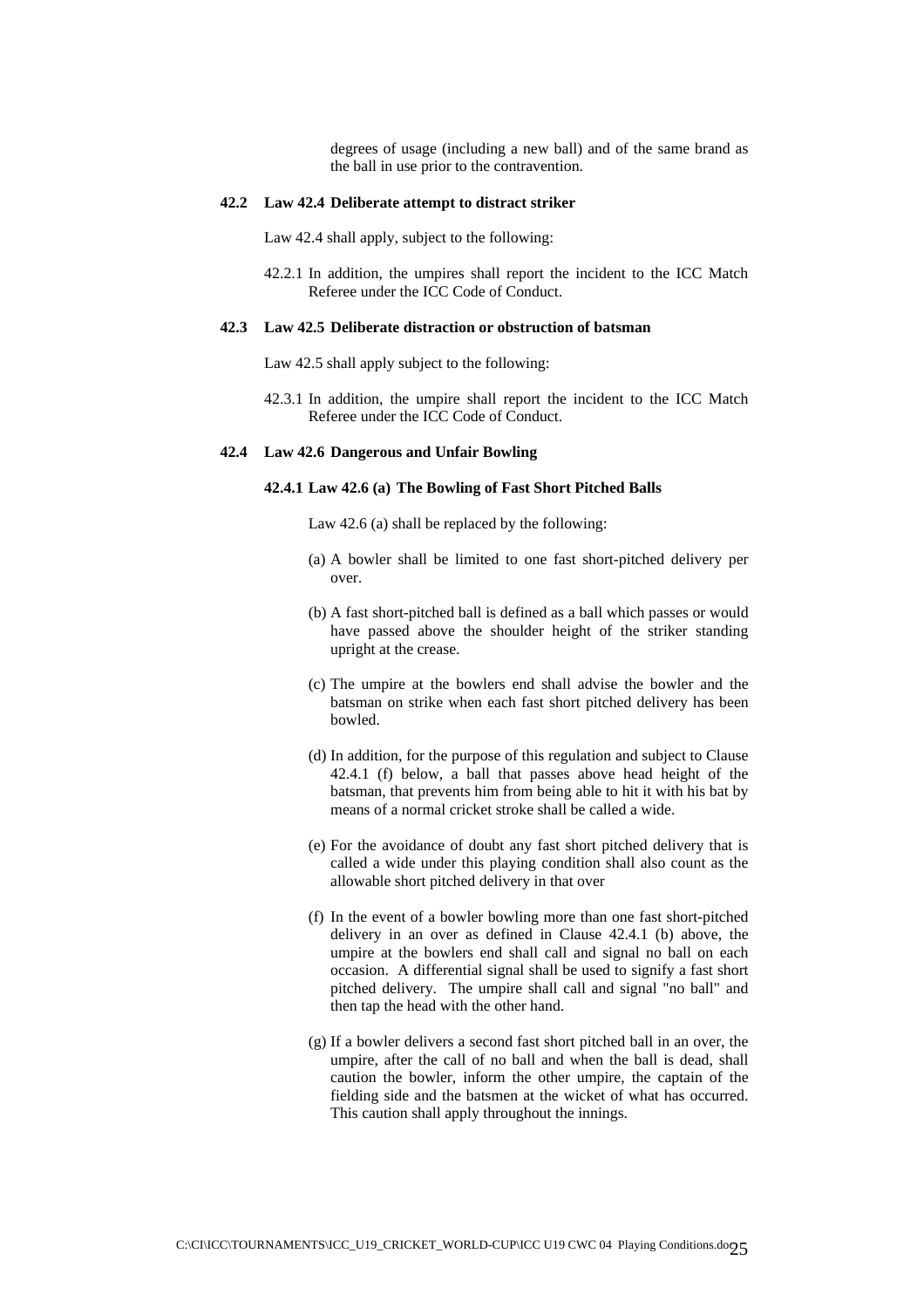- (h) If there is a second instance of the bowler being no balled in the innings for bowling more than one fast short pitched delivery in an over, the umpire shall advise the bowler that this is his final warning for the innings.
- (i) Should there be any further instance by the same bowler in that innings, the umpire shall call and signal no ball and when the ball is dead direct the captain to take the bowler off forthwith. If necessary, the over shall be completed by another bowler, who shall neither have bowled the previous over, or part thereof, nor be allowed to bowl the next over, or part thereof.
- (j) The bowler thus taken off shall not be allowed to bowl again in that innings.
- (k) The umpire will report the occurrence to the other umpire, the batsmen at the wicket and as soon as possible to the captain of the batting side.
- (l) The umpires will then report the matter to the ICC Match Referee who shall take such action as is considered appropriate against the captain and the bowler concerned. (Refer also to Law 42.1 Fair and Unfair Play – Responsibility of the Captains.)

The above is not a substitute for Clause 42.5 below which umpires are able to apply at any time.

## **42.4.2 Law 42.6 (b) Bowling of High Full Pitched Balls**

Law 42.6 (b) shall be replaced by the following:

- (a) Any delivery, other than a slow paced one, which passes or would have passed on the full above waist height of the striker standing upright at the crease is deemed dangerous and unfair, whether or not is it likely to inflict physical injury on the striker.
- (b) A slow delivery, which passes or would have passed on the full above shoulder height of the striker standing upright at the crease, is to be deemed dangerous and unfair, whether or not it is likely to inflict physical injury on the striker.
- (c) In the event of a bowler bowling a high full pitched ball as defined in Clauses 42.4.2 (a) and 42.4.2 (b) above (i.e. a beamer), the umpire at the bowler's end shall, in the first instance, call and signal no ball and when the ball is dead, caution the bowler and issue a first and final warning. The umpire shall inform the other umpire, the captain of the fielding side and the batsmen at the wicket of what has occurred.
- (d) Should there be any further instance by the same bowler in that innings, the umpire shall call and signal no ball and when the ball is dead direct the captain to take the bowler off forthwith. If necessary, the over shall be completed by another bowler, who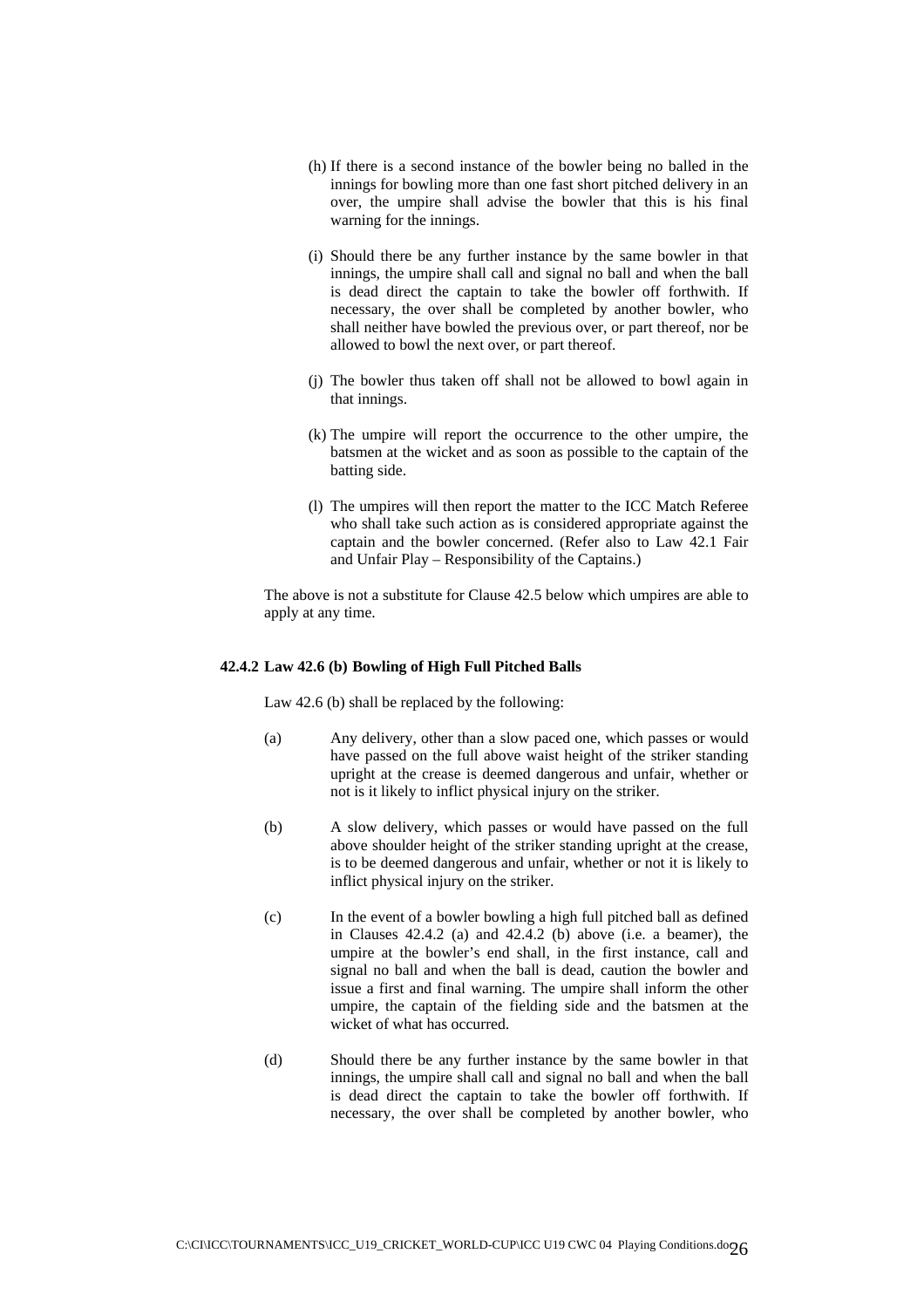shall neither have bowled the previous over, or part thereof, nor be allowed to bowl the next over, or part thereof.

- (e) The bowler thus taken off shall not be allowed to bowl again in that innings.
- (f) The umpire will report the occurrence to the other umpire, the batsman at the wicket and as soon as possible to the captain of the batting side.
- (g) The umpires will then report the matter to the ICC Match Referee who shall take such action as is considered appropriate against the captain and the bowler concerned. (Refer also to Law 42.1 Fair and Unfair Play – Responsibility of the Captains.)

#### **42.5 Law 42.7 Dangerous and Unfair Bowling – Action by the umpire**

Law 42.7 shall be replaced by the following:

Regardless of any action taken by the umpire as a result of a breach of Clauses 42.4.1, 42.4.2 and 42.6 the following shall apply at any time during the match.

- 42.5.1 The bowling of fast short pitched balls is unfair if in the opinion of the umpire at the bowler's end he considers that by their repetition and taking into account their length, height and direction, they are likely to inflict physical injury on the striker, irrespective of the protective clothing and equipment he may be wearing. The relative skill of the striker shall also be taken into consideration.
- 42.5.2 In the event of such unfair bowling, the umpire at the bowler's end shall adopt the following procedure:
	- (a) In the first instance the umpire shall call and signal no ball, caution the bowler and inform the other umpire, the captain of the fielding side and the batsmen of what has occurred.
	- (b) If this caution is ineffective, he shall repeat the above procedure and indicate to the bowler that this is a final warning.
	- (c) Both the above caution and final warning shall continue to apply even though the bowler may later change ends.
	- (d) Should there be any further instance by the same bowler in that innings, the umpire shall call and signal no ball and when the ball is dead direct the captain to take the bowler off forthwith. If necessary, the over shall be completed by another bowler, who shall neither have bowled the previous over, or part thereof, nor be allowed to bowl the next over, or part thereof. See Law 22.8. (Bowler Incapacitated or Suspended during an Over).
	- (e) The bowler thus taken off shall not be able to bowl again in that innings.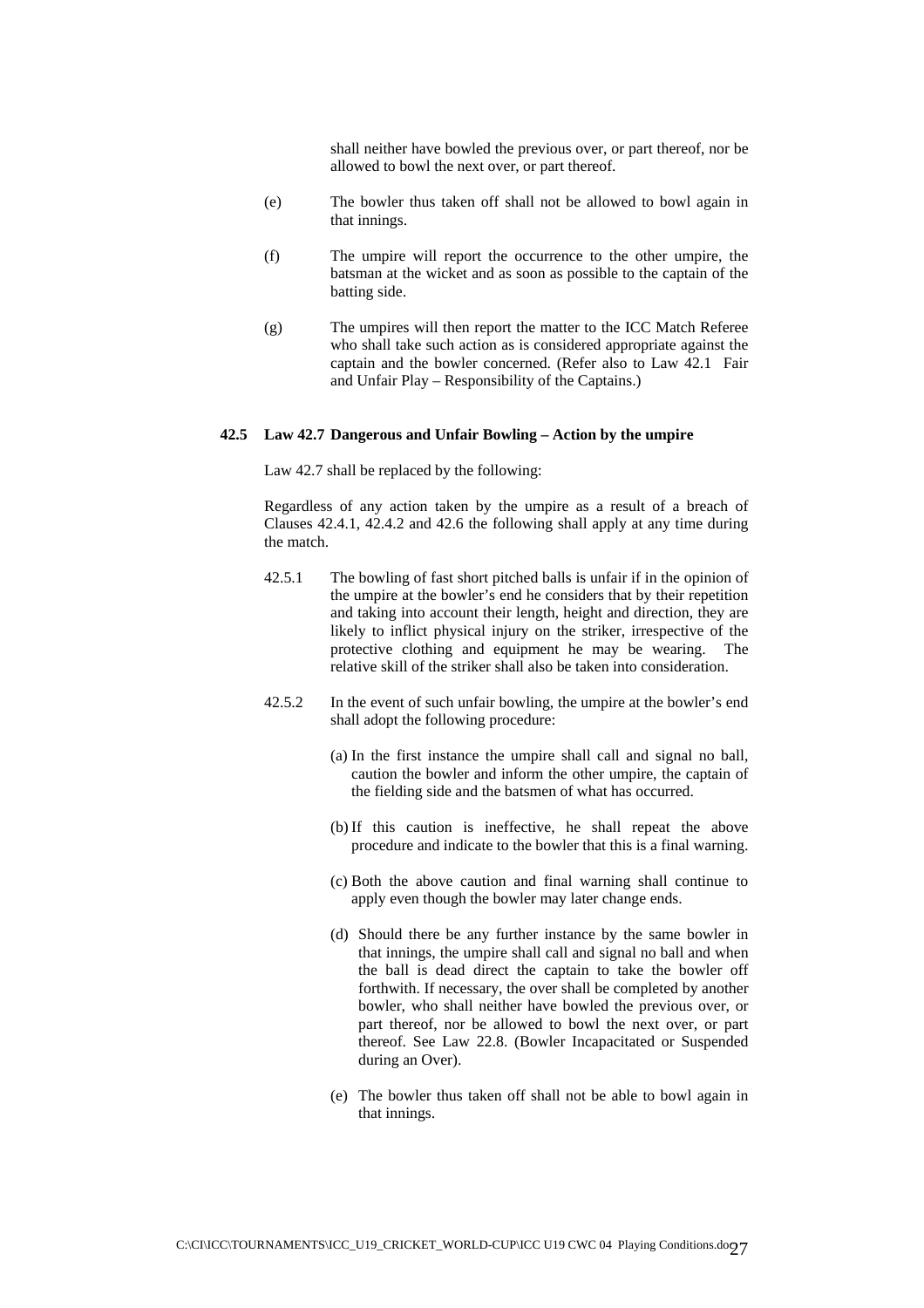- (f) The umpire will report the occurrence to the other umpire, the batsmen at the wicket and as soon as possible to the captain of the batting side.
- (g) The umpires will then report the matter to the ICC Match Referee who shall take such action as is considered appropriate against the captain and the bowler concerned. (Refer also to Law 42.1 Fair and Unfair Play – Responsibility of the captains.)

#### **42.6 Law 42.8 Deliberate bowling of High Full Pitched Balls**

Law 42.8 shall be replaced with the following:

If the umpire considers that a high full pitch, which is deemed dangerous and unfair as defined in Clause 42.4.2 was deliberately bowled, then the caution and warning process shall be dispensed with.

The umpire at the bowlers end shall:

- 42.6.1 Call and signal no ball.
- 42.6.2 When the ball is dead, direct the captain to take the bowler off forthwith.
- 42.6.3 Not allow the bowler to bowl again in that innings.
- 42.6.4 Ensure that the over is completed by another bowler, provided that the bowler does not bowl two overs or part thereof consecutively.
- 42.6.5 Report the occurrence to the other umpire, to the captain of the batting side and the ICC Match Referee who shall take such action as is considered appropriate against the captain and the bowler concerned. (Refer also to Law 42.1 Fair and Unfair Play – Responsibility of the Captains).

#### **42.7 Action by the umpires for dangerous and unfair Bowling**

Should the umpires initiate the caution and warning procedures set out in Clauses 42.4.1, 42.4.2 42.5 and 42.6 such cautions and warnings are not to be cumulative.

## **42.8 Law 42.9 Time Wasting by the Fielding Side**

Law 42.9 shall apply subject to Law 42.9 (b) being replaced by the following:

- 42.8.1 If there is any further waste of time in that innings, by any member of the fielding side the umpire shall:
	- (a) Call and signal dead ball if necessary, and;
	- (b) Award 5 penalty runs to the batting side (see Law 42.17).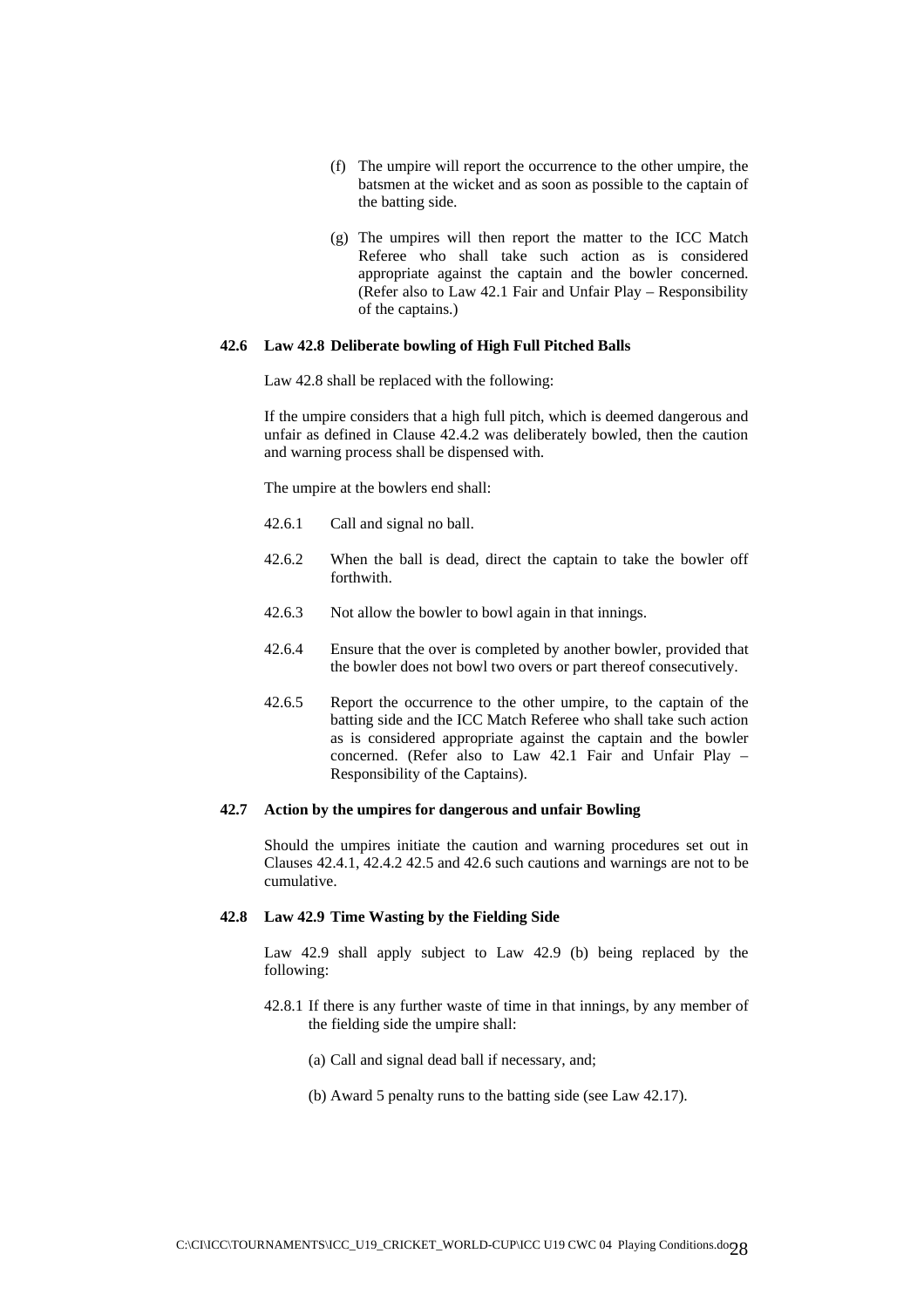- (c) Inform the other umpire, the batsmen at the wicket and as soon as possible the captain of the batting side of what has occurred.
- (d) Report the occurrence to the ICC Match Referee who shall take such action as is considered appropriate against the captain and the team concerned under the ICC Code of Conduct.

#### **42.9 Law 42.10 Batsman Wasting Time**

Law 42.10 shall apply, subject to the following:

42.9.1 In addition, the umpires will report the incident to the ICC Match Referee under the ICC Code of Conduct.

## **APPENDIX A**

All penalty runs in the Laws of Cricket 2000 Code now apply in International Cricket. Some penalty runs can be referred to the ICC Match Referee for further action if necessary.

The following grid should be read in conjunction with these Standard Playing Conditions.

| Playing<br>Condition<br><b>Clause No.</b> | Law         | <b>Action on</b><br><b>Field</b> | <b>Award of</b><br><b>Penalty</b><br><b>Runs</b> | <b>Report to</b><br><b>ICC</b> Match<br><b>Referee</b> |
|-------------------------------------------|-------------|----------------------------------|--------------------------------------------------|--------------------------------------------------------|
| 2.2                                       | $2.6$ (iii) | Yes                              | Yes                                              | As Law                                                 |
| 18.1                                      | 18.5        | Yes                              | Yes                                              | As Law                                                 |
| 41.2                                      | 41.2(c)     | Yes                              | Yes                                              | As Law                                                 |
| N/a                                       | 41.3        | Yes                              | Yes                                              | N <sub>o</sub>                                         |
| 42.1                                      | 42.3        | Yes                              | Yes                                              | Yes                                                    |
| 42.2                                      | 42.4        | Yes                              | Yes                                              | Yes                                                    |
| 42.3                                      | 42.5        | Yes                              | Yes                                              | Yes                                                    |
| 42.9                                      | 42.9        | Yes                              | Yes                                              | As Law                                                 |
| 42.10                                     | 42.10       | Yes                              | Yes                                              | As Law                                                 |
| 42.12                                     | 42.13       | Yes                              | Yes                                              | As Law                                                 |
| 42.13                                     | 42.14       | Yes                              | Yes                                              | As Law                                                 |
| 42.14                                     | 42.16       | Yes                              | Yes                                              | As Law                                                 |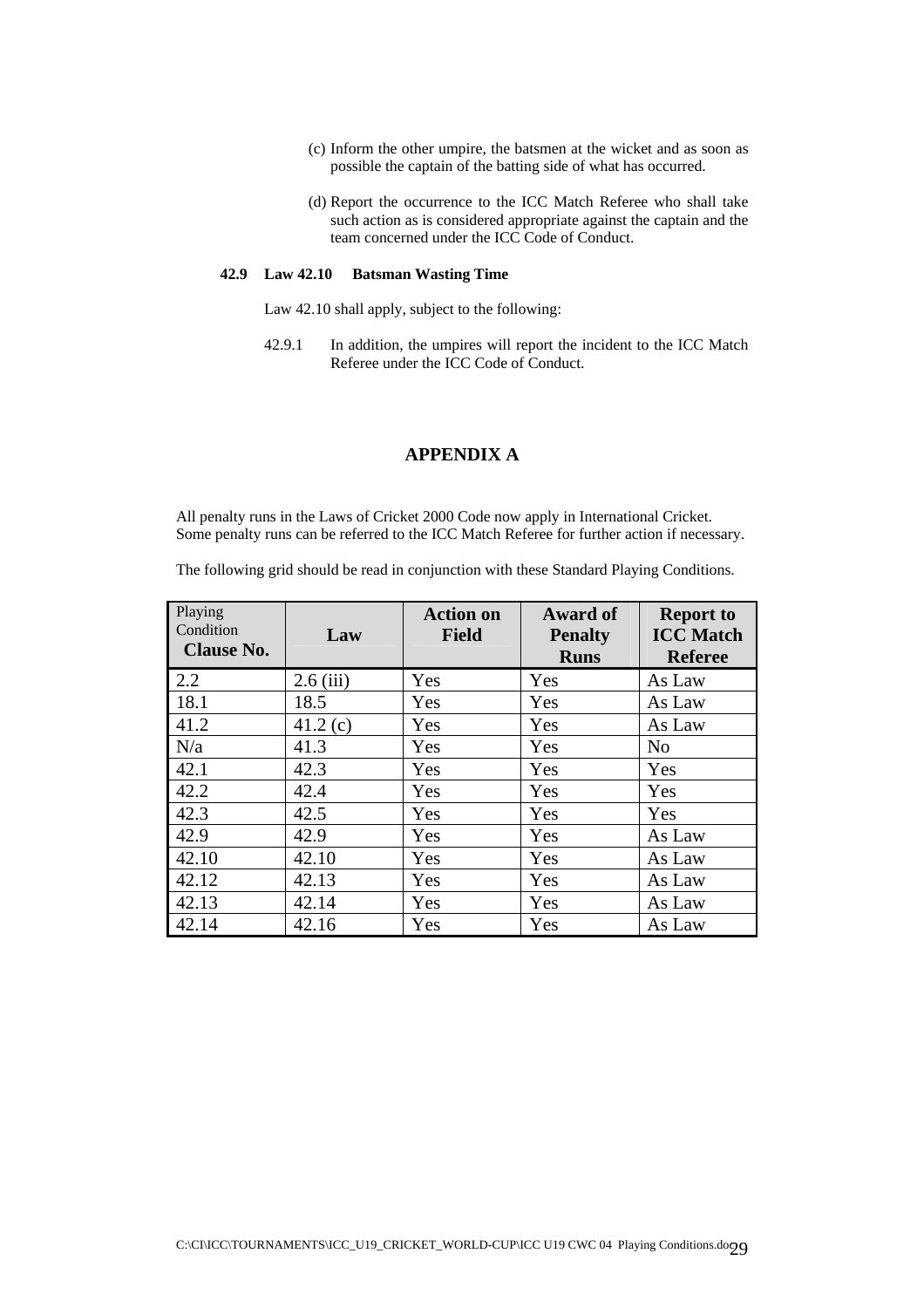# **APPENDIX 1**

# **Restriction of the placement of fieldsmen**

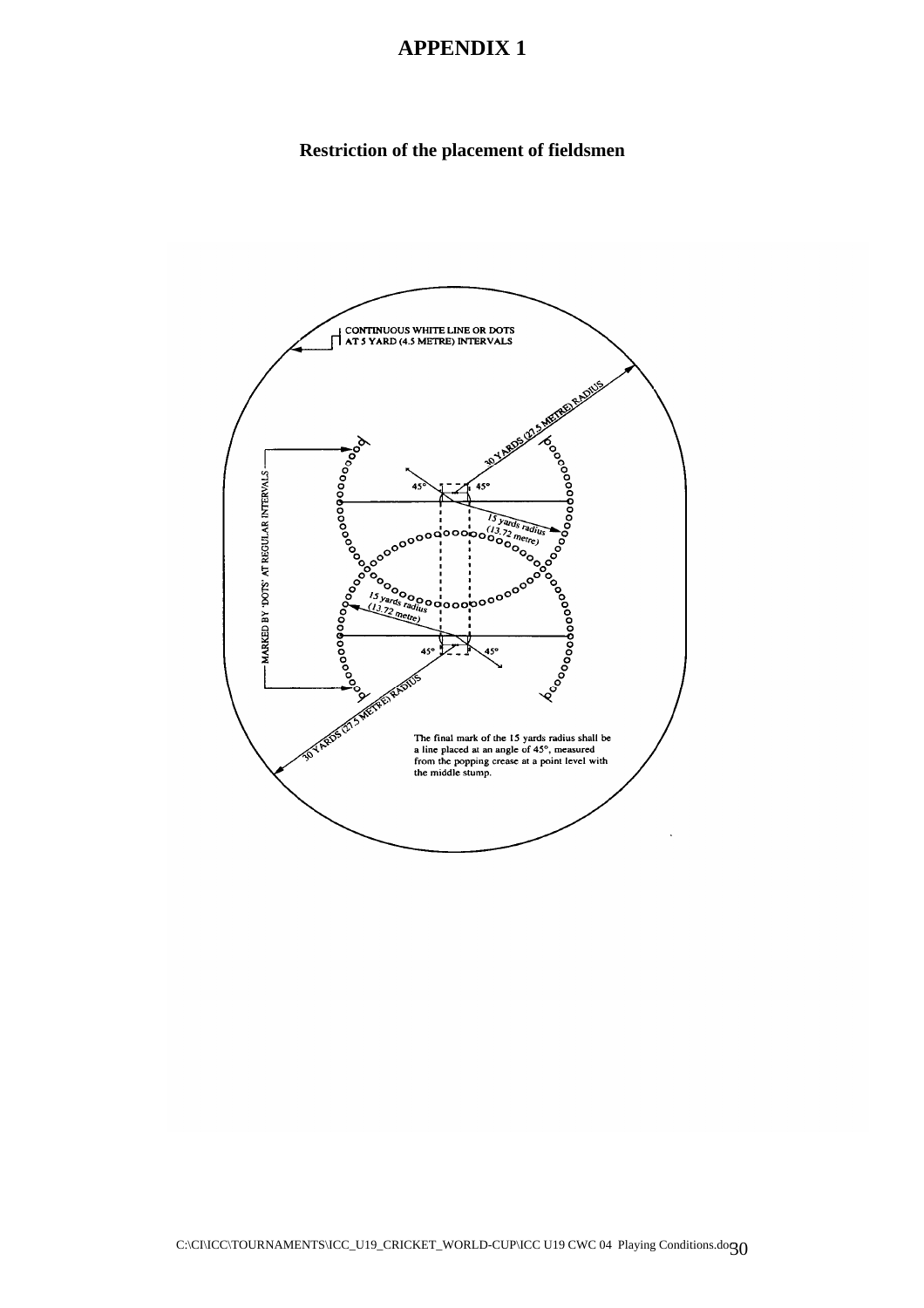## **APPENDIX 2**

## **Duckworth/Lewis Method of Re-calculating the Target Score in an Interrupted Match.**

The Professional Edition of the Duckworth/Lewis shall be used in all matches. If any match is suspended after it has started such that the number of overs available to be faced by either side is reduced from that determined when the match started, the revised target shall be computed using the computer software CODA 6.0 (or later releases) in accordance with the instructions provided with that software and displayed on the screen.

On completion of the innings of the side batting first, a print-out should be obtained of the resources table (over-by-over) appropriate to the innings.

In the event of computer malfunction when no revised D/L target has already been set, then the D/L method as used prior to October 2003, referred to as the 'Standard Edition', should be used.

In the event of computer malfunction after a revised D/L target has been set using the Professional Edition, any further revised target due to a further suspension in play shall be calculated manually using the over-by-over resources table which has been printed. If the suspension occurs mid-over, the resource percentages appropriate to the instant of suspension shall be calculated by linear interpolation between the figures given for the nearest whole numbers of overs, above and below, rounded to the nearest one-tenth of a percent.

In the regulations given below, the tables given (including the ball-by-ball ones) and used in the illustrative examples, relate to the Standard Edition. These tables should be substituted by those appropriate to the particular match, which can be produced as directed within the software for the Professional **Edition** 

## **1. Introduction**

The D/L method sets revised targets in rain-interrupted limited-overs matches in accordance with the relative run scoring resources which are at the disposal of the two sides.

These are not in direct proportion to the number of overs available to be faced, as with the average run rate method of correction. Instead they depend on how many overs are to go and how many wickets are down when the interruptions occur.

To calculate the revised targets, you need to know the resources available at the stage of the match when suspensions and resumption of play occur. All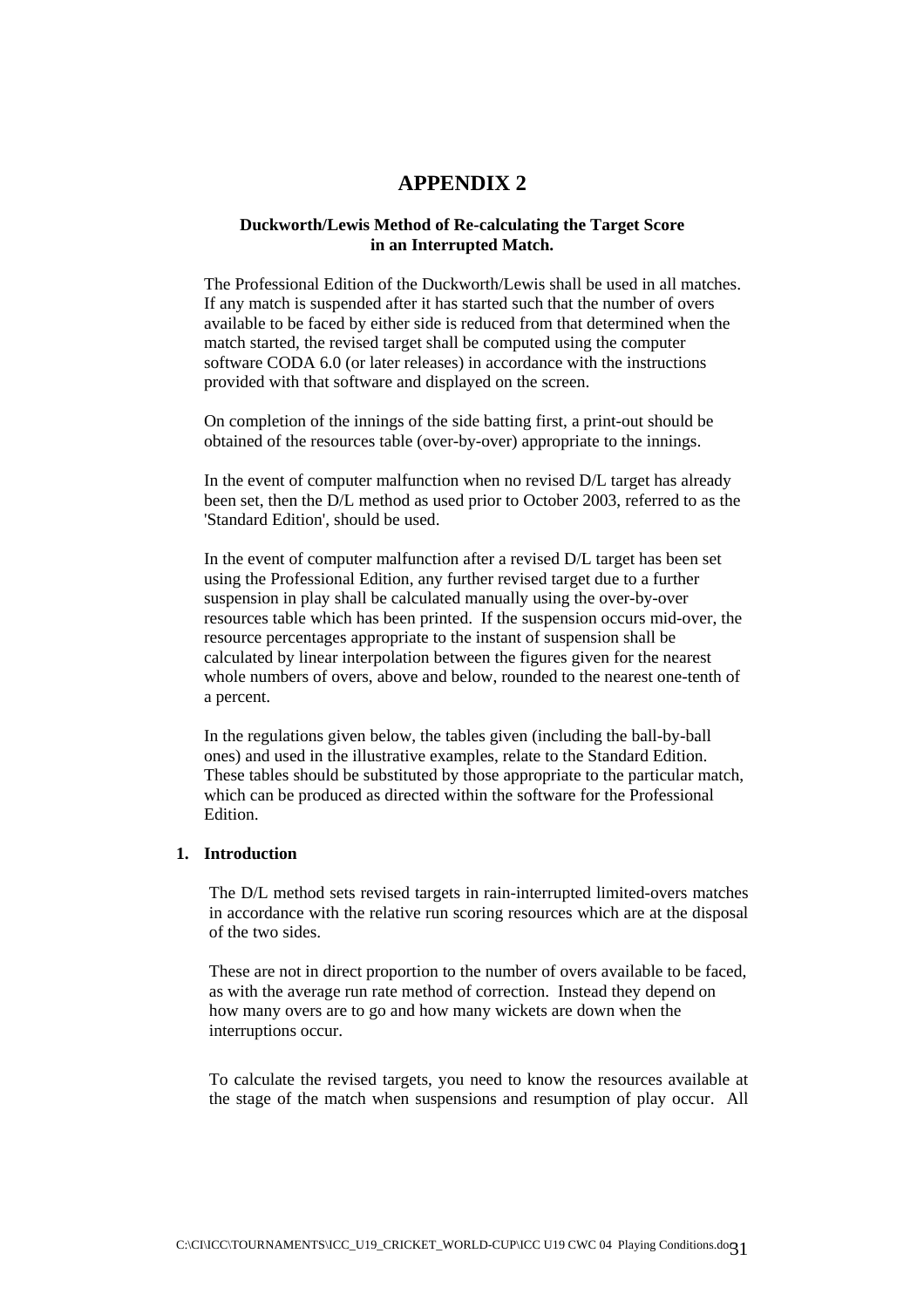possible values of resources have been pre-calculated and these are listed in the accompanying table.

The table covers each individual ball in a game of up to 50-overs per side. The figures given in the table are percentages of the resources available for a complete 50-over innings.

For matches with less than 50-overs per innings before they start, the resource percentages available at the start of an innings will be less than 100%. But the same table and the same method of calculation are used whatever the number of overs per innings.

The single sheet over-by-over version of the table can be used for cases when play is suspended before the start of a new over.

When Team 2 (the side batting second) have less run scoring resources at their disposal than had Team 1 (the side batting first), their target is adjusted downwards using the ratio of the resources available to the two sides.

But when Team 1's innings has been interrupted, it often happens than Team 2 have more resources at their disposal than had Team 1 and it is now necessary to adjust Team 2's target upwards. In this case the adjustment is based on the runs that would be expected to be scored on average from the extra resources at the disposal. The number of these extra runs required is calculated by applying the excess resource percentage to the average total score in a 50-over innings, referred to here as **G50**

For matches involving ICC full member nations or for matches between teams that play first class cricket, the value of **G50** to be used at present (at least until 2004) is 235. For lower levels of the game, **G50** should be chosen to represent the average score expected from the team batting first in an uninterrupted 50 overs-per-innings match. For teams between associate ICC member nations, the recommended value of **G50** is 190; for women's ODIs, the recommended value is 175. For U15 internationals, the recommended value is 200. For other levels of the game, advice should be sought from the ICC.

## **2. Definitions**

- The team batting first are referred to as 'Team 1' and the team batting second are referred to as 'Team 2'.
- In the table decimal fractions of an over are expressed in standard cricket notation i.e. 4.3 overs means 4 overs plus 3 balls.
- The terms 'target' and 'revised target' are reserved exclusively for the minimum score Team 2 need to win.
- As with an uninterrupted match, if Team 2 make a score which is one run short of the target, the match is tied.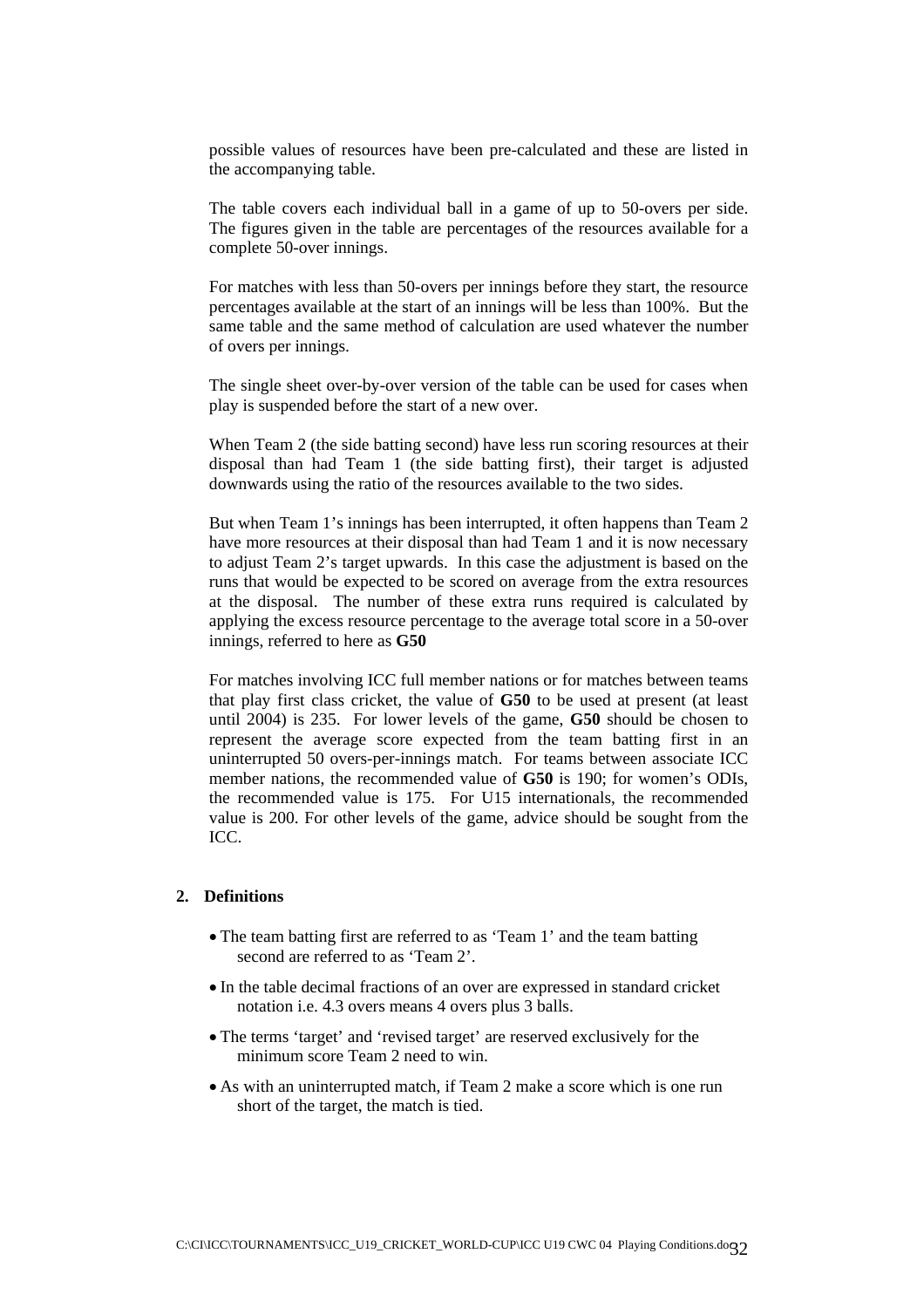The following symbols are used throughout:

- **N** is the number of overs per innings for the match as decided at the moment of delivery of the first ball of the match.
- **N1** is the number of overs Team 1 have had the opportunity of facing during their innings (which may not be a whole number).
- is Team 1's total score
- **R1** is the resource percentage (relative to a full 50-over innings) available to Team 1.
- **R2** is the resource percentage (relative to a full 50-over innings) available to Team 2.
- **RP** is the resource percentage (relative to a full 50-over innings) lost by Team 2 as a penalty for slow bowling.
- **T** is Team 2's target score.

## **3. Calculation of the Percentage Resource Lost by a Suspension in Play**

To compensate for any loss of overs due to a suspension in play during either Team 1's or Team 2's innings, it is necessary first to calculate the resource percentage that has been lost on account of this suspension.

If the suspension occurs between overs, use the sheet of the table which gives the figures for whole numbers of overs. If it occurs mid-over, use the sheets of the table which provide the figures for each individual ball.

- **3.1** For the start of the suspension in play, from the table note the resource percentage that remained for the appropriate number of overs/ball left and wickets lost.
- **3.2** For the resumption of play after the suspension, from the table note the resource percentage now remaining for the revised number of overs/balls left and for the same number of wickets lost.
- **3.3** Subtract the resource percentage in **3.2** from that in **3.1** to give the resource percentage lost.
- **3.4** If a suspension in play causes the innings to be terminated, the resource percentage on resumption (**3.2**) is zero and the percentage lost is the resource percentage which was remaining when the suspension occurred (**3.1**).
- **3.5** If more than one suspension in play occurs, the resource percentages lost are calculated as described in 3.1 to 3.4 and are accumulated to give updated values for the total resource percentage lost or resource available for the innings. This is done after each suspension as described in 5.2 and 5.5.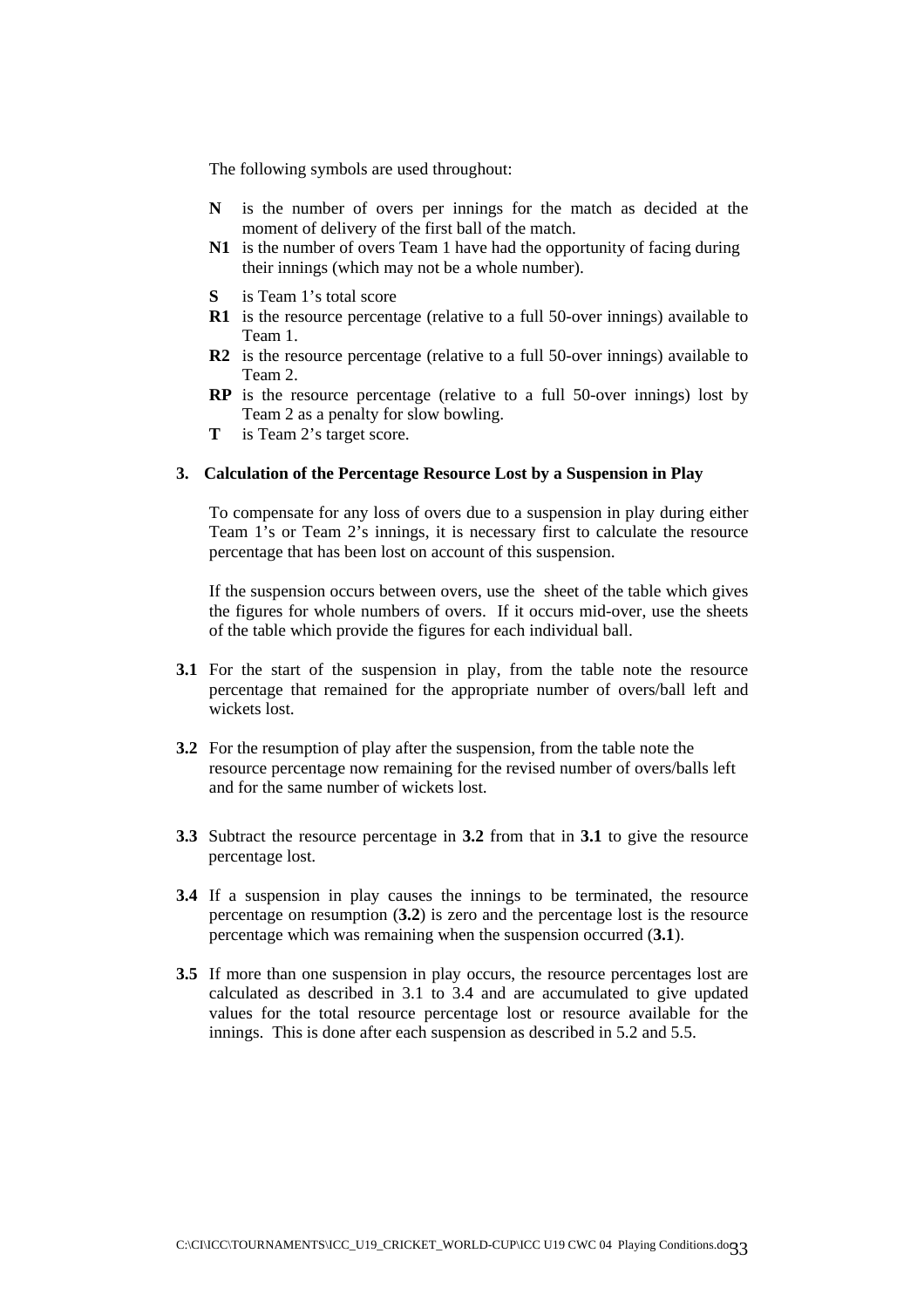## **4. Penalties for Slow Over Rates**

No overs penalties are imposed for slow over rates and hence slow over rates have no effect on revised target calculations.

## **5. Calculation of Revised Targets**

- **5.1** Note the number of overs per innings decided at the start of the game, **N**. From the table note the resource percentage available to Team 1 at the start of their innings. (For  $N = 50$  this is 100%.)
- **5.2** For all suspensions and any premature termination of Team 1's innings, calculate the total resource percentage lost using the procedure described in section 3. Subtract this from the starting resource percentage (**5.1**) to give **R1**, the resource which was available to Team 1 for their innings. Note Team 1's total score, **S**.
- **5.3** There is no overs penalty for slow over rates by either side.
- **5.4** Note the number of overs allocated to Team 2 at the start of their innings and from the table note the resource percentage for this number of overs remaining and 0 wicket lost. This is **R2**, the resource percentage available to Team 2. If **R2** differs from **R1**, which will happen if Team 1's innings was interrupted and/or Team 2's was delayed, a revised target must be set. Calculate this revised target, **T**, as described in **5.6** below.
- **5.5** For each suspension of play during Team 2's innings or for premature termination of the match, update the resource percentage available, **R2**, by subtracting the resource percentage lost calculated as in section 3. Calculate the revised target, **T**, after each suspension as described in **5.6** below. If the match has to be terminated, the result is decided by comparing Team 2's score at the time with the 'par score', this being the revised target, calculated as in **5.6** below, less one run. If it is greater, Team 2 win. If it is equal, the match is tied. If it is less, Team 1 win.
- **5.6** If **R2** is less than **R1**, Team 2's revised target is obtained by reducing Team 1's score **S** in the ratio of **R2** to **R1**, ignoring any figures after the decimal point, and adding one run,

i.e.  $T = (S \times R2/R1) + 1$  (rounded down to a whole number, if necessary).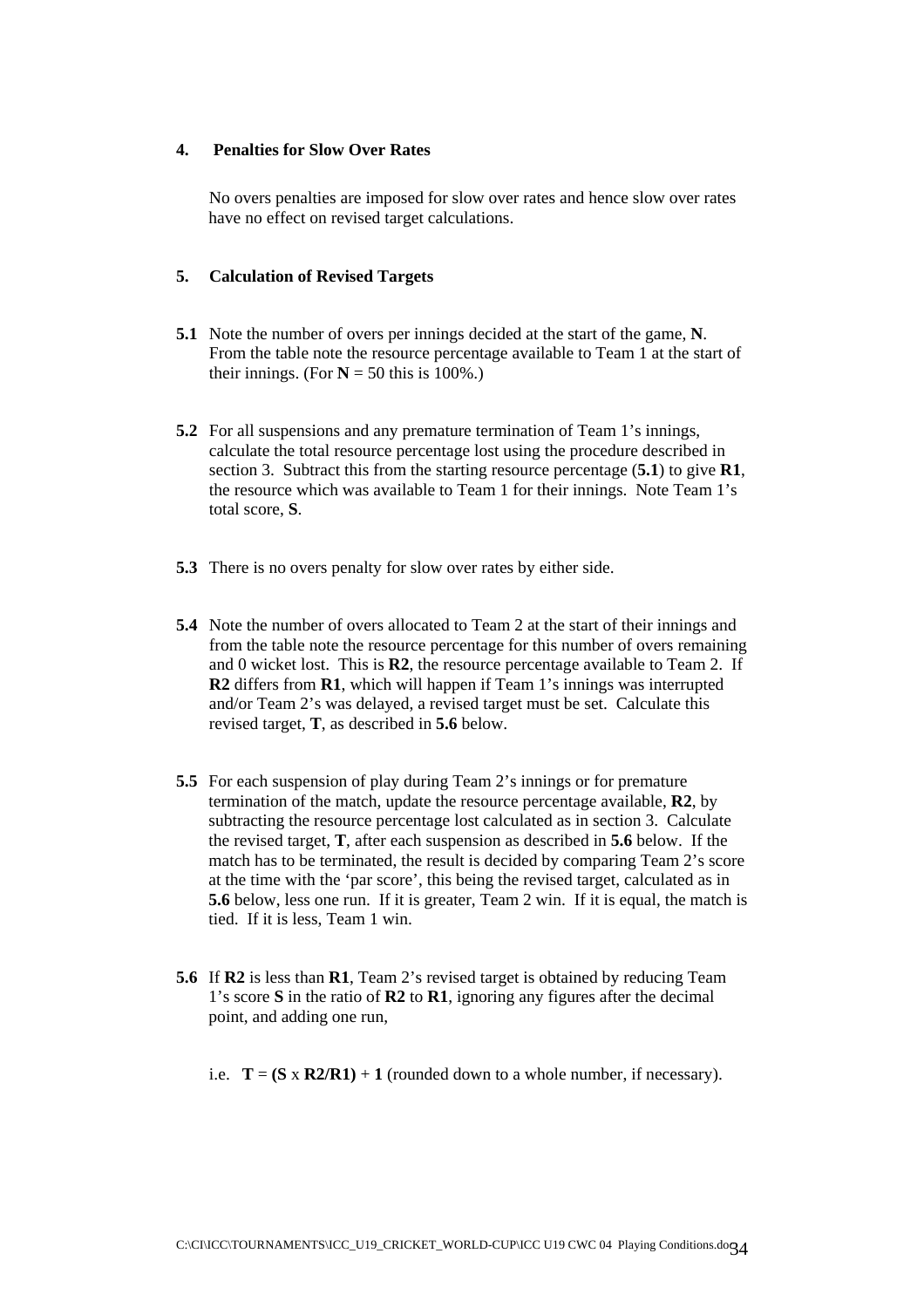If **R2** is equal to **R1**, no revision is needed and Team 2's target is one more run than Team 1's score.

i.e.  $T = S + 1$ 

 If **R2** is greater than **R1**, calculate the amount of excess **R2** – **R1**, and take this percentage of the average 50-over total, **G50**, to give the extra runs needed, ignoring any figures after the decimal point.

i.e.  $T = S + (R2 - R1) \times G50/100 + 1$  (rounded down to a whole number, if necessary)

## **6. Penalty Runs**

**6.1** During Team 1's innings

If penalty runs are awarded to the batting side, then their score shall advance accordingly and be taken into account when performing any future D/L calculation.

If penalty runs are awarded to the fielding side, then any D/L calculation in between innings will be performed as normal, and their innings will commence with the score equivalent to the number of penalty runs that they have been awarded.

**6.2** During Team 2's innings

If penalty runs are awarded to the batting side, then their score shall advance accordingly. These penalty runs do not affect any subsequent D/L calculation.

If penalty runs are awarded to the fielding side, then there will be no recalculation of any D/L target. Instead, the target score and the entire schedule of par scores will advance by the appropriate number of penalty runs. If a loss of overs occurs after such a penalty has been awarded, then the D/L target will be calculated based upon the original score of the side batting first, and this target, and all par scores, will then be raised by the appropriate number of penalty runs

## **7. The Result and its Description**

When a revised target has been calculated and the match has been played out to its completion, the result is described exactly as in the case of an uninterrupted match; if Team 2 achieve their revised target they win by the number of wickets they have in hand when they reach this score; if they fall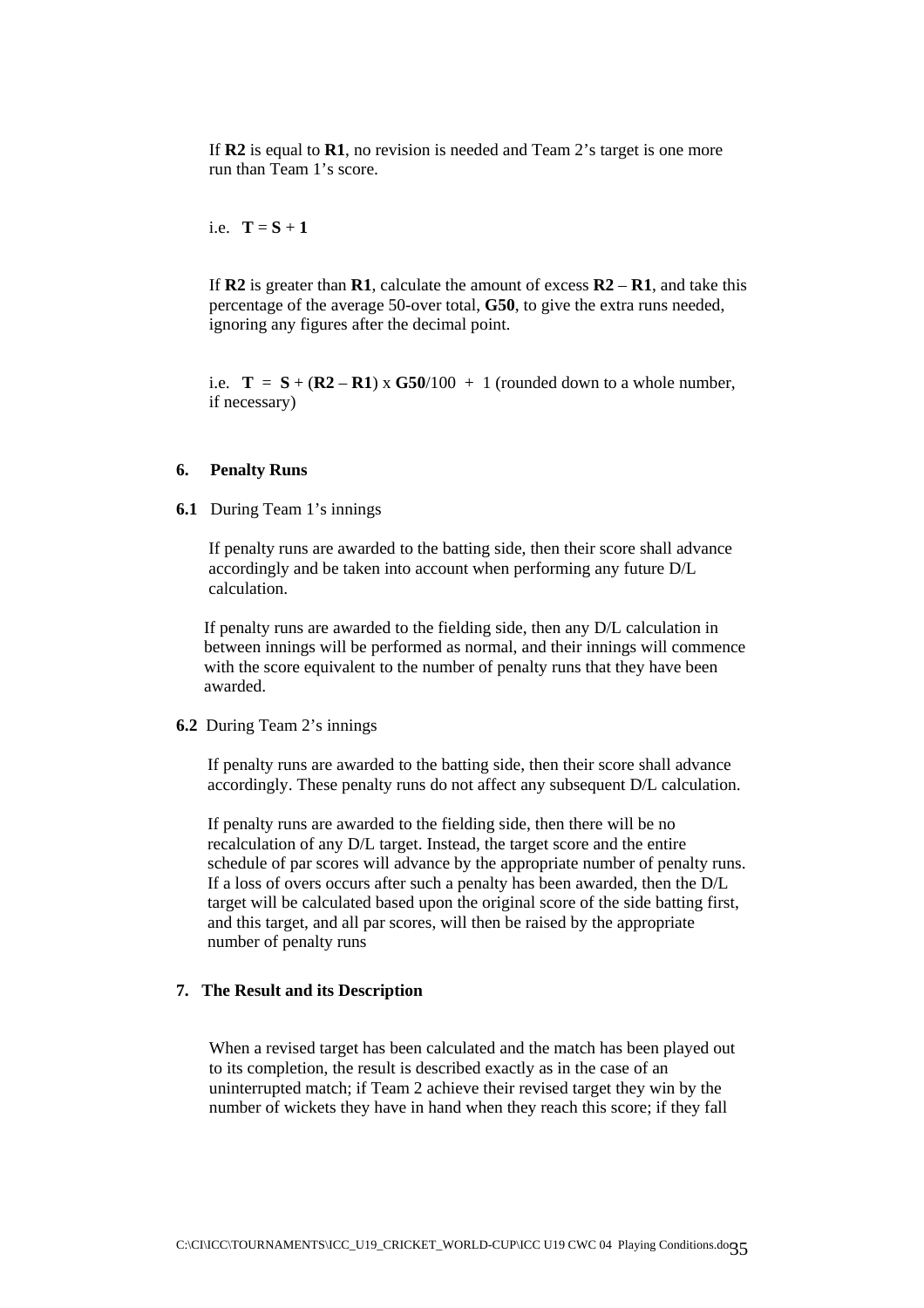short of their revised target by exactly one run the result is a tie, and if they make a lower score Team 1 win by the margin of runs by which Team 2 fall short of the score needed to achieve a tie.

When a match has to be abandoned with Team 2's innings in progress (provided sufficient overs have been bowled to constitute a viable match), the result is decided by comparing Team 2's score with the 'par score' as defined in **5.5**and the winning margin is described in terms of the number of runs by which their score differs from the 'par score', regardless of whether Team 1 or Team 2 are the victors.

Whenever a completed game has involved the use of the D/L method, the description should be qualified by appending '(D/L method)'.

## **7.1 Examples of result description:**

- (i) Team 2 are set a revised target of 186. But they only succeed in making 180 in their allocation of overs. They thus fall 5 runs short of the 185 runs needed to tie the match and the result is described as 'Team 1 win by 5 runs (D/L method)'.
- (ii) Team 2 are chasing a target of 201 in a 50-over per innings match and reach 115/4 after 30 overs when rain causes the match to be abandoned. At this point the 'par score' is 110. Team 2 have exceeded this by 5 runs and so the result is described as 'Team 2 win by 5 runs (D/L method)'.

**Example 1** (Suspension during Team 1's innings)

In a 50 over-per-innings match, Team 1 reaches 79/3 after 20 overs and then there is a suspension in play. It is decided that 20 overs of the match should be lost, 10 of these by each team. Team 1 resumes to reach a final total of 180 in its revised allocation of 40 overs.

Number of overs per innings at the start of match,  $N = 50$ 

Resource percentage available to Team 1 at start of innings  $= 100\%$  (5.1)

Resource percentage remaining at suspension  $(30 \text{ overs} \text{ left}, 3 \text{ wkts} \text{ lost} =$ 61.6% (3.1)

Resource percentage remaining at resumption  $(20 \text{ overs left}, 3 \text{ wkts lost}) =$ 49.1% (3.2)

Resource percentage lost due to suspension =  $61.6 - 49.1 = 12.5\%$  (3.3)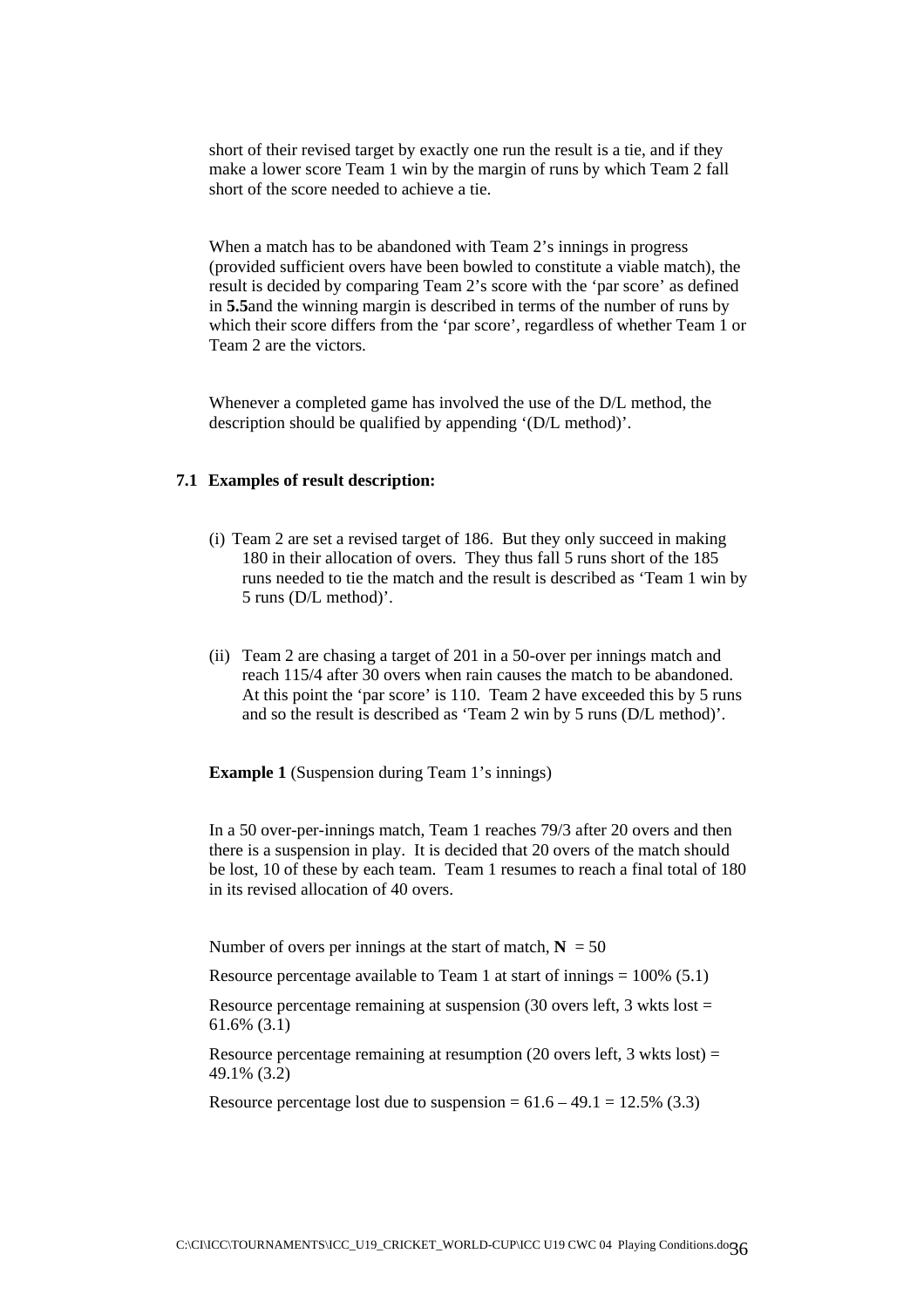Resource percentage available to Team 1,  $R1 = 100 - 12.5 = 87.5\%$  (5.2)

Number of overs available to Team 2 at the start of its innings  $= 40$ 

Resource percentage available (40 overs left, 0 wkt lost), **R2 = 89.3%** (5.4)

**R2** is greater than **R1**, i.e. Team 2 has more resource available than had Team 1, so its target should be increased.  $S = 180$ 

Team 2's revised target (5.6) is

 $T = S + G50$  x  $(R2 - R1)/100 + 1 = 180 + 235$  x  $(89.3 - 87.5)/100 + 1 = 185$ (rounded down).

**Example 2** (delay to start of Team 2's innings)

In an English National League match (45 overs per innings), Team 1 scores 212 in its allocated 45 overs. Rain then causes Team 2's response to be delayed and it is decided that it should be shortened to 35 overs.

Number of overs at start of match,  $N = 45$ .

Resource percentage available to Team 1 at start of its innings (45 overs left, 0 wkt lost) =  $95.0\%$  (5.1).

The innings was not interrupted, so **R1 = 95.0%** 

Number of overs available to Team 2 at start of its innings  $= 35$ 

Resource percentage available to Team 2 at start of innings (35 overs left, 0 wkt lost) **R2 = 82.7%** (5.4)

**R2** is less than **R1;**  $S = 212$ 

Team 2's revised target (5.6) is

 $T = S \times R2/R1 + 1 = 212 \times 82.7/95.0 + 1 = 185$  (rounded down).

**Example 3** (suspension during Team 2's innings)

In an One Day International match (50 overs per innings), Team 1 has scored 250 from its allocation of 50 overs in an uninterrupted innings. Team 2 has received 12 overs and has scored 40/1. Then play is suspended and 10 overs are lost.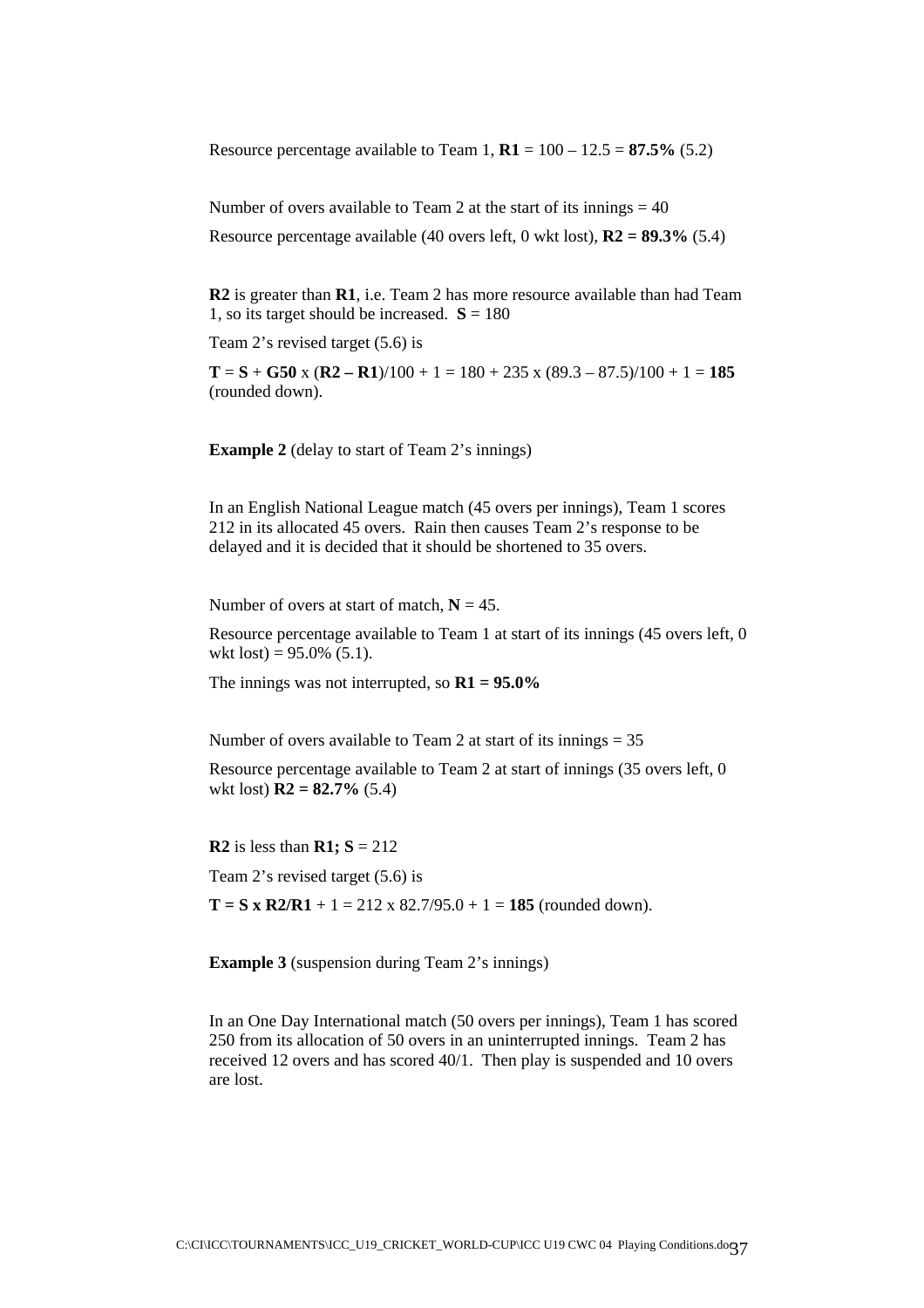Number of overs at start of match,  $N = 50$ .

Team 1's innings was uninterrupted, so its resource percentage available, **R1**   $= 100\%$  (5.1).

Resource percentage available to Team 2 at start of innings  $= 100\%$  (5.4).

Resource percentage remaining at suspension  $(38 \text{ overs left}, 1 \text{ wkt lost}) =$ 82.0% (3.1).

Resource percentage remaining at resumption (28 overs left, 1 wkt lost) = 68.8% (3.2).

Resource percentage lost due to suspension =  $82.0 - 68.8 = 13.2\%$  (3.3).

Resource percentage available to Team 2,  $R2 = 100 - 13.2 = 86.8\%$  (5.5).

**R2** is less than **R1; S** = 250.

Team 2's revised target (5.6) is

**T** = **S** x **R2/R1** + 1 = 250 x 86.8/100 + 1 = 218, and it needs a further 178 runs from 28 overs.

**Example 4** (multiple suspensions and abandonment)

Suppose that in Example 3, play continues for a further 10 overs during which Team 2 takes its score on to 98/3, whereupon there is another suspension in play and 2 more overs are lost. A further 8.2 overs are bowled and Team 2 is 154/6 when rain washes out the match.

Team 1's resource percentage is still **R1 = 100%.** 

Team 2's resource percentage has been reduced further.

Resource percentage remaining at start of second suspension (18 overs left, 3 wkts  $lost) = 45.9\%$  (3.1).

Resource percentage remaining at end of second suspension (16 overs left, 3 wkts  $lost) = 42.3\%$  (3.2).

Resource percentage lost due to second suspension  $= 45.9 - 42.3 = 3.6\%$  (3.3).

Resource percentage available to Team 2,  $R2 = 86.8 - 3.6 = 83.2\%$  (5.5).

**R2** is less than **R1; S** = 250.

Team 2's revised target (5.6) is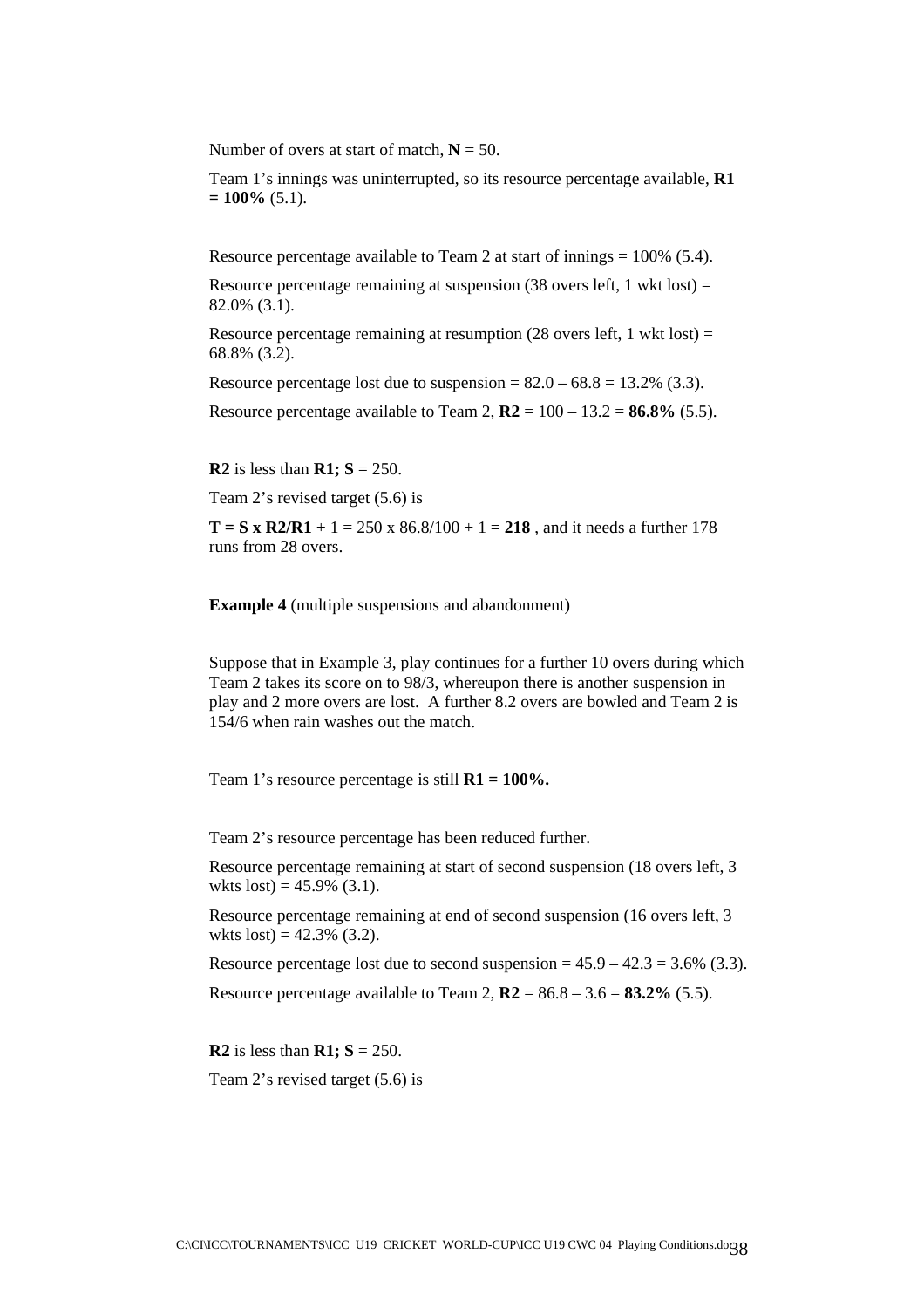**T** = S x R2/R1 + 1 = 250 x 83.2/100 + 1 = 209 and it needs a further 111 runs from 16 overs.

When the innings had to be terminated, there were 7.4 overs remaining.

Resource percentage remaining at termination of Team 2's innings (7.4 overs left, 6 wkts lost) =  $19.4\%$ .

This remaining resource is lost by the termination.

Resource percentage available to Team 2,  $R2 = 83.2 - 19.4 = 63.8\%$  (5.5).

**R2** is less than **R1;**  $S = 250$ .

Team 2's revised target (5.6) is

**T** = **S** x **R2/R1** + 1 = 250 x 63.8/100 + 1 = 160 (rounded down); the par score at the instant of the abandonment is 159 and with a score of 154 it has lost by 5 runs.

Team 1 wins by 5 runs (D/L method) (6).

**Example 5** (suspension and termination of Team 1's innings mid-over and delay to Team 2's innings)

This is taken form an actual ODI: India (Team 1) versus Pakistan (Team 2), Singapore, April 1996. Team 1 scores 226/8 in 47.1 of a scheduled 50 overs. Rain then terminates Team 1's innings and delays that of Team 2, which is given a reduced allocation of 33 overs.

Number of overs per innings at start of match,  $N = 50$ 

Team 1's innings:

Resource percentage at start of innings is 100% (5.1).

Resource percentage remaining at termination  $(2.5 \text{ overs left}, 8 \text{ wkts lost}) =$ 6.9% (3.1).

Resource percentage lost due to termination  $= 6.9\%$  (3.4).

Resource percentage available,  $R1 = 100 - 8.1 = 93.1\%$  (5.2).

Team 2's innings (allocated 33 overs):

Resource percentage available at star to f innings (33 overs left, 0 wkts lost),  $R2 = 79.8\%$  (5.4).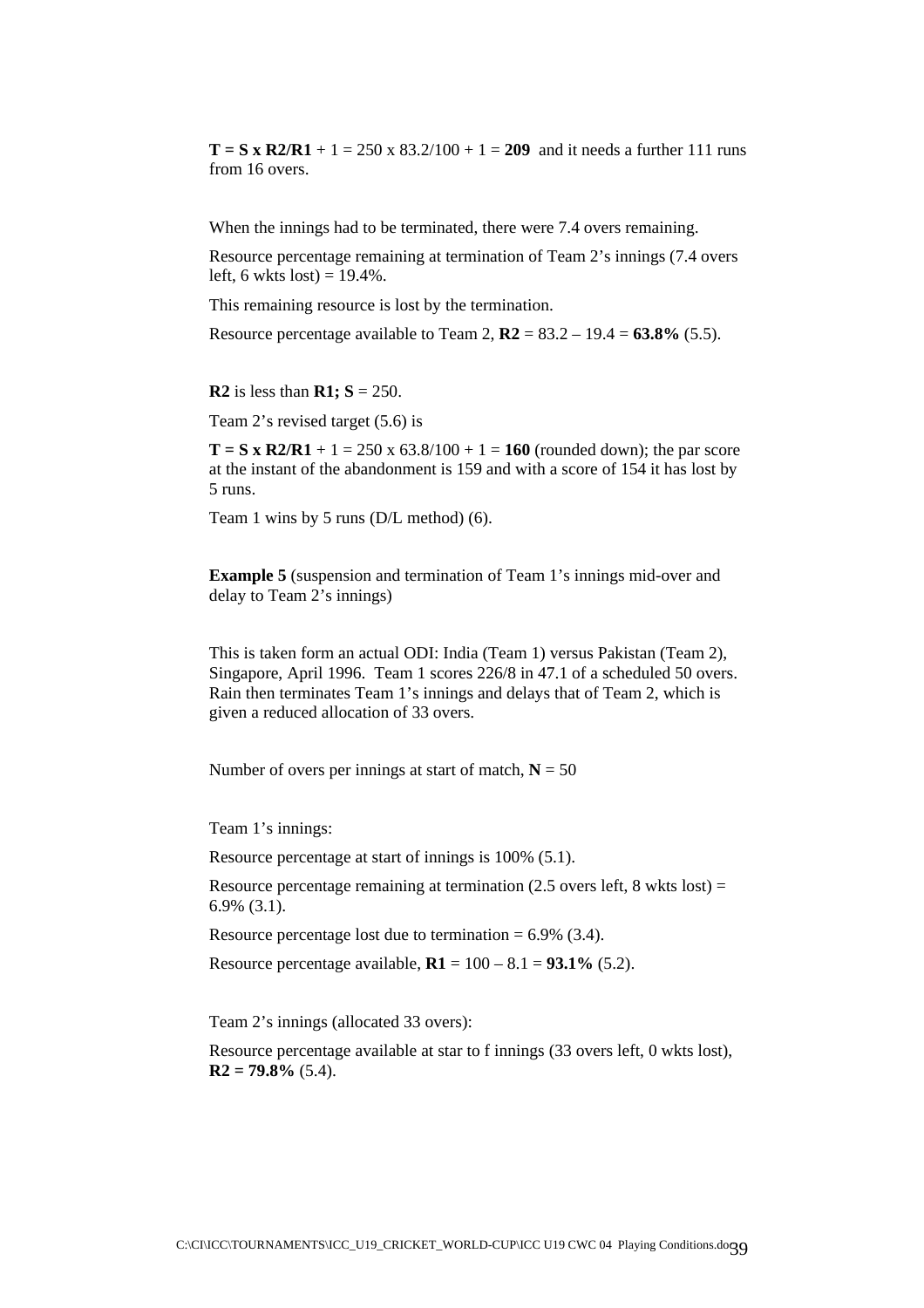**R2** is less than **R1;**  $S = 226$ .

Team 2's revised target (5.6) is

 $T = S x R2/R1 + 1 = 226 x 79.8/93.1 + 1 = 194$  (rounded down).

**Example 6** (as Example 5 but with a further interruption during Team 2's innings)

In the match of the previous example, Team 2 has scored 140 for 2 after 25 overs when a further 5 overs are lost to the weather.

Team 1's resource percentage is still **R1 = 93.1%.**

Team 2's innings:

Resource percentage at start of innings (33 overs left, 0 wkt lost) = **79.8%**  $(5.4)$ .

Resource percentage remaining at suspension (8 overs left, 2 wkts lost) = 25.5% (3.1).

Resource percentage remaining at resumption (3 overs left, 2 wkts lost) =  $10.4$  $% (3.2).$ 

Resource percentage lost due to suspension =  $25.5 - 10.4 = 15.1\%$  (3.3).

Resource percentage available, **R2** = 79.8 – 15.1 = **64.7%** (5.2).

**R2** is less than **R1**;  $S = 226$ .

Team 2's revised target (5.6) is

**T** = **S** x **R2/R1** + 1 = 226 x 64.7/93.1 + 1 = 158 (rounded down) and it needs a further 18 runs from 3 overs.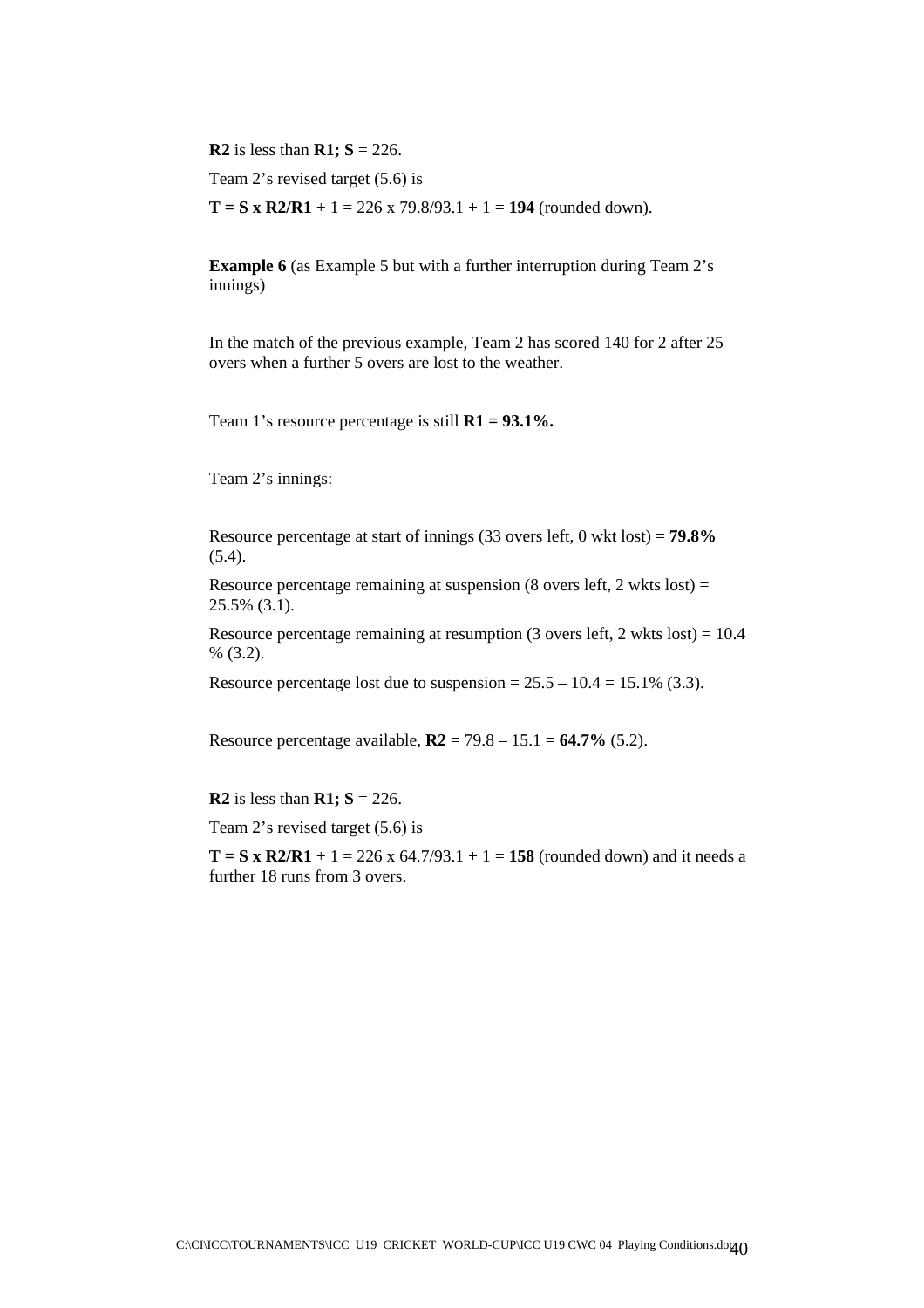|                 |              |              |      |      |             |                  | Table of resource percentages remaining - over by over |      |      |                   |                 |
|-----------------|--------------|--------------|------|------|-------------|------------------|--------------------------------------------------------|------|------|-------------------|-----------------|
|                 |              |              |      |      |             |                  |                                                        |      |      | <b>Overs left</b> |                 |
|                 |              |              |      |      | 2002 update |                  |                                                        |      | 50   | to                | 0               |
|                 |              | wickets lost |      |      |             |                  |                                                        |      |      |                   |                 |
| overs left      | 0            | 1            | 2    | 3    | 4           | 5                | 6                                                      | 7    | 8    | 9                 | overs left      |
| 50              | 100.0        | 93.4         | 85.1 | 74.9 | 62.7        | 49.0             | 34.9                                                   | 22.0 | 11.9 | 4.7               | 50              |
| 49              | 99.1         | 92.6         | 84.5 | 74.4 | 62.5        | 48.9             | 34.9                                                   | 22.0 | 11.9 | 4.7               | 49              |
| 48              | 98.1         | 91.7         | 83.8 | 74.0 | 62.2        | 48.8             | 34.9                                                   | 22.0 | 11.9 | 4.7               | 48              |
| 47              | 97.1         | 90.9         | 83.2 | 73.5 | 61.9        | 48.6             | 34.9                                                   | 22.0 | 11.9 | 4.7               | 47              |
| 46              | 96.1         | 90.0         | 82.5 | 73.0 | 61.6        | 48.5             | 34.8                                                   | 22.0 | 11.9 | 4.7               | 46              |
| 45              | 95.0         | 89.1         | 81.8 | 72.5 | 61.3        | 48.4             | 34.8                                                   | 22.0 | 11.9 | 4.7               | 45              |
| 44              | 93.9         | 88.2         | 81.0 | 72.0 | 61.0        | 48.3             | 34.8                                                   | 22.0 | 11.9 | 4.7               | 44              |
| 43              | 92.8         | 87.3         | 80.3 | 71.4 | 60.7        | 48.1             | 34.7                                                   | 22.0 | 11.9 | 4.7               | 43              |
| 42              | 91.7         | 86.3         | 79.5 | 70.9 | 60.3        | 47.9             | 34.7                                                   | 22.0 | 11.9 | 4.7               | 42              |
| 41              | 90.5         | 85.3         | 78.7 | 70.3 | 59.9        | 47.8             | 34.6                                                   | 22.0 | 11.9 | 4.7               | 41              |
| 40              | 89.3         | 84.2         | 77.8 | 69.6 | 59.5        | 47.6             | 34.6                                                   | 22.0 | 11.9 | 4.7               | 40              |
| 39              | 88.0         | 83.1         | 76.9 | 69.0 | 59.1        | 47.4             | 34.5                                                   | 22.0 | 11.9 | 4.7               | 39              |
| 38              | 86.7         | 82.0         | 76.0 | 68.3 | 58.7        | 47.1             | 34.5                                                   | 21.9 | 11.9 | 4.7               | 38              |
| 37              | 85.4         | 80.9         | 75.0 | 67.6 | 58.2        | 46.9             | 34.4                                                   | 21.9 | 11.9 | 4.7               | 37              |
| 36              | 84.1         | 79.7         | 74.1 | 66.8 | 57.7        | 46.6             | 34.3                                                   | 21.9 | 11.9 | 4.7               | 36              |
| 35              | 82.7         | 78.5         | 73.0 | 66.0 | 57.2        | 46.4             | 34.2                                                   | 21.9 | 11.9 | 4.7               | 35              |
| 34              | 81.3         | 77.2         | 72.0 | 65.2 | 56.6        | 46.1             | 34.1                                                   | 21.9 | 11.9 | 4.7               | 34              |
| 33              | 79.8         | 75.9         | 70.9 | 64.4 | 56.0        | 45.8             | 34.0                                                   | 21.9 | 11.9 | 4.7               | 33              |
| 32              | 78.3         | 74.6         | 69.7 | 63.5 | 55.4        | 45.4             | 33.9                                                   | 21.9 | 11.9 | 4.7               | 32              |
| 31              | 76.7         | 73.2         | 68.6 | 62.5 | 54.8        | 45.1             | 33.7                                                   | 21.9 | 11.9 | 4.7               | 31              |
| 30              | 75.1         | 71.8         | 67.3 | 61.6 | 54.1        | 44.7             | 33.6                                                   | 21.8 | 11.9 | 4.7               | 30              |
| $\overline{29}$ | 73.5         | 70.3         | 66.1 | 60.5 | 53.4        | 44.2             | 33.4                                                   | 21.8 | 11.9 | 4.7               | $\overline{29}$ |
| 28              | 71.8         | 68.8         | 64.8 | 59.5 | 52.6        | 43.8             | 33.2                                                   | 21.8 | 11.9 | 4.7               | 28              |
| 27              | 70.1         | 67.2         | 63.4 | 58.4 | 51.8        | 43.3             | 33.0                                                   | 21.7 | 11.9 | 4.7               | 27              |
| 26              | 68.3         | 65.6         | 62.0 | 57.2 | 50.9        | 42.8             | 32.8                                                   | 21.7 | 11.9 | 4.7               | 26              |
| 25              | 66.5         | 63.9         | 60.5 | 56.0 | 50.0        | 42.2             | 32.6                                                   | 21.6 | 11.9 | 4.7               | 25              |
| 24              | 64.6         | 62.2         | 59.0 | 54.7 | 49.0        | 41.6             | 32.3                                                   | 21.6 | 11.9 | 4.7               | 24              |
| 23              | 62.7         | 60.4         | 57.4 | 53.4 | 48.0        | 40.9             | 32.0                                                   | 21.5 | 11.9 | 4.7               | 23              |
| 22              | 60.7         | 58.6         | 55.8 | 52.0 | 47.0        | 40.2             | 31.6                                                   | 21.4 | 11.9 | 4.7               | 22              |
| 21              | 58.7         | 56.7         | 54.1 | 50.6 | 45.8        | 39.4             | 31.2                                                   | 21.3 | 11.9 | 4.7               | 21              |
| 20              | 56.6         | 54.8         | 52.4 | 49.1 | 44.6        | 38.6             | 30.8                                                   | 21.2 | 11.9 | 4.7               | 20              |
| 19              | 54.4         | 52.8         | 50.5 | 47.5 | 43.4        | 37.7             | 30.3                                                   | 21.1 | 11.9 | 4.7               | 19              |
| 18              | 52.2         | 50.7         | 48.6 | 45.9 | 42.0        | 36.8             | 29.8                                                   | 20.9 | 11.9 | 4.7               | 18              |
| 17              | 49.9         | 48.5         | 46.7 | 44.1 | 40.6        | 35.8             | 29.2                                                   | 20.7 | 11.9 | 4.7               | 17              |
| 16              | 47.6         | 46.3         | 44.7 | 42.3 | 39.1        | 34.7             | 28.5                                                   | 20.5 | 11.8 | 4.7               | 16              |
| 15              | 45.2         | 44.1         | 42.6 | 40.5 | 37.6        | 33.5             | 27.8                                                   | 20.2 | 11.8 | 4.7               | 15              |
| 14              | 42.7         | 41.7         | 40.4 | 38.5 | 35.9        | 32.2             | 27.0                                                   | 19.9 | 11.8 | 4.7               | 14              |
| 13              | 40.2         | 39.3         | 38.1 | 36.5 | 34.2        | 30.8             | 26.1                                                   | 19.5 | 11.7 | 4.7               | 13              |
| 12              | 37.6         | 36.8         | 35.8 | 34.3 | 32.3        | 29.4             | 25.1                                                   | 19.0 | 11.6 | 4.7               | 12              |
| 11              | 34.9         | 34.2         | 33.4 | 32.1 | 30.4        | 27.8             | 24.0                                                   | 18.5 | 11.5 | 4.7               | 11              |
| 10              | 32.1         | 31.6         | 30.8 | 29.8 | 28.3        | 26.1             | 22.8                                                   | 17.9 | 11.4 | 4.7               | 10              |
| 9               | 29.3         | 28.9         | 28.2 | 27.4 | 26.1        | 24.2             | 21.4                                                   | 17.1 | 11.2 | 4.7               | 9               |
| 8               | 26.4         | 26.0         | 25.5 | 24.8 | 23.8        | 22.3             | 19.9                                                   | 16.2 | 10.9 | 4.7               | 8               |
| 7               | 23.4         | 23.1         | 22.7 | 22.2 | 21.4        | 20.1             | 18.2                                                   | 15.2 | 10.5 | 4.7               | 7               |
| 6               | 20.3         | 20.1         | 19.8 | 19.4 | 18.8        | 17.8             | 16.4                                                   | 13.9 | 10.1 | 4.6               | 6               |
| 5               | 17.2         | 17.0         | 16.8 | 16.5 | 16.1        | 15.4             | 14.3                                                   | 12.5 | 9.4  | 4.6               | 5               |
| 4               | 13.9         | 13.8         | 13.7 | 13.5 | 13.2        | 12.7             | 12.0                                                   | 10.7 | 8.4  | 4.5               | 4               |
| 3               | 10.6         | 10.5         | 10.4 | 10.3 | 10.2        | 9.9              | 9.5                                                    | 8.7  | 7.2  | 4.2               | 3               |
| 2               | 7.2          | 7.1          | 7.1  | 7.0  | 7.0         | 6.8              | 6.6                                                    | 6.2  | 5.5  | 3.7               | 2               |
| 1               | 3.6          | 3.6          | 3.6  | 3.6  | 3.6         | $\overline{3.5}$ | 3.5                                                    | 3.4  | 3.2  | 2.5               | 1               |
| 0               | 0            | 0            | 0    | 0    | 0           | 0                | 0                                                      | 0    | 0    | 0                 | 0               |
| overs left      | $\mathbf{0}$ | $\mathbf{1}$ | 2    | 3    | 4           | 5                | 6                                                      | 7    | 8    | 9                 | overs left      |
|                 |              | wickets lost |      |      |             |                  |                                                        |      |      |                   |                 |
|                 |              |              |      |      |             |                  |                                                        |      | 50   | <b>Overs left</b> | 0               |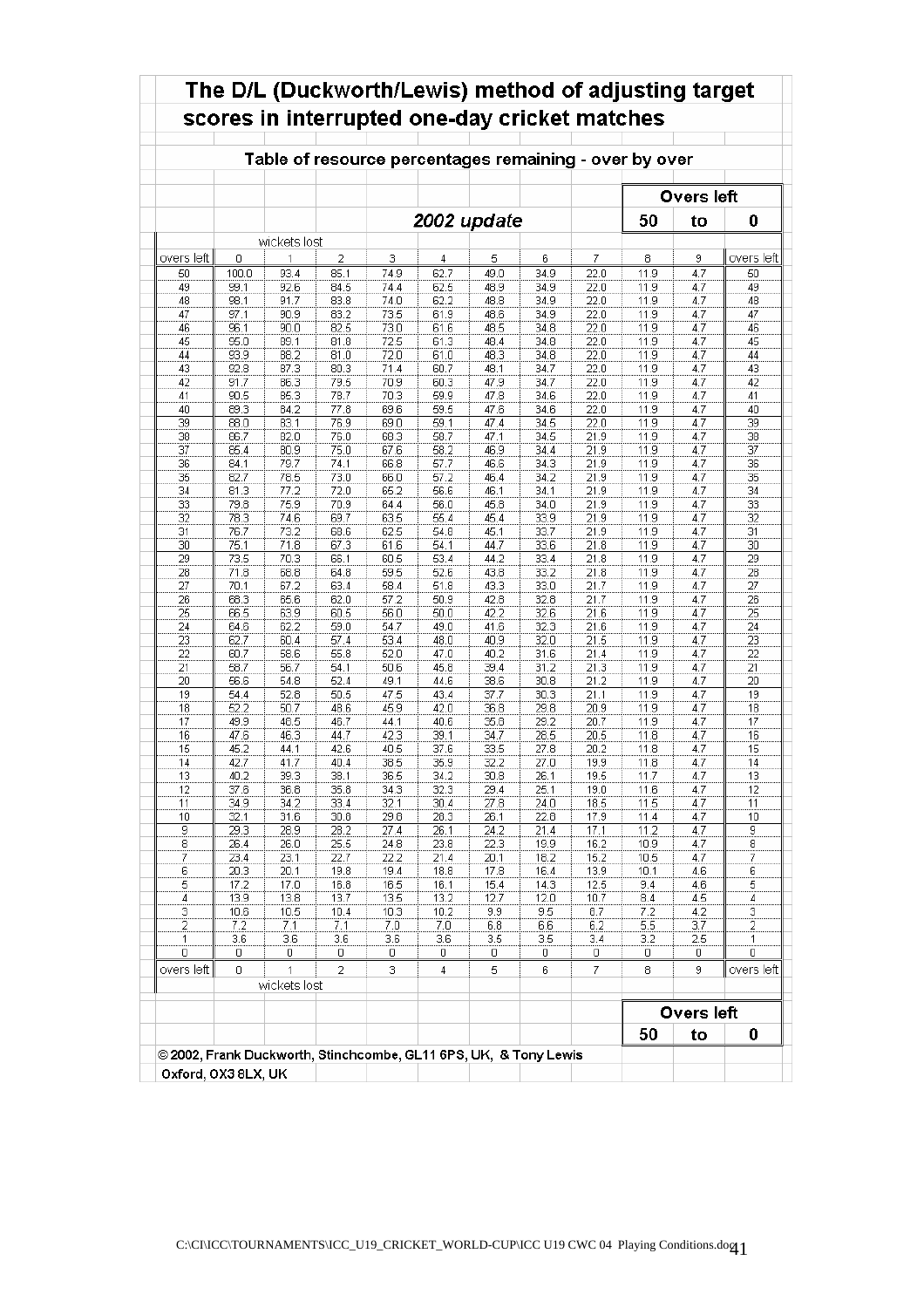|                   |       |                   |      |      |      |             |      |      | scores in interrupted one-day cricket matches          |                   |            |
|-------------------|-------|-------------------|------|------|------|-------------|------|------|--------------------------------------------------------|-------------------|------------|
|                   |       |                   |      |      |      |             |      |      | Table of resource percentages remaining - ball by ball |                   |            |
|                   |       |                   |      |      |      |             |      |      |                                                        | Overs left        |            |
|                   |       |                   |      |      |      | 2002 update |      |      | 50                                                     | to                | 40         |
| overs left        | 0     | wickets lost<br>1 | 2    | 3    | 4    | 5           | 6    | 7    | 8                                                      | 9                 | overs left |
| 50                | 100.0 | 93.4              | 85.1 | 74.9 | 62.7 | 49.0        | 34.9 | 22.0 | 11.9                                                   | 4.7               | 50         |
| 49.5              | 99.8  | 93.2              | 85.0 | 74.8 | 62.7 | 49.0        | 34.9 | 22.0 | 11.9                                                   | 4.7               | 49.5       |
| 49.4              | 99.7  | 93.1              | 84.9 | 74.7 | 62.6 | 48.9        | 34.9 | 22.0 | 11.9                                                   | 4.7               | 49.4       |
| 49.3              | 99.5  | 93.0              | 84.8 | 74.6 | 62.6 | 48.9        | 34.9 | 22.0 | 11.9                                                   | 4.7               | 49.3       |
| 49.2              | 99.4  | 92.8              | 84.7 | 74.6 | 62.5 | 48.9        | 34.9 | 22.0 | 11.9                                                   | 4.7               | 49.2       |
| 49.1              | 99.2  | 92.7              | 84.6 | 74.5 | 62.5 | 48.9        | 34.9 | 22.0 | 11.9                                                   | 4.7               | 49.1       |
| 49                | 99.1  | 92.6              | 84.5 | 74.4 | 62.5 | 48.9        | 34.9 | 22.0 | 11.9                                                   | 4.7               | 49         |
| 48.5              | 98.9  | 92.4              | 84.4 | 74.4 | 62.4 | 48.9        | 34.9 | 22.0 | 11.9                                                   | 4.7               | 48.5       |
| 48.4              | 98.7  | 92.3              | 84.3 | 74.3 | 62.4 | 48.8        | 34.9 | 22.0 | 11.9                                                   | 4.7               | 48.4       |
| 48.3              | 98.6  | 92.2              | 84.2 | 74.2 | 62.3 | 48.8        | 34.9 | 22.0 | 11.9                                                   | 4.7               | 48.3       |
| 48.2              | 98.4  | 92.0              | 84.0 | 74.1 | 62.3 | 48.8        | 34.9 | 22.0 | 11.9                                                   | 4.7               | 48.2       |
| 48.1              | 98.2  | 91.9              | 83.9 | 74.1 | 62.2 | 48.8        | 34.9 | 22.0 | 11.9                                                   | 4.7               | 48.1       |
| 48                | 98.1  | 91.7              | 83.8 | 74.0 | 62.2 | 48.8        | 34.9 | 22.0 | 11.9                                                   | 4.7               | 48         |
| 47.5              | 97.9  | 91.6              | 83.7 | 73.9 | 62.2 | 48.7        | 34.9 | 22.0 | 11.9                                                   | 4.7               | 47.5       |
| 47.4              | 97.8  | 91.5              | 83.6 | 73.8 | 62.1 | 48.7        | 34.9 | 22.0 | 11.9                                                   | 4.7               | 47.4       |
| 47.3              | 97.6  | 91.3              | 83.5 | 73.8 | 62.1 | 48.7        | 34.9 | 22.0 | 11.9                                                   | 4.7               | 47.3       |
| 47.2              | 97.4  | 91.2              | 83.4 | 73.7 | 62.0 | 48.7        | 34.9 | 22.0 | 11.9                                                   | 4.7               | 47.2       |
| 47.1              | 97.3  | 91.0              | 83.3 | 73.6 | 62.0 | 48.7        | 34.9 | 22.0 | 11.9                                                   | 4.7               | 47.1       |
| 47                | 97.1  | 90.9              | 83.2 | 73.5 | 61.9 | 48.6        | 34.9 | 22.0 | 11.9                                                   | 4.7               | 47         |
| 46.5              | 96.9  | 90.8              | 83.1 | 73.4 | 61.9 | 48.6        | 34.9 | 22.0 | 11.9                                                   | 4.7               | 46.5       |
| 46.4              | 96.7  | 90.6              | 82.9 | 73.4 | 61.8 | 48.6        | 34.9 | 22.0 | 11.9                                                   | 4.7               | 46.4       |
| 46.3              | 96.6  | 90.5              | 82.8 | 73.3 | 61.8 | 48.6        | 34.8 | 22.0 | 11.9                                                   | 4.7               | 46.3       |
| 46.2              | 96.4  | 90.3              | 82.7 | 73.2 | 61.7 | 48.6        | 34.8 | 22.0 | 11.9                                                   | 4.7               | 46.2       |
| 46.1              | 96.2  | 90.2              | 82.6 | 73.1 | 61.7 | 48.5        | 34.8 | 22.0 | 11.9                                                   | 4.7               | 46.1       |
| 46                | 96.1  | 90.0              | 82.5 | 73.0 | 61.6 | 48.5        | 34.8 | 22.0 | 11.9                                                   | 4.7               | 46         |
| 45.5              | 95.9  | 89.9              | 82.4 | 73.0 | 61.6 | 48.5        | 34.8 | 22.0 | 11.9                                                   | 4.7               | 45.5       |
| 45.4              | 95.7  | 89.7              | 82.3 | 72.9 | 61.5 | 48.5        | 34.8 | 22.0 | 11.9                                                   | 4.7               | 45.4       |
| 45.3              | 95.5  | 89.6              | 82.1 | 72.8 | 61.5 | 48.5        | 34.8 | 22.0 | 11.9                                                   | 4.7               | 45.3       |
| 45.2              | 95.4  | 89.4              | 82.0 | 72.7 | 61.4 | 48.4        | 34.8 | 22.0 | 11.9                                                   | 4.7               | 45.2       |
| 45.1              | 95.2  | 89.3              | 81.9 | 72.6 | 61.4 | 48.4        | 34.8 | 22.0 | 11.9                                                   | 4.7               | 45.1       |
| 45                | 95.0  | 89.1              | 81.8 | 72.5 | 61.3 | 48.4        | 34.8 | 22.0 | 11.9                                                   | 4.7               | 45         |
| 44.5              | 94.8  | 89.0              | 81.7 | 72.4 | 61.3 | 48.4        | 34.8 | 22.0 | 11.9                                                   | 4.7               | 44.5       |
| 44.4              | 94.6  | 88.8              | 81.5 | 72.4 | 61.2 | 48.3        | 34.8 | 22.0 | 11.9                                                   | 4.7               | 44.4       |
| 44.3              | 94.5  | 88.7              | 81.4 | 72.3 | 61.2 | 48.3        | 34.8 | 22.0 | 11.9                                                   | 4.7               | 44.3       |
| 44.2              | 94.3  | 88.5              | 81.3 | 72.2 | 61.1 | 48.3        | 34.8 | 22.0 | 11.9                                                   | 4.7               | 44.2       |
| 44.1              | 94.1  | 88.4              | 81.2 | 72.1 | 61.1 | 48.3        | 34.8 | 22.0 | 11.9                                                   | 4.7               | 44.1       |
| 44                | 93.9  | 88.2              | 81.0 | 72.0 | 61.0 | 48.3        | 34.8 | 22.0 | 11.9                                                   | 4.7               | 44         |
| $43.\overline{5}$ | 93.7  | 88.1              | 80.9 | 71.9 | 61.0 | 48.2        | 34.8 | 22.0 | 11.9                                                   | 4.7               | 43.5       |
| 43.4              | 93.5  | 87.9              | 80.8 | 71.8 | 60.9 | 48.2        | 34.8 | 22.0 | 11.9                                                   | 4.7               | 43.4       |
| 43.3              | 93.4  | 87.7              | 80.7 | 71.7 | 60.8 | 48.2        | 34.7 | 22.0 | 11.9                                                   | 4.7               | 43.3       |
| 43.2              | 93.2  | 87.6              | 80.5 | 71.6 | 60.8 | 48.1        | 34.7 | 22.0 | 11.9                                                   | 4.7               | 43.2       |
| 43.1              | 93.0  | 87.4              | 80.4 | 71.5 | 60.7 | 48.1        | 34.7 | 22.0 | 11.9                                                   | 4.7               | 43.1       |
| 43                | 92.8  | 87.3              | 80.3 | 71.4 | 60.7 | 48.1        | 34.7 | 22.0 | 11.9                                                   | 4.7               | 43         |
| 42.5              | 92.6  | 87.1              | 80.1 | 71.3 | 60.6 | 48.1        | 34.7 | 22.0 | 11.9                                                   | 4.7               | 42.5       |
| 42.4              | 92.4  | 86.9              | 80.0 | 71.3 | 60.6 | 48.0        | 34.7 | 22.0 | 11.9                                                   | 4.7               | 42.4       |
| 42.3              | 92.2  | 86.8              | 79.9 | 71.2 | 60.5 | 48.0        | 34.7 | 22.0 | 11.9                                                   | 4.7               | 42.3       |
| 42.2              | 92.0  | 86.6              | 79.7 | 71.1 | 60.4 | 48.0        | 34.7 | 22.0 | 11.9                                                   | 4.7               | 42.2       |
| 42.1              | 91.8  | 86.4              | 79.6 | 71.0 | 60.4 | 48.0        | 34.7 | 22.0 | 11.9                                                   | 4.7               | 42.1       |
| 42                | 91.7  | 86.3              | 79.5 | 70.9 | 60.3 | 47.9        | 34.7 | 22.0 | 11.9                                                   | 4.7               | 42         |
| 41.5              | 91.5  | 86.1              | 79.3 | 70.8 | 60.3 | 47.9        | 34.7 | 22.0 | 11.9                                                   | 4.7               | 41.5       |
| 41.4              | 91.3  | 85.9              | 79.2 | 70.7 | 60.2 | 47.9        | 34.7 | 22.0 | 11.9                                                   | 4.7               | 41.4       |
| 41.3              | 91.1  | 85.8              | 79.1 | 70.6 | 60.1 | 47.8        | 34.7 | 22.0 | 11.9                                                   | 4.7               | 41.3       |
| 41.2              | 90.9  | 85.6              | 78.9 | 70.5 | 60.1 | 47.8        | 34.7 | 22.0 | 11.9                                                   | 4.7               | 41.2       |
| 41.1              | 90.7  | 85.4              | 78.8 | 70.4 | 60.0 | 47.8        | 34.6 | 22.0 | 11.9                                                   | 4.7               | 41.1       |
| 41                | 90.5  | 85.3              | 78.7 | 70.3 | 59.9 | 47.8        | 34.6 | 22.0 | 11.9                                                   | 4.7               | 41         |
| 40.5              | 90.3  | 85.1              | 78.5 | 70.2 | 59.9 | 47.7        | 34.6 | 22.0 | 11.9                                                   | 4.7               | 40.5       |
| 40.4              | 90.1  | 84.9              | 78.4 | 70.1 | 59.8 | 47.7        | 34.6 | 22.0 | 11.9                                                   | 4.7               | 40.4       |
| 40.3              | 89.9  | 84.7              | 78.2 | 69.9 | 59.7 | 47.7        | 34.6 | 22.0 | 11.9                                                   | 4.7               | 40.3       |
| 40.2              | 89.7  | 84.6              | 78.1 | 69.8 | 59.7 | 47.6        | 34.6 | 22.0 | 11.9                                                   | 4.7               | 40.2       |
| 40.1              | 89.5  | 84.4              | 77.9 | 69.7 | 59.6 | 47.6        | 34.6 | 22.0 | 11.9                                                   | 4.7               | 40.1       |
| 40                | 89.3  | 84.2              | 77.8 | 69.6 | 59.5 | 47.6        | 34.6 | 22.0 | 11.9                                                   | 4.7               | 40         |
| overs left        | 0     | 1                 | 2    | 3.   | 4    | 5           | 6    | 7    | 8                                                      | 9                 | overs left |
|                   |       | wickets lost      |      |      |      |             |      |      |                                                        |                   |            |
|                   |       |                   |      |      |      |             |      |      |                                                        | <b>Overs left</b> |            |
|                   |       |                   |      |      |      |             |      |      | 50                                                     | to                | 40         |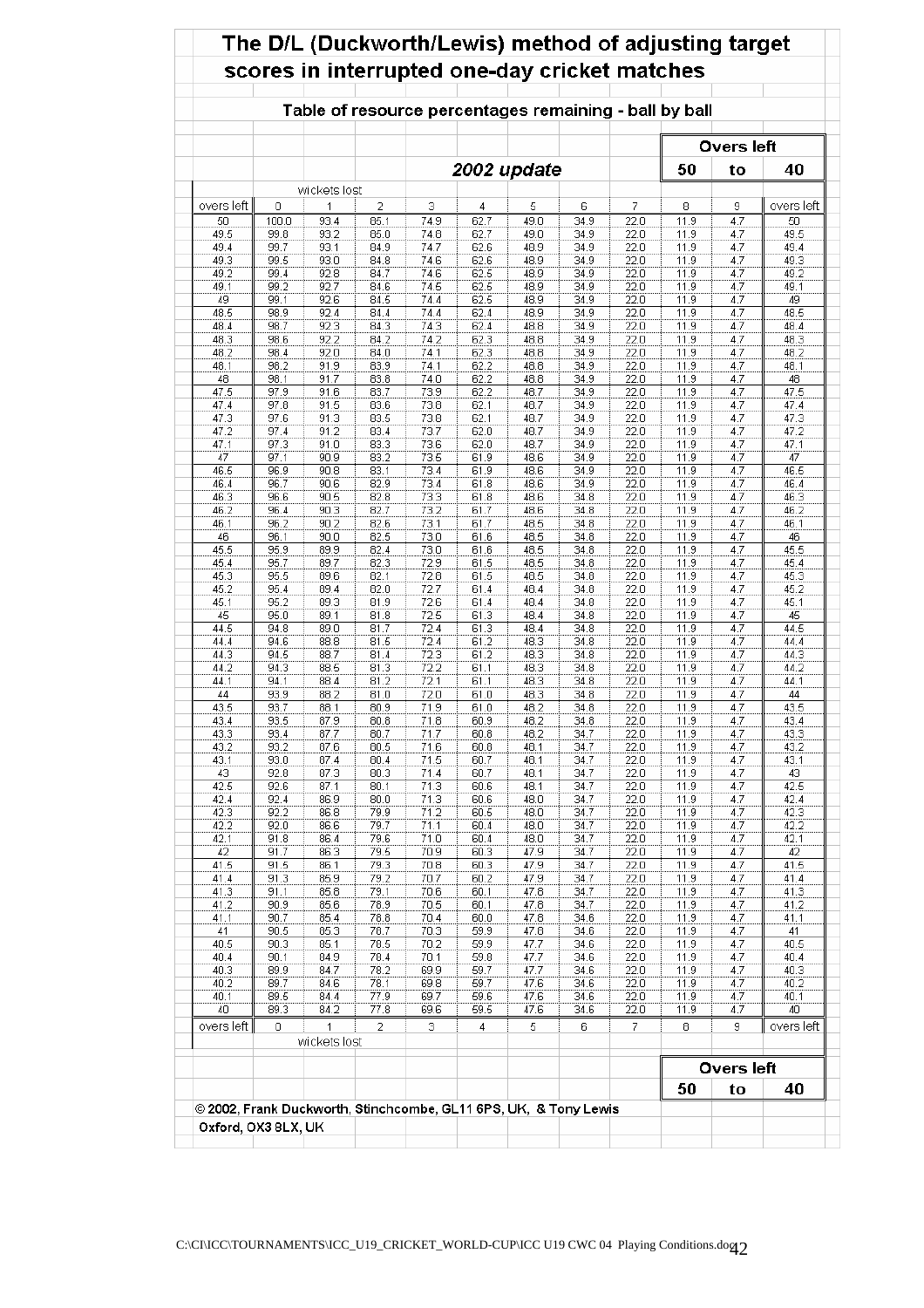|            |              |              |               |              |              |              |              |                           |              | Overs left |                  |
|------------|--------------|--------------|---------------|--------------|--------------|--------------|--------------|---------------------------|--------------|------------|------------------|
|            |              |              |               |              | 2002 update  |              |              |                           | 40           | to         | 30               |
|            |              | wickets lost |               |              |              |              |              |                           |              |            |                  |
| overs left | 0            | 1<br>84.2    | $\mathfrak 2$ | 3            | 4<br>59.5    | 5<br>47.6    | 6<br>34.6    | 7                         | 8            | 9          | overs left<br>40 |
| 40<br>39.5 | 89.3<br>89.1 | 84.0         | 77.8<br>77.7  | 69.6<br>69.5 | 59.5         | 47.5         | 34.6         | 22.0<br>22.0              | 11.9<br>11.9 | 4.7<br>4.7 | 39.5             |
| 39.4       | 88.9         | 83.9         | 77.5          | 69.4         | 59.4         | 47.5         | 34.6         | 22.0                      | 11.9         | 4.7        | 39.4             |
| 39.3       | 88.6         | 83.7         | 77.4          | 69.3         | 59.3         | 47.5         | 34.6         | 22.0                      | 11.9         | 4.7        | 39.3             |
| 39.2       | 88.4         | 83.5         | 77.2          | 69.2         | 59.3         | 47.4         | 34.5         | 22.0                      | 11.9         | 4.7        | 39.2             |
| 39.1       | 88.2         | 83.3         | 77.1          | 69.1         | 59.2         | 47.4         | 34.5         | 22.0                      | 11.9         | 4.7        | 39.1             |
| 39         | 88.0         | 83.1         | 76.9          | 69.0         | 59.1         | 47.4         | 34.5         | 22.0                      | 11.9         | 4.7        | 39               |
| 38.5       | 87.8         | 83.0         | 76.8          | 68.9         | 59.0         | 47.3         | 34.5         | 21.9                      | 11.9         | 4.7        | 38.5             |
| 38.4       | 87.6         | 82.8         | 76.6          | 68.7         | 59.0         | 47.3         | 34.5         | 21.9                      | 11.9         | 4.7        | 38.4             |
| 38.3       | 87.4         | 82.6         | 76.5          | 68.6         | 58.9         | 47.3         | 34.5         | 21.9                      | 11.9         | 4.7        | 38.3             |
| 38.2       | 87.2         | 82.4         | 76.3          | 68.5         | 58.8         | 47.2         | 34.5         | 21.9                      | 11.9         | 4.7        | 38.2             |
| 38.1       | 87.0         | 82.2         | 76.2          | 68.4         | 58.8         | 47.2         | 34.5         | 21.9                      | 11.9         | 4.7        | 38.1             |
| 38         | 86.7         | 82.0         | 76.0          | 68.3         | 58.7         | 47.1         | 34.5         | 21.9                      | 11.9         | 4.7        | 38               |
| 37.5       | 86.5         | 81.8         | 75.8          | 68.2         | 58.6         | 47.1         | 34.4         | 21.9                      | 11.9         | 4.7        | 37.5             |
| 37.4       | 86.3         | 81.6         | 75.7          | 68.0         | 58.5         | 47.1         | 34.4         | 21.9                      | 11.9         | 4.7        | 37.4             |
| 37.3       | 86.1         | 81.5         | 75.5          | 67.9         | 58.4         | 47.0         | 34.4         | 21.9                      | 11.9         | 4.7        | 37.3             |
| 37.2       | 85.9         | 81.3         | 75.4          | 67.8         | 58.4         | 47.0         | 34.4         | 21.9                      | 11.9         | 4.7        | 37.2             |
| 37.1       | 85.6         | 81.1         | 75.2<br>75.0  | 67.7         | 58.3         | 46.9         | 34.4         | 21.9                      | 11.9         | 4.7        | 37.1             |
| 37<br>36.5 | 85.4<br>85.2 | 80.9<br>80.7 | 74.9          | 67.6<br>67.4 | 58.2<br>58.1 | 46.9<br>46.9 | 34.4<br>34.4 | 21.9<br>$21.\overline{9}$ | 11.9<br>11.9 | 4.7<br>4.7 | 37<br>36.5       |
| 36.4       | 85.0         | 80.5         | 74.7          | 67.3         | 58.0         | 46.8         | 34.4         | 21.9                      | 11.9         | 4.7        | 36.4             |
| 36.3       | 84.8         | 80.3         | 74.6          | 67.2         | 58.0         | 46.8         | 34.3         | 21.9                      | 11.9         | 4.7        | 36.3             |
| 36.2       | 84.5         | 80.1         | 74.4          | 67.1         | 57.9         | 46.7         | 34.3         | 21.9                      | 11.9         | 4.7        | 36.2             |
| 36.1       | 84.3         | 79.9         | 74.2          | 66.9         | 57.8         | 46.7         | 34.3         | 21.9                      | 11.9         | 4.7        | 36.1             |
| 36         | 84.1         | 79.7         | 74.1          | 66.8         | 57.7         | 46.6         | 34.3         | 21.9                      | 11.9         | 4.7        | 36               |
| 35.5       | 83.8         | 79.5         | 73.9          | 66.7         | 57.6         | 46.6         | 34.3         | 21.9                      | 11.9         | 4.7        | 35.5             |
| 35.4       | 83.6         | 79.3         | 73.7          | 66.6         | 57.5         | 46.6         | 34.3         | 21.9                      | 11.9         | 4.7        | 35.4             |
| 35.3       | 83.4         | 79.1         | 73.6          | 66.4         | 57.4         | 46.5         | 34.3         | 21.9                      | 11.9         | 4.7        | 35.3             |
| 35.2       | 83.2         | 78.9         | 73.4          | 66.3         | 57.4         | 46.5         | 34.2         | 21.9                      | 11.9         | 4.7        | 35.2             |
| 35.1       | 82.9         | 78.7         | 73.2          | 66.2         | 57.3         | 46.4         | 34.2         | 21.9                      | 11.9         | 4.7        | 35.1             |
| 35         | 82.7         | 78.5         | 73.0          | 66.0         | 57.2         | 46.4         | 34.2         | 21.9                      | 11.9         | 4.7        | 35               |
| 34.5       | 82.5         | 78.3         | 72.9          | 65.9         | 57.1         | 46.3         | 34.2         | 21.9                      | 11.9         | 4.7        | 34.5             |
| 34.4       | 82.2         | 78.0         | 72.7          | 65.8         | 57.0         | 46.3         | 34.2         | 21.9                      | 11.9         | 4.7        | 34.4             |
| 34.3       | 82.0         | 77.8         | 72.5          | 65.6         | 56.9         | 46.2         | 34.2         | 21.9                      | 11.9         | 4.7        | 34.3             |
| 34.2       | 81.7         | 77.6         | 72.3          | 65.5         | 56.8         | 46.2         | 34.2         | 21.9                      | 11.9         | 4.7        | 34.2             |
| 34.1       | 81.5         | 77.4         | 72.2          | 65.3         | 56.7         | 46.1         | 34.1         | 21.9                      | 11.9         | 4.7        | 34.1             |
| 34         | 81.3         | 77.2         | 72.0          | 65.2         | 56.6         | 46.1         | 34.1         | 21.9                      | 11.9         | 4.7        | 34               |
| 33.5       | 81.0         | 77.0         | 71.8          | 65.1         | 56.5         | 46.0         | 34.1         | 21.9                      | 11.9         | 4.7        | 33.5             |
| 33.4       | 80.8         | 76.8         | 71.6          | 64.9         | 56.4         | 46.0         | 34.1         | 21.9                      | 11.9         | 4.7        | 33.4             |
| 33.3       | 80.5         | 76.6         | 71.4          | 64.8         | 56.3         | 45.9         | 34.1         | 21.9                      | 11.9         | 4.7        | 33.3             |
| 33.2       | 80.3         | 76.3         | 71.3          | 64.6         | 56.2         | 45.9         | 34.0         | 21.9                      | 11.9         | 4.7        | 33.2             |
| 33.1<br>33 | 80.0<br>79.8 | 76.1<br>75.9 | 71.1<br>70.9  | 64.5<br>64.4 | 56.1<br>56.0 | 45.8<br>45.8 | 34.0<br>34.0 | 21.9<br>21.9              | 11.9<br>11.9 | 4.7<br>4.7 | 33.1<br>33       |
| 32.5       | 79.5         | 75.7         | 70.7          | 64.2         | 55.9         | 45.7         | 34.0         | 21.9                      | 11.9         | 4.7        | 32.5             |
| 32.4       | 79.3         | 75.5         | 70.5          | 64.1         | 55.8         | 45.7         | 34.0         | 21.9                      | 11.9         | 4.7        | 32.4             |
| 32.3       | 79.0         | 75.2         | 70.3          | 63.9         | 55.7         | 45.6         | 33.9         | 21.9                      | 11.9         | 4.7        | 32.3             |
| 32.2       | 78.8         | 76.0         | 70.1          | 63.8         | 55.6         | 45.5         | 33.9         | 21.9                      | 11.9         | 4.7        | 32.2             |
| 32.1       | 78.5         | 74.8         | 69.9          | 63.6         | 55.5         | 45.5         | 33.9         | 21.9                      | 11.9         | 4.7        | 32.1             |
| 32         | 78.3         | 74.6         | 69.7          | 63.5         | 55.4         | 45.4         | 33.9         | 21.9                      | 11.9         | 4.7        | 32               |
| 31.5       | 78.0         | 74.3         | 69.6          | 63.3         | 55.3         | 45.4         | 33.9         | 21.9                      | 11.9         | 4.7        | 31.5             |
| 31.4       | 77.8         | 74.1         | 69.4          | 63.2         | 55.2         | 45.3         | 33.8         | 21.9                      | 11.9         | 4.7        | 31.4             |
| 31.3       | 77.5         | 73.9         | 69.2          | 63.0         | 55.1         | 45.2         | 33.8         | 21.9                      | 11.9         | 4.7        | 31.3             |
| 31.2       | 77.3         | 73.6         | 69.0          | 62.8         | 55.0         | 45.2         | 33.8         | 21.9                      | 11.9         | 4.7        | 31.2             |
| 31.1       | 77.0         | 73.4         | 68.8          | 62.7         | 54.9         | 45.1         | 33.8         | 21.9                      | 11.9         | 4.7        | 31.1             |
| 31         | 76.7         | 73.2         | 68.6          | 62.5         | 54.8         | 45.1         | 33.7         | 21.9                      | 11.9         | 4.7        | 31               |
| 30.5       | 76.5         | 72.9         | 68.4          | 62.4         | 54.7         | 45.0         | 33.7         | 21.9                      | 11.9         | 4.7        | 30.5             |
| 30.4       | 76.2         | 72.7         | 68.2          | 62.2         | 54.5         | 44.9         | 33.7         | 21.9                      | 11.9         | 4.7        | 30.4             |
| 30.3       | 75.9         | 72.5         | 68.0          | 62.0         | 54.4         | 44.9         | 33.7         | 21.8                      | 11.9         | 4.7        | 30.3             |
| 30.2       | 75.7         | 72.2         | 67.8          | 61.9         | 54.3         | 44.8         | 33.6         | 21.8                      | 11.9         | 4.7        | 30.2             |
| 30.1       | 75.4         | 72.0         | 67.6          | 61.7         | 54.2         | 44.7         | 33.6         | 21.8                      | 11.9         | 4.7        | 30.1             |
| 30         | 75.1         | 71.8         | 67.3          | 61.6         | 54.1         | 44.7         | 33.6         | 21.8                      | 11.9         | 4.7        | 30               |
| overs left | 0            | 1            | 2             | з            | 4            | 5            | 6            | 7                         | 8            | 9          | overs left       |
|            |              | wickets lost |               |              |              |              |              |                           |              |            |                  |
|            |              |              |               |              |              |              |              |                           |              | Overs left |                  |

# The D/L (Duckworth/Lewis) method of adjusting target  $\overline{\phantom{a}}$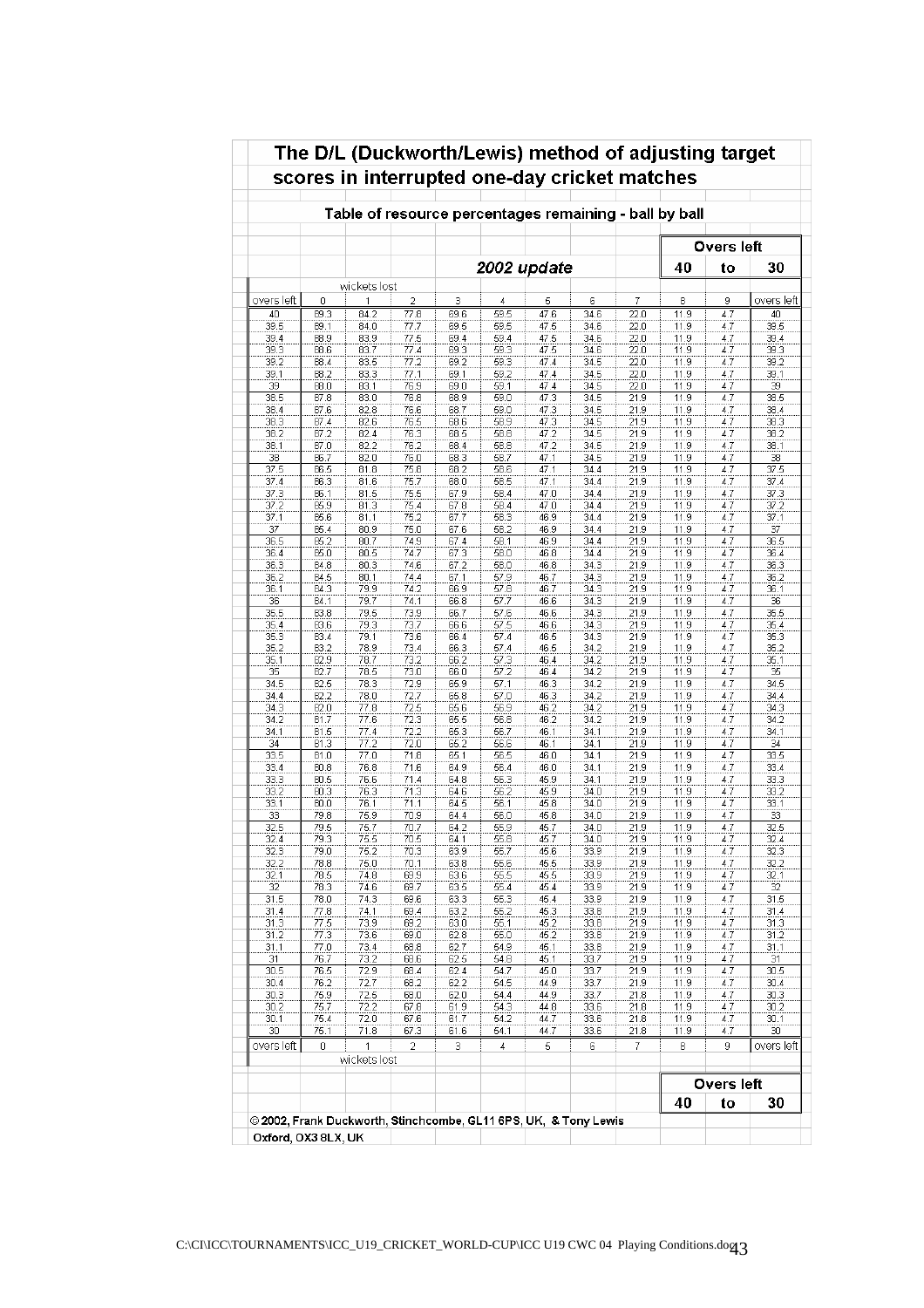|                 |              |                   |              |                   |              |              |              |              | Table of resource percentages remaining - ball by ball |            |                 |
|-----------------|--------------|-------------------|--------------|-------------------|--------------|--------------|--------------|--------------|--------------------------------------------------------|------------|-----------------|
|                 |              |                   |              |                   |              |              |              |              |                                                        | Overs left |                 |
|                 |              |                   |              |                   |              | 2002 update  |              |              | 30                                                     | to         | 20              |
|                 |              | wickets lost      |              |                   |              |              |              |              |                                                        |            |                 |
| overs left      | 0            | 1                 | 2            | 3                 | 4            | 5            | 6            | 7            | 8                                                      | 9          | overs left      |
| 30<br>29.5      | 75.1<br>74.9 | 71.8<br>71.5      | 67.3<br>67.1 | 61.6<br>61.4      | 54.1<br>54.0 | 44.7<br>44.6 | 33.6<br>33.6 | 21.8<br>21.8 | 11.9<br>11.9                                           | 4.7<br>4.7 | 30<br>29.5      |
| 29.4            | 74.6         | 71.3              | 66.9         | 61.2              | 53.8         | 44.5         | 33.5         | 21.8         | 11.9                                                   | 4.7        | 29.4            |
| 29.3            | 74.3         | 71.0              | 66.7         | 61.1              | 53.7         | 44.4         | 33.5         | 21.8         | 11.9                                                   | 4.7        | 29.3            |
| 29.2            | 74.1         | 70.8              | 66.5         | 60.9              | 53.6         | 44.4         | 33.5         | 21.8         | 11.9                                                   | 4.7        | 29.2            |
| 29.1            | 73.8         | 70.5              | 66.3         | 60.7              | 53.5         | 44.3         | 33.5         | 21.8         | 11.9                                                   | 4.7        | 29.1            |
| 29              | 73.5         | 70.3              | 66.1         | 60.5              | 53.4         | 44.2         | 33.4         | 21.8         | 11.9                                                   | 4.7        | 29              |
| 28.5            | 73.2         | 70.0              | 65.9         | 60.4              | 53.2         | 44.2         | 33.4         | 21.8         | 11.9                                                   | 4.7        | 28.5            |
| 28.4            | 73.0         | 69.8              | 65.6         | 60.2              | 53.1         | 44.1         | 33.4         | 21.8         | 11.9                                                   | 4.7        | 28.4            |
| 28.3            | 72.7         | 69.5              | 65.4         | 60.0              | 53.0         | 44.0         | 33.3         | 21.8         | 11.9                                                   | 4.7        | 28.3            |
| 28.2            | 72.4         | 69.3              | 65.2         | 59.8              | 52.8         | 43.9         | 33.3         | 21.8         | 11.9                                                   | 4.7        | 28.2            |
| 28.1            | 72.1         | 69.0              | 65.0         | 59.7              | 52.7         | 43.9         | 33.3         | 21.8         | 11.9                                                   | 4.7        | 28.1            |
| 28              | 71.8         | 68.8              | 64.8         | 59.5              | 52.6         | 43.8         | 33.2         | 21.8         | 11.9                                                   | 4.7        | 28              |
| 27.5            | 71.5         | 68.5              | 64.5         | 59.3              | 52.4         | 43.7         | 33.2         | 21.8         | 11.9                                                   | 4.7        | 27.5            |
| 27.4            | 71.3         | 68.2              | 64.3         | 59.1              | 52.3         | 43.6         | 33.2         | 21.8         | 11.9                                                   | 4.7        | 27.4            |
| 27.3            | 71.0<br>70.7 | 68.0              | 64.1         | 58.9<br>58.7      | 52.2<br>52.0 | 43.5<br>43.4 | 33.1         | 21.8         | 11.9<br>11.9                                           | 4.7<br>4.7 | 27.3            |
| 27.2<br>27.1    | 70.4         | 67.7<br>67.5      | 63.9<br>63.6 | 58.5              | 51.9         | 43.4         | 33.1<br>33.1 | 21.8<br>21.7 | 11.9                                                   | 4.7        | 27.2<br>27.1    |
| 27              | 70.1         | 67.2              | 63.4         | 58.4              | 51.8         | 43.3         | 33.0         | 21.7         | 11.9                                                   | 4.7        | 27              |
| 26.5            | 69.8         | 66.9              | 63.2         | $\overline{58.2}$ | 51.6         | 43.2         | 33.0         | 21.7         | 11.9                                                   | 4.7        | 26.5            |
| 26.4            | 69.5         | 66.7              | 62.9         | 58.0              | 51.5         | 43.1         | 33.0         | 21.7         | 11.9                                                   | 4.7        | 26.4            |
| 26.3            | 69.2         | 66.4              | 62.7         | 57.8              | 51.3         | 43.0         | 32.9         | 21.7         | 11.9                                                   | 4.7        | 26.3            |
| 26.2            | 68.9         | 66.1              | 62.5         | 57.6              | 51.2         | 42.9         | 32.9         | 21.7         | 11.9                                                   | 4.7        | 26.2            |
| 26.1            | 68.6         | 65.9              | 62.2         | 57.4              | 51.1         | 42.8         | 32.8         | 21.7         | 11.9                                                   | 4.7        | 26.1            |
| $\overline{26}$ | 68.3         | 65.6              | 62.0         | 57.2              | 50.9         | 42.8         | 32.8         | 21.7         | 11.9                                                   | 4.7        | 26              |
| 25.5            | 68.0         | 65.3              | 61.7         | 57.0              | 50.8         | 42.7         | 32.8         | 21.7         | 11.9                                                   | 4.7        | 25.5            |
| 25.4            | 67.7         | 65.0              | 61.5         | 56.8              | 50.6         | 42.6         | 32.7         | 21.7         | 11.9                                                   | 4.7        | 25.4            |
| 25.3            | 67.4         | 64.8              | 61.3         | 56.6              | 50.5         | 42.5         | 32.7         | 21.7         | 11.9                                                   | 4.7        | 25.3            |
| 25.2            | 67.1         | 64.5              | 61.0         | 56.4              | 50.3         | 42.4         | 32.6         | 21.7         | 11.9                                                   | 4.7        | 25.2            |
| 25.1            | 66.8         | 64.2              | 60.8         | 56.2              | 50.2         | 42.3         | 32.6         | 21.7         | 11.9                                                   | 4.7        | 25.1            |
| 25              | 66.5         | 63.9              | 60.5         | 56.0              | 50.0         | 42.2         | 32.6         | 21.6         | 11.9                                                   | 4.7        | 25              |
| 24.5            | 66.2         | 63.6              | 60.3         | 55.8              | 49.8         | 42.1         | 32.5         | 21.6         | 11.9                                                   | 4.7        | 24.5            |
| 24.4            | 65.9         | 63.3              | 60.0         | 55.6              | 49.7         | 42.0         | 32.5         | 21.6         | 11.9                                                   | 4.7        | 24.4            |
| 24.3            | 65.6         | 63.1              | 59.8         | 55.4              | 49.5         | 41.9         | 32.4         | 21.6         | 11.9                                                   | 4.7        | 24.3            |
| 24.2            | 65.2         | 62.8              | 59.5         | 55.2              | 49.4         | 41.8         | 32.4         | 21.6         | 11.9                                                   | 4.7        | 24.2            |
| 24.1            | 64.9         | 62.5              | 59.3         | 54.9              | 49.2         | 41.7         | 32.3         | 21.6         | 11.9                                                   | 4.7        | 24.1            |
| 24              | 64.6<br>64.3 | 62.2              | 59.0<br>58.7 | 54.7<br>54.5      | 49.0<br>48.9 | 41.6<br>41.5 | 32.3         | 21.6         | 11.9<br>11.9                                           | 4.7<br>4.7 | 24              |
| 23.5<br>23.4    | 64.0         | 61.9<br>61.6      | 58.5         | 54.3              | 48.7         | 41.4         | 32.2<br>32.2 | 21.6<br>21.6 | 11.9                                                   | 4.7        | 23.5<br>23.4    |
| 23.3            | 63.7         | 61.3              | 58.2         | 54.1              | 48.5         | 41.2         | 32.1         | 21.6         | 11.9                                                   | 4.7        | 23.3            |
| 23.2            | 63.3         | 61.0              | 58.0         | 53.8              | 48.4         | 41.1         | 32.1         | 21.5         | 11.9                                                   | 4.7        | 23.2            |
| 23.1            | 63.0         | 60.7              | 57.7         | 53.6              | 48.2         | 41.0         | 32.0         | 21.5         | 11.9                                                   | 4.7        | 23.1            |
| $\overline{23}$ | 62.7         | 60.4              | 57.4         | 53.4              | 48.0         | 40.9         | 32.0         | 21.5         | 11.9                                                   | 4.7        | $\overline{23}$ |
| 22.5            | 62.4         | 60.1              | 57.2         | 53.2              | 47.9         | 40.8         | 31.9         | 21.5         | 11.9                                                   | 4.7        | 22.5            |
| 22.4            | 62.0         | 59.8              | 56.9         | 52.9              | 47.7         | 40.7         | 31.8         | 21.5         | 11.9                                                   | 4.7        | 22.4            |
| 22.3            | 61.7         | 59.5              | 56.6         | 52.7              | 47.5         | 40.6         | 31.8         | 21.5         | 11.9                                                   | 4.7        | 22.3            |
| 22.2            | 61.4         | 59.2              | 56.3         | 52.5              | 47.3         | 40.4         | 31.7         | 21.5         | 11.9                                                   | 4.7        | 22.2            |
| 22.1            | 61.0         | 58.9              | 56.1         | 52.3              | 47.1         | 40.3         | 31.7         | 21.4         | 11.9                                                   | 4.7        | 22.1            |
| 22              | 60.7         | 58.6              | 55.8         | 52.0              | 47.0         | 40.2         | 31.6         | 21.4         | 11.9                                                   | 4.7        | 22              |
| 21.5            | 60.4         | 58.3              | 55.5         | 51.8              | 46.8         | 40.1         | 31.5         | 21.4         | 11.9                                                   | 4.7        | 21.5            |
| 21.4            | 60.0         | 58.0              | 55.2         | 51.5              | 46.6         | 40.0         | 31.5         | 21.4         | 11.9                                                   | 4.7        | 21.4            |
| 21.3            | 59.7         | 57.7              | 55.0         | 51.3              | 46.4         | 39.8         | 31.4         | 21.4         | 11.9                                                   | 4.7        | 21.3            |
| 21.2            | 59.3         | 57.3              | 54.7         | 51.1              | 46.2         | 39.7         | 31.4         | 21.4         | 11.9                                                   | 4.7        | 21.2            |
| 21.1            | 59.0         | 57.0              | 54.4         | 50.8              | 46.0         | 39.6         | 31.3         | 21.3         | 11.9                                                   | 4.7        | 21.1            |
| 21              | 58.7         | 56.7              | 54.1         | 50.6              | 45.8         | 39.4         | 31.2         | 21.3         | 11.9                                                   | 4.7        | 21              |
| 20.5            | 58.3         | 56.4              | 53.8         | 50.3              | 45.6         | 39.3         | 31.1         | 21.3         | 11.9                                                   | 4.7        | 20.5            |
| 20.4            | 58.0         | 56.1              | 53.5         | 50.1              | 45.4         | 39.2         | 31.1         | 21.3         | 11.9                                                   | 4.7        | 20.4            |
| 20.3<br>20.2    | 57.6<br>57.3 | 55.7<br>55.4      | 53.2<br>52.9 | 49.8<br>49.6      | 45.2         | 39.0<br>38.9 | 31.0<br>30.9 | 21.3<br>21.2 | 11.9<br>11.9                                           | 4.7<br>4.7 | 20.3<br>20.2    |
| 20.1            | 56.9         | 55.1              | 52.6         | 49.3              | 45.0<br>44.8 | 38.8         | 30.9         | 21.2         | 11.9                                                   | 4.7        | 20.1            |
| 20              | 56.6         | 54.8              | 52.4         | 49.1              | 44.6         | 38.6         | 30.8         | 21.2         | 11.9                                                   | 4.7        | 20              |
|                 |              |                   |              |                   |              |              |              |              |                                                        |            |                 |
| overs left      | 0            | 1<br>wickets lost | 2            | 3                 | 4            | 5            | 6            | 7            | 8                                                      | 9          | overs left      |
|                 |              |                   |              |                   |              |              |              |              |                                                        | Overs left |                 |
|                 |              |                   |              |                   |              |              |              |              | 30                                                     | to         | 20              |

# The D/L (Duckworth/Lewis) method of adjusting target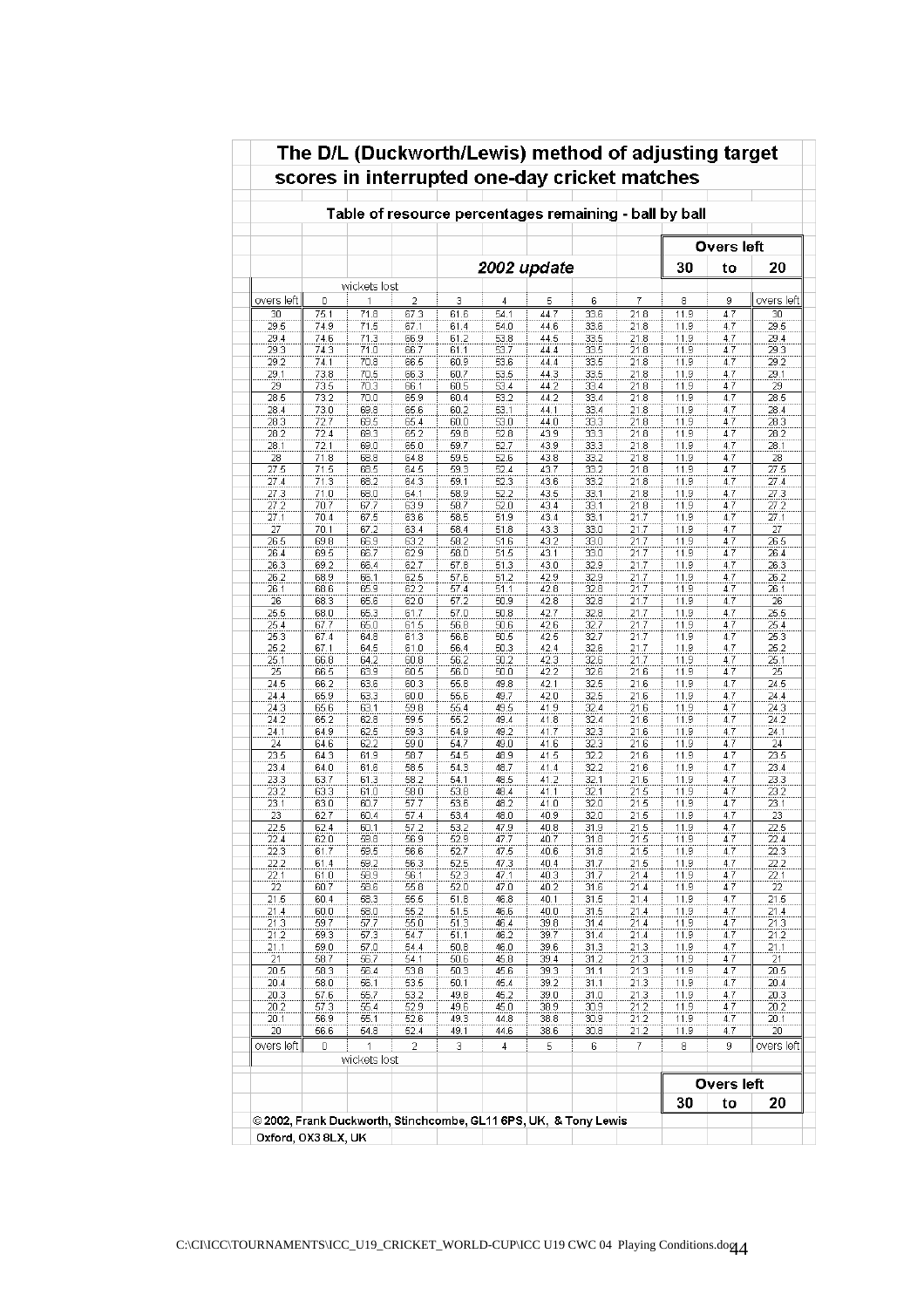|              |              | Table of resource percentages remaining - ball by ball |                |              |              |              |              |              | scores in interrupted one-day cricket matches |                   |              |
|--------------|--------------|--------------------------------------------------------|----------------|--------------|--------------|--------------|--------------|--------------|-----------------------------------------------|-------------------|--------------|
|              |              |                                                        |                |              |              |              |              |              |                                               | <b>Overs left</b> |              |
|              |              |                                                        |                |              | 2002 update  |              |              |              | 20                                            | to                | 10           |
|              |              | wickets lost                                           |                |              |              |              |              |              |                                               |                   |              |
| overs left   | 0            | 1                                                      | $\overline{2}$ | 3            | 4            | 5            | 6            | 7            | 8                                             | 9                 | overs left   |
| 20           | 56.6         | 54.8                                                   | 52.4           | 49.1         | 44.6         | 38.6         | 30.8         | 21.2         | 11.9                                          | 4.7               | 20           |
| 19.5         | 56.2         | 54.4                                                   | 52.1           | 48.8         | 44.4         | 38.5         | 30.7         | 21.2         | 11.9                                          | 4.7               | 19.5         |
| 19.4<br>19.3 | 55.9<br>55.5 | 54.1<br>53.8                                           | 51.8<br>51.5   | 48.6<br>48.3 | 44.2<br>44.0 | 38.3<br>38.2 | 30.6<br>30.6 | 21.2<br>21.1 | 11.9<br>11.9                                  | 4.7<br>4.7        | 19.4<br>19.3 |
| 19.2         | 55.1         | 53.4                                                   | 51.1           | 48.0         | 43.8         | 38.0         | 30.5         | 21.1         | 11.9                                          | 4.7               | 19.2         |
| 19.1         | 54.8         | 53.1                                                   | 50.8           | 47.8         | 43.6         | 37.9         | 30.4         | 21.1         | 11.9                                          | 4.7               | 19.1         |
| 19           | 54.4         | 52.8                                                   | 50.5           | 47.5         | 43.4         | 37.7         | 30.3         | 21.1         | 11.9                                          | 4.7               | 19           |
| 18.5         | 54.1         | 52.4                                                   | 50.2           | 47.2         | 43.2         | 37.6         | 30.2         | 21.0         | 11.9                                          | 4.7               | 18.5         |
| 18.4         | 53.7         | 52.1                                                   | 49.9           | 47.0         | 42.9         | 37.4         | 30.1         | 21.0         | 11.9                                          | 4.7               | 18.4         |
| 18.3         | 53.3         | 51.7                                                   | 49.6           | 46.7         | 42.7         | 37.3         | 30.0         | 21.0         | 11.9                                          | 4.7               | 18.3         |
| 18.2         | 52.9         | 51.4                                                   | 49.3           | 46.4         | 42.5         | 37.1         | 30.0         | 21.0         | 11.9                                          | 4.7               | 18.2         |
| 18.1<br>18   | 52.6<br>52.2 | 51.0<br>50.7                                           | 49.0           | 46.1<br>45.9 | 42.3         | 36.9         | 29.9<br>29.8 | 20.9<br>20.9 | 11.9<br>11.9                                  | 4.7<br>4.7        | 18.1<br>18   |
| 17.5         | 51.8         | 50.3                                                   | 48.6<br>48.3   | 45.6         | 42.0<br>41.8 | 36.8<br>36.6 | 29.7         | 20.9         | 11.9                                          | 4.7               | 17.5         |
| 17.4         | 51.5         | 50.0                                                   | 48.0           | 45.3         | 41.6         | 36.4         | 29.6         | 20.8         | 11.9                                          | 4.7               | 17.4         |
| 17.3         | 51.1         | 49.6                                                   | 47.7           | 45.0         | 41.3         | 36.3         | 29.5         | 20.8         | 11.9                                          | 4.7               | 17.3         |
| 17.2         | 50.7         | 49.3                                                   | 47.4           | 44.7         | 41.1         | 36.1         | 29.4         | 20.8         | 11.9                                          | 4.7               | 17.2         |
| 17.1         | 50.3         | 48.9                                                   | 47.0           | 44.4         | 40.9         | 35.9         | 29.3         | 20.7         | 11.9                                          | 4.7               | 17.1         |
| 17           | 49.9         | 48.5                                                   | 46.7           | 44.1         | 40.6         | 35.8         | 29.2         | 20.7         | 11.9                                          | 4.7               | 17           |
| 16.5         | 49.5         | 48.2                                                   | 46.4           | 43.8         | 40.4         | 35.6         | 29.1         | 20.7         | 11.9                                          | 4.7               | 16.5         |
| 16.4         | 49.2         | 47.8                                                   | 46.0           | 43.6         | 40.1         | 35.4         | 29.0         | 20.6         | 11.9                                          | 4.7               | 16.4         |
| 16.3         | 48.8         | 47.5                                                   | 45.7           | 43.3         | 39.9         | 35.2         | 28.9         | 20.6         | 11.9                                          | 4.7               | 16.3         |
| 16.2         | 48.4         | 47.1                                                   | 45.4           | 43.0<br>42.7 | 39.6         | 35.0         | 28.8         | 20.5<br>20.5 | 11.9<br>11.8                                  | 4.7               | 16.2         |
| 16.1<br>16   | 48.0<br>47.6 | 46.7<br>46.3                                           | 45.0<br>44.7   | 42.3         | 39.4<br>39.1 | 34.8<br>34.7 | 28.6<br>28.5 | 20.5         | 11.8                                          | 4.7<br>4.7        | 16.1<br>16   |
| 15.5         | 47.2         | 46.0                                                   | 44.3           | 42.0         | 38.9         | 34.5         | 28.4         | 20.4         | 11.8                                          | 4.7               | 15.5         |
| 15.4         | 46.8         | 45.6                                                   | 44.0           | 41.7         | 38.6         | 34.3         | 28.3         | 20.4         | 11.8                                          | 4.7               | 15.4         |
| 15.3         | 46.4         | 45.2                                                   | 43.6           | 41.4         | 38.4         | 34.1         | 28.2         | 20.3         | 11.8                                          | 4.7               | 15.3         |
| 15.2         | 46.0         | 44.8                                                   | 43.3           | 41.1         | 38.1         | 33.9         | 28.1         | 20.3         | 11.8                                          | 4.7               | 15.2         |
| 15.1         | 45.6         | 44.5                                                   | 42.9           | 40.8         | 37.8         | 33.7         | 27.9         | 20.2         | 11.8                                          | 4.7               | 15.1         |
| 15           | 45.2         | 44.1                                                   | 42.6           | 40.5         | 37.6         | 33.5         | 27.8         | 20.2         | 11.8                                          | 4.7               | 15           |
| 14.5         | 44.8         | 43.7                                                   | 42.2           | 40.2         | 37.3         | 33.3         | 27.7         | 20.1         | 11.8                                          | 4.7               | 14.5         |
| 14.4         | 44.4         | 43.3                                                   | 41.8           | 39.8         | 37.0         | 33.1         | 27.5         | 20.1         | 11.8                                          | 4.7               | 14.4         |
| 14.3         | 44.0         | 42.9                                                   | 41.5           | 39.5         | 36.8         | 32.8         | 27.4         | 20.0         | 11.8                                          | 4.7               | 14.3         |
| 14.2         | 43.5         | 42.5                                                   | 41.1<br>40.8   | 39.2         | 36.5         | 32.6         | 27.3<br>27.1 | 20.0         | 11.8<br>11.8                                  | 4.7               | 14.2         |
| 14.1<br>14   | 43.1<br>42.7 | 42.1<br>41.7                                           | 40.4           | 38.9<br>38.5 | 36.2<br>35.9 | 32.4<br>32.2 | 27.0         | 19.9<br>19.9 | 11.8                                          | 4.7<br>4.7        | 14.1<br>14   |
| 13.5         | 42.3         | 41.3                                                   | 40.0           | 38.2         | 35.6         | 32.0         | 26.9         | 19.8         | 11.8                                          | 4.7               | 13.5         |
| 13.4         | 41.9         | 40.9                                                   | 39.6           | 37.9         | 35.3         | 31.8         | 26.7         | 19.7         | 11.8                                          | 4.7               | 13.4         |
| 13.3         | 41.5         | 40.5                                                   | 39.3           | 37.5         | 35.0         | 31.5         | 26.6         | 19.7         | 11.7                                          | 4.7               | 13.3         |
| 13.2         | 41.0         | 40.1                                                   | 38.9           | 37.2         | 34.8         | 31.3         | 26.4         | 19.6         | 11.7                                          | 4.7               | 13.2         |
| 13.1         | 40.6         | 39.7                                                   | 38.5           | 36.8         | 34.5         | 31.1         | 26.3         | 19.5         | 11.7                                          | 4.7               | 13.1         |
| 13           | 40.2         | 39.3                                                   | 38.1           | 36.5         | 34.2         | 30.8         | 26.1         | 19.5         | 11.7                                          | 4.7               | 13           |
| 12.5         | 39.8         | 38.9                                                   | 37.7           | 36.1         | 33.9         | 30.6         | 25.9         | 19.4         | 11.7                                          | 4.7               | 12.5         |
| 12.4         | 39.3         | 38.5                                                   | 37.4           | 35.8         | 33.6         | 30.4         | 25.8         | 19.3         | 11.7                                          | 4.7               | 12.4         |
| 12.3         | 38.9         | 38.1                                                   | 37.0           | 35.4         | 33.2         | 30.1         | 25.6         | 19.3         | 11.7                                          | 4.7               | 12.3         |
| 12.2<br>12.1 | 38.5<br>38.0 | 37.7<br>37.2                                           | 36.6<br>36.2   | 35.1<br>34.7 | 32.9<br>32.6 | 29.9<br>29.6 | 25.5<br>25.3 | 19.2<br>19.1 | 11.7<br>11.6                                  | 4.7<br>4.7        | 12.2<br>12.1 |
| 12           | 37.6         | 36.8                                                   | 35.8           | 34.3         | 32.3         | 29.4         | 25.1         | 19.0         | 11.6                                          | 4.7               | 12           |
| 11.5         | 37.1         | 36.4                                                   | 35.4           | 34.0         | 32.0         | 29.1         | 24.9         | 18.9         | 11.6                                          | 4.7               | 11.5         |
| 11.4         | 36.7         | 36.0                                                   | 35.0           | 33.6         | 31.7         | 28.8         | 24.8         | 18.9         | 11.6                                          | 4.7               | 11.4         |
| 11.3         | 36.2         | 35.5                                                   | 34.6           | 33.2         | 31.3         | 28.6         | 24.6         | 18.8         | 11.6                                          | 4.7               | 11.3         |
| 11.2         | 35.8         | 35.1                                                   | 34.2           | 32.9         | 31.0         | 28.3         | 24.4         | 18.7         | 11.6                                          | 4.7               | 11.2         |
| 11.1         | 35.3         | 34.7                                                   | 33.8           | 32.5         | 30.7         | 28.0         | 24.2         | 18.6         | 11.5                                          | 4.7               | 11.1         |
| 11           | 34.9         | 34.2                                                   | 33.4           | 32.1         | 30.4         | 27.8         | 24.0         | 18.5         | 11.5                                          | 4.7               | 11           |
| 10.5         | 34.4         | 33.8                                                   | 32.9           | 31.7         | 30.0         | 27.5         | 23.8         | 18.4         | 11.5                                          | 4.7               | 10.5         |
| 10.4         | 34.0         | 33.4                                                   | 32.5           | 31.4         | 29.7         | 27.2         | 23.6         | 18.3         | 11.5                                          | 4.7               | 10.4         |
| 10.3<br>10.2 | 33.5<br>33.1 | 32.9                                                   | 32.1           | 31.0<br>30.6 | 29.3         | 26.9<br>26.6 | 23.4         | 18.2         | 11.5<br>11.4                                  | 4.7<br>4.7        | 10.3         |
| 10.1         | 32.6         | 32.5<br>32.0                                           | 31.7<br>31.3   | 30.2         | 29.0<br>28.6 | 26.4         | 23.2<br>23.0 | 18.1<br>18.0 | 11.4                                          | 4.7               | 10.2<br>10.1 |
| 10           | 32.1         | 31.6                                                   | 30.8           | 29.8         | 28.3         | 26.1         | 22.8         | 17.9         | 11.4                                          | 4.7               | 10           |
| overs left   | 0            | 1                                                      | 2              | 3            | 4            | 5            | 6            | 7            | 8                                             | 9                 | overs left   |
|              |              | wickets lost                                           |                |              |              |              |              |              |                                               |                   |              |
|              |              |                                                        |                |              |              |              |              |              |                                               | Overs left        |              |
|              |              |                                                        |                |              |              |              |              |              | 20                                            | to                | 10           |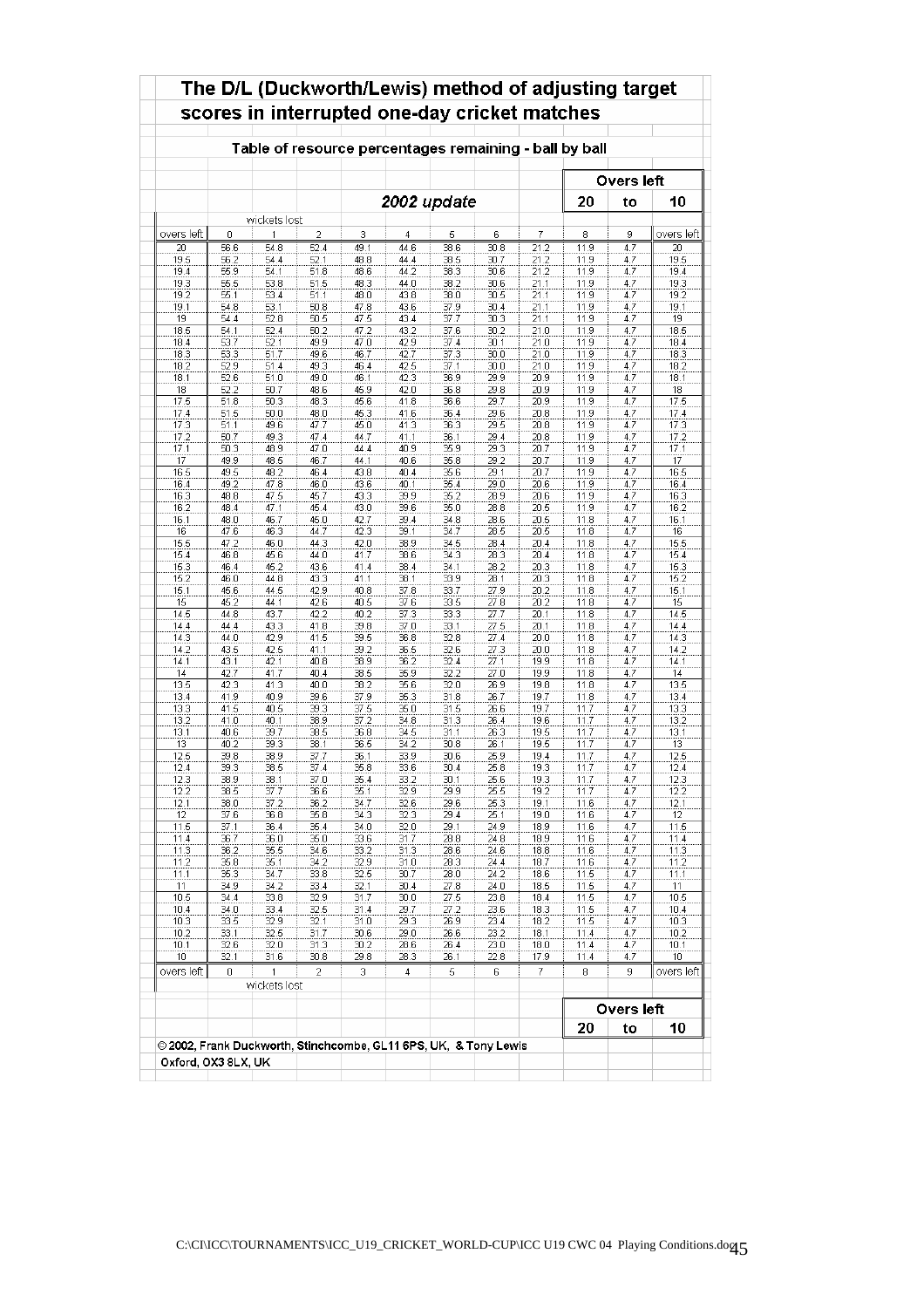| wickets lost<br>1<br>31.6<br>31.1<br>30.7<br>30.2<br>29.8<br>29.3<br>28.9<br>28.4<br>27.9<br>27.5<br>27.0<br>26.5<br>26.0<br>25.6<br>25.1<br>24.6<br>24.1<br>23.6<br>23.1<br>22.6<br>22.1 | $\overline{2}$<br>30.8<br>30.4<br>30.0<br>29.6<br>29.1<br>28.7<br>28.2<br>27.8<br>27.3<br>26.9<br>26.4<br>26.0<br>25.5<br>25.1<br>24.6<br>24.1<br>23.7<br>23.2<br>22.7<br>22.3 | 3<br>29.8<br>29.4<br>29.0<br>28.6<br>28.2<br>27.8<br>27.4<br>26.9<br>26.5<br>26.1<br>25.7<br>25.3<br>24.8<br>24.4<br>24.0<br>23.5<br>23.1<br>22.6 | 4<br>28.3<br>27.9<br>27.6<br>27.2<br>26.8<br>26.5<br>26.1<br>25.7<br>25.3<br>25.0<br>24.6<br>24.2<br>23.8<br>23.4<br>23.0<br>22.6<br>22.2 | Table of resource percentages remaining - ball by ball<br>2002 update<br>5<br>26.1<br>25.8<br>25.5<br>25.2<br>24.9<br>24.5<br>24.2<br>23.9<br>23.6<br>23.3<br>22.9<br>22.6<br>22.3<br>21.9<br>21.6 | 6<br>22.8<br>22.6<br>22.3<br>22.1<br>21.9<br>21.7<br>21.4<br>21.2<br>20.9<br>20.7<br>20.4<br>20.2<br>19.9 | 7<br>17.9<br>17.7<br>17.6<br>17.5<br>17.4<br>17.2<br>17.1<br>17.0<br>16.8<br>16.7<br>16.5<br>16.4<br>16.2 | 10<br>8<br>11.4<br>11.4<br>11.3<br>11.3<br>11.3<br>11.2<br>11.2<br>11.1<br>11.1<br>11.1<br>11.0<br>11.0<br>10.9 | <b>Overs</b> left<br>to<br>9<br>4.7<br>4.7<br>4.7<br>4.7<br>4.7<br>4.7<br>4.7<br>4.7<br>4.7<br>4.7<br>4.7<br>4.7 | 0<br>overs left<br>10<br>9.5<br>9.4<br>9.3<br>9.2<br>9.1<br>9<br>8.5<br>8.4<br>8.3<br>8.2 |
|-------------------------------------------------------------------------------------------------------------------------------------------------------------------------------------------|--------------------------------------------------------------------------------------------------------------------------------------------------------------------------------|---------------------------------------------------------------------------------------------------------------------------------------------------|-------------------------------------------------------------------------------------------------------------------------------------------|----------------------------------------------------------------------------------------------------------------------------------------------------------------------------------------------------|-----------------------------------------------------------------------------------------------------------|-----------------------------------------------------------------------------------------------------------|-----------------------------------------------------------------------------------------------------------------|------------------------------------------------------------------------------------------------------------------|-------------------------------------------------------------------------------------------|
|                                                                                                                                                                                           |                                                                                                                                                                                |                                                                                                                                                   |                                                                                                                                           |                                                                                                                                                                                                    |                                                                                                           |                                                                                                           |                                                                                                                 |                                                                                                                  |                                                                                           |
|                                                                                                                                                                                           |                                                                                                                                                                                |                                                                                                                                                   |                                                                                                                                           |                                                                                                                                                                                                    |                                                                                                           |                                                                                                           |                                                                                                                 |                                                                                                                  |                                                                                           |
|                                                                                                                                                                                           |                                                                                                                                                                                |                                                                                                                                                   |                                                                                                                                           |                                                                                                                                                                                                    |                                                                                                           |                                                                                                           |                                                                                                                 |                                                                                                                  |                                                                                           |
|                                                                                                                                                                                           |                                                                                                                                                                                |                                                                                                                                                   |                                                                                                                                           |                                                                                                                                                                                                    |                                                                                                           |                                                                                                           |                                                                                                                 |                                                                                                                  |                                                                                           |
|                                                                                                                                                                                           |                                                                                                                                                                                |                                                                                                                                                   |                                                                                                                                           |                                                                                                                                                                                                    |                                                                                                           |                                                                                                           |                                                                                                                 |                                                                                                                  |                                                                                           |
|                                                                                                                                                                                           |                                                                                                                                                                                |                                                                                                                                                   |                                                                                                                                           |                                                                                                                                                                                                    |                                                                                                           |                                                                                                           |                                                                                                                 |                                                                                                                  |                                                                                           |
|                                                                                                                                                                                           |                                                                                                                                                                                |                                                                                                                                                   |                                                                                                                                           |                                                                                                                                                                                                    |                                                                                                           |                                                                                                           |                                                                                                                 |                                                                                                                  |                                                                                           |
|                                                                                                                                                                                           |                                                                                                                                                                                |                                                                                                                                                   |                                                                                                                                           |                                                                                                                                                                                                    |                                                                                                           |                                                                                                           |                                                                                                                 |                                                                                                                  |                                                                                           |
|                                                                                                                                                                                           |                                                                                                                                                                                |                                                                                                                                                   |                                                                                                                                           |                                                                                                                                                                                                    |                                                                                                           |                                                                                                           |                                                                                                                 |                                                                                                                  |                                                                                           |
|                                                                                                                                                                                           |                                                                                                                                                                                |                                                                                                                                                   |                                                                                                                                           |                                                                                                                                                                                                    |                                                                                                           |                                                                                                           |                                                                                                                 |                                                                                                                  |                                                                                           |
|                                                                                                                                                                                           |                                                                                                                                                                                |                                                                                                                                                   |                                                                                                                                           |                                                                                                                                                                                                    |                                                                                                           |                                                                                                           |                                                                                                                 |                                                                                                                  |                                                                                           |
|                                                                                                                                                                                           |                                                                                                                                                                                |                                                                                                                                                   |                                                                                                                                           |                                                                                                                                                                                                    |                                                                                                           |                                                                                                           |                                                                                                                 |                                                                                                                  |                                                                                           |
|                                                                                                                                                                                           |                                                                                                                                                                                |                                                                                                                                                   |                                                                                                                                           |                                                                                                                                                                                                    |                                                                                                           |                                                                                                           |                                                                                                                 |                                                                                                                  |                                                                                           |
|                                                                                                                                                                                           |                                                                                                                                                                                |                                                                                                                                                   |                                                                                                                                           |                                                                                                                                                                                                    |                                                                                                           |                                                                                                           |                                                                                                                 |                                                                                                                  |                                                                                           |
|                                                                                                                                                                                           |                                                                                                                                                                                |                                                                                                                                                   |                                                                                                                                           |                                                                                                                                                                                                    |                                                                                                           |                                                                                                           |                                                                                                                 |                                                                                                                  |                                                                                           |
|                                                                                                                                                                                           |                                                                                                                                                                                |                                                                                                                                                   |                                                                                                                                           |                                                                                                                                                                                                    |                                                                                                           |                                                                                                           |                                                                                                                 |                                                                                                                  | 8.1                                                                                       |
|                                                                                                                                                                                           |                                                                                                                                                                                |                                                                                                                                                   |                                                                                                                                           |                                                                                                                                                                                                    |                                                                                                           |                                                                                                           |                                                                                                                 | 4.7                                                                                                              | 8                                                                                         |
|                                                                                                                                                                                           |                                                                                                                                                                                |                                                                                                                                                   |                                                                                                                                           |                                                                                                                                                                                                    | 19.6                                                                                                      | 16.0                                                                                                      | 10.9                                                                                                            | 4.7                                                                                                              | 7.5                                                                                       |
|                                                                                                                                                                                           |                                                                                                                                                                                |                                                                                                                                                   |                                                                                                                                           |                                                                                                                                                                                                    | 19.4                                                                                                      | 15.9                                                                                                      | 10.8                                                                                                            | 4.7                                                                                                              | 7.4                                                                                       |
|                                                                                                                                                                                           |                                                                                                                                                                                |                                                                                                                                                   |                                                                                                                                           | 21.2                                                                                                                                                                                               | 19.1                                                                                                      | 15.7                                                                                                      | 10.7                                                                                                            | 4.7                                                                                                              | 7.3                                                                                       |
|                                                                                                                                                                                           |                                                                                                                                                                                |                                                                                                                                                   |                                                                                                                                           | 20.9                                                                                                                                                                                               | 18.8                                                                                                      | 15.5                                                                                                      | 10.7                                                                                                            | 4.7                                                                                                              | 7.2                                                                                       |
|                                                                                                                                                                                           |                                                                                                                                                                                |                                                                                                                                                   | 21.8                                                                                                                                      | 20.5                                                                                                                                                                                               | 18.5                                                                                                      | 15.3                                                                                                      | 10.6                                                                                                            | 4.7                                                                                                              | 7.1                                                                                       |
|                                                                                                                                                                                           |                                                                                                                                                                                | 22.2                                                                                                                                              | 21.4                                                                                                                                      | 20.1                                                                                                                                                                                               | 18.2                                                                                                      | 15.2                                                                                                      | 10.5                                                                                                            | 4.7                                                                                                              | 7                                                                                         |
|                                                                                                                                                                                           |                                                                                                                                                                                | 21.7                                                                                                                                              | 20.9                                                                                                                                      | 19.8                                                                                                                                                                                               | 17.9                                                                                                      | 15.0                                                                                                      | 10.5                                                                                                            | 4.7                                                                                                              | 6.5                                                                                       |
|                                                                                                                                                                                           | 21.8                                                                                                                                                                           | 21.3                                                                                                                                              | 20.5                                                                                                                                      | 19.4                                                                                                                                                                                               | 17.6                                                                                                      | 14.8                                                                                                      | 10.4                                                                                                            | 4.7                                                                                                              | 6.4                                                                                       |
| 21.6                                                                                                                                                                                      | 21.3                                                                                                                                                                           | 20.8                                                                                                                                              | 20.1                                                                                                                                      | 19.0                                                                                                                                                                                               | 17.3                                                                                                      | 14.6                                                                                                      | 10.3                                                                                                            | 4.7                                                                                                              | 6.3                                                                                       |
| 21.1                                                                                                                                                                                      | 20.8                                                                                                                                                                           | 20.3                                                                                                                                              | 19.7                                                                                                                                      | 18.6                                                                                                                                                                                               | 17.0                                                                                                      | 14.4                                                                                                      | 10.2                                                                                                            | 4.7                                                                                                              | 6.2                                                                                       |
| 20.6                                                                                                                                                                                      | 20.3                                                                                                                                                                           | 19.9                                                                                                                                              | 19.2                                                                                                                                      | 18.2                                                                                                                                                                                               | 16.7                                                                                                      | 14.1                                                                                                      | 10.1                                                                                                            | 4.7                                                                                                              | 6.1                                                                                       |
| 20.1                                                                                                                                                                                      | 19.8                                                                                                                                                                           | 19.4                                                                                                                                              | 18.8                                                                                                                                      | 17.8                                                                                                                                                                                               | 16.4                                                                                                      | 13.9                                                                                                      | 10.1                                                                                                            | 4.6                                                                                                              | 6                                                                                         |
| 19.6                                                                                                                                                                                      | 19.3                                                                                                                                                                           | 18.9                                                                                                                                              | 18.3                                                                                                                                      | 17.4                                                                                                                                                                                               | 16.0                                                                                                      | 13.7                                                                                                      | 10.0                                                                                                            | 4.6                                                                                                              | 5.5                                                                                       |
| 19.1                                                                                                                                                                                      | 18.8                                                                                                                                                                           | 18.5                                                                                                                                              | 17.9                                                                                                                                      | 17.0                                                                                                                                                                                               | 15.7                                                                                                      | 13.5                                                                                                      | 9.8                                                                                                             | 4.6                                                                                                              | 5.4                                                                                       |
| 18.6                                                                                                                                                                                      | 18.3                                                                                                                                                                           | 18.0                                                                                                                                              | 17.4                                                                                                                                      | 16.6                                                                                                                                                                                               | 15.4                                                                                                      | 13.2                                                                                                      | 9.7                                                                                                             | 4.6                                                                                                              | 5.3                                                                                       |
| 18.1                                                                                                                                                                                      | 17.8                                                                                                                                                                           | 17.5                                                                                                                                              | 17.0                                                                                                                                      | 16.2                                                                                                                                                                                               | 15.0                                                                                                      | 13.0                                                                                                      | 9.6                                                                                                             | 4.6                                                                                                              | 5.2                                                                                       |
| 17.5                                                                                                                                                                                      | 17.3                                                                                                                                                                           | 17.0                                                                                                                                              | 16.5                                                                                                                                      | 15.8                                                                                                                                                                                               | 14.7                                                                                                      | 12.7                                                                                                      | 9.5                                                                                                             | 4.6                                                                                                              | 5.1                                                                                       |
| 17.0                                                                                                                                                                                      | 16.8                                                                                                                                                                           | 16.5                                                                                                                                              | 16.1                                                                                                                                      | 15.4                                                                                                                                                                                               | 14.3                                                                                                      | 12.5                                                                                                      | 9.4                                                                                                             | 4.6                                                                                                              | 5                                                                                         |
| 16.5<br>16.0                                                                                                                                                                              | 16.3                                                                                                                                                                           | 16.0                                                                                                                                              | 15.6                                                                                                                                      | 15.0<br>14.5                                                                                                                                                                                       | 13.9                                                                                                      | 12.2<br>11.9                                                                                              | 9.2<br>9.1                                                                                                      | 4.6<br>4.6                                                                                                       | 4.5<br>4.4                                                                                |
| 15.4                                                                                                                                                                                      | 15.8<br>15.3                                                                                                                                                                   | 15.5                                                                                                                                              | 15.1                                                                                                                                      |                                                                                                                                                                                                    | 13.6                                                                                                      |                                                                                                           |                                                                                                                 |                                                                                                                  |                                                                                           |
| 14.9                                                                                                                                                                                      | 14.7                                                                                                                                                                           | 15.0<br>14.5                                                                                                                                      | 14.7<br>14.2                                                                                                                              | 14.1<br>13.6                                                                                                                                                                                       | 13.2<br>12.8                                                                                              | 11.6<br>11.3                                                                                              | 8.9<br>8.8                                                                                                      | 4.6<br>4.5                                                                                                       | 4.3<br>4.2                                                                                |
| 14.4                                                                                                                                                                                      | 14.2                                                                                                                                                                           | 14.0                                                                                                                                              | 13.7                                                                                                                                      | 13.2                                                                                                                                                                                               | 12.4                                                                                                      | 11.0                                                                                                      | 8.6                                                                                                             | 4.5                                                                                                              | 4.1                                                                                       |
| 13.8                                                                                                                                                                                      | 13.7                                                                                                                                                                           | 13.5                                                                                                                                              | 13.2                                                                                                                                      | 12.7                                                                                                                                                                                               | 12.0                                                                                                      | 10.7                                                                                                      | 8.4                                                                                                             | 4.5                                                                                                              | 4                                                                                         |
| 13.3                                                                                                                                                                                      | 13.2                                                                                                                                                                           | 13.0                                                                                                                                              | 12.7                                                                                                                                      | 12.3                                                                                                                                                                                               | 11.6                                                                                                      | 10.4                                                                                                      | 8.3                                                                                                             | 4.5                                                                                                              | 3.5                                                                                       |
| 12.7                                                                                                                                                                                      | 12.6                                                                                                                                                                           | 12.5                                                                                                                                              | 12.2                                                                                                                                      | 11.8                                                                                                                                                                                               | 11.2                                                                                                      | 10.1                                                                                                      | 8.1                                                                                                             | 4.4                                                                                                              | 3.4                                                                                       |
| 12.2                                                                                                                                                                                      | 12.1                                                                                                                                                                           | 11.9                                                                                                                                              | 11.7                                                                                                                                      | 11.3                                                                                                                                                                                               | 10.8                                                                                                      | 9.7                                                                                                       | 7.9                                                                                                             | 4.4                                                                                                              | 3.3                                                                                       |
| 11.6                                                                                                                                                                                      | 11.5                                                                                                                                                                           | 11.4                                                                                                                                              | 11.2                                                                                                                                      | 10.9                                                                                                                                                                                               | 10.3                                                                                                      | 9.4                                                                                                       | 7.7                                                                                                             | 4.3                                                                                                              | 3.2                                                                                       |
| 11.1                                                                                                                                                                                      | 11.0                                                                                                                                                                           | 10.9                                                                                                                                              | 10.7                                                                                                                                      | 10.4                                                                                                                                                                                               | 9.9                                                                                                       | 9.0                                                                                                       | 7.4                                                                                                             | 4.3                                                                                                              | 3.1                                                                                       |
| 10.5                                                                                                                                                                                      | 10.4                                                                                                                                                                           | 10.3                                                                                                                                              | 10.2                                                                                                                                      | 9.9                                                                                                                                                                                                | 9.5                                                                                                       | 8.7                                                                                                       | 7.2                                                                                                             | 4.2                                                                                                              | 3                                                                                         |
| 10.0                                                                                                                                                                                      | 9.9                                                                                                                                                                            | 9.8                                                                                                                                               | 9.6                                                                                                                                       | 9.4                                                                                                                                                                                                | 9.0                                                                                                       | 8.3                                                                                                       | 6.9                                                                                                             | 4.2                                                                                                              | 2.5                                                                                       |
| 9.4                                                                                                                                                                                       | 9.3                                                                                                                                                                            | 9.5                                                                                                                                               | 9. I                                                                                                                                      | 6.Y                                                                                                                                                                                                | 8.5                                                                                                       | 7.9                                                                                                       | b.l                                                                                                             | 4. I                                                                                                             | 2.4                                                                                       |
| 8.8                                                                                                                                                                                       | 8.8                                                                                                                                                                            | 8.7                                                                                                                                               | 8.6                                                                                                                                       | 8.4                                                                                                                                                                                                | 8.1                                                                                                       | 7.5                                                                                                       | 6.4                                                                                                             | 4.0                                                                                                              | 2.3                                                                                       |
| 8.3                                                                                                                                                                                       | 8.2                                                                                                                                                                            | 8.2                                                                                                                                               | 8.0                                                                                                                                       | 7.9                                                                                                                                                                                                | 7.6                                                                                                       | 7.1                                                                                                       | 6.1                                                                                                             | 3.9                                                                                                              | 2.2                                                                                       |
| 7.7                                                                                                                                                                                       | 7.7                                                                                                                                                                            | 7.6                                                                                                                                               | 7.5                                                                                                                                       | 7.4                                                                                                                                                                                                | 7.1                                                                                                       | 6.7                                                                                                       | 5.8                                                                                                             | 3.8                                                                                                              | 2.1                                                                                       |
| 7.1                                                                                                                                                                                       | 7.1                                                                                                                                                                            | 7.0                                                                                                                                               | 7.0                                                                                                                                       | 6.8                                                                                                                                                                                                | 6.6                                                                                                       | 6.2                                                                                                       | 5.5                                                                                                             | 3.7                                                                                                              | 2                                                                                         |
| 6.5                                                                                                                                                                                       | 6.5                                                                                                                                                                            | 6.5                                                                                                                                               | 6.4                                                                                                                                       | 6.3                                                                                                                                                                                                | 6.1                                                                                                       | 5.8                                                                                                       | 5.1                                                                                                             | 3.6                                                                                                              | 1.5                                                                                       |
| 6.0                                                                                                                                                                                       | 5.9                                                                                                                                                                            | 5.9                                                                                                                                               | 5.9                                                                                                                                       | 5.8                                                                                                                                                                                                | 5.6                                                                                                       | 5.3                                                                                                       | 4.8                                                                                                             | 3.4                                                                                                              | 1.4                                                                                       |
| 5.4                                                                                                                                                                                       | 5.4                                                                                                                                                                            | 5.3                                                                                                                                               | 5.3                                                                                                                                       | 5.2                                                                                                                                                                                                | 5.1                                                                                                       | 4.9                                                                                                       | 4.4                                                                                                             | 3.2                                                                                                              | 1.3                                                                                       |
| 4.8                                                                                                                                                                                       | 4.8                                                                                                                                                                            | 4.8                                                                                                                                               | 4.7                                                                                                                                       | 4.7                                                                                                                                                                                                | 4.6                                                                                                       | 4.4                                                                                                       | 4.0                                                                                                             | 3.0                                                                                                              | 1.2                                                                                       |
| 4.2                                                                                                                                                                                       | 4.2                                                                                                                                                                            | 4.2                                                                                                                                               | 4.2                                                                                                                                       | 4.1                                                                                                                                                                                                | 4.0                                                                                                       | 3.9                                                                                                       | 3.6                                                                                                             | 2.8                                                                                                              | 1.1                                                                                       |
| 3.6                                                                                                                                                                                       | 3.6                                                                                                                                                                            | 3.6                                                                                                                                               | 3.6                                                                                                                                       | 3.5                                                                                                                                                                                                | 3.5                                                                                                       | 3.4                                                                                                       | 3.2                                                                                                             | 2.5                                                                                                              | $\mathbf{1}$                                                                              |
| 3.0                                                                                                                                                                                       | 3.0                                                                                                                                                                            | 3.0                                                                                                                                               | 3.0                                                                                                                                       | 3.0                                                                                                                                                                                                | 2.9                                                                                                       | 2.9                                                                                                       | 2.7                                                                                                             | 2.2                                                                                                              | 0.5                                                                                       |
| 2.4                                                                                                                                                                                       | 2.4                                                                                                                                                                            | 2.4                                                                                                                                               | 2.4                                                                                                                                       | 2.4                                                                                                                                                                                                | 2.4                                                                                                       | 2.3                                                                                                       | 2.2                                                                                                             | 1.9                                                                                                              | 0.4                                                                                       |
|                                                                                                                                                                                           |                                                                                                                                                                                |                                                                                                                                                   |                                                                                                                                           |                                                                                                                                                                                                    |                                                                                                           |                                                                                                           |                                                                                                                 |                                                                                                                  | 0.3                                                                                       |
|                                                                                                                                                                                           |                                                                                                                                                                                |                                                                                                                                                   |                                                                                                                                           |                                                                                                                                                                                                    |                                                                                                           |                                                                                                           |                                                                                                                 |                                                                                                                  | 0.2                                                                                       |
|                                                                                                                                                                                           |                                                                                                                                                                                |                                                                                                                                                   |                                                                                                                                           |                                                                                                                                                                                                    |                                                                                                           |                                                                                                           |                                                                                                                 |                                                                                                                  | 0.1                                                                                       |
| 0.6                                                                                                                                                                                       |                                                                                                                                                                                |                                                                                                                                                   |                                                                                                                                           |                                                                                                                                                                                                    |                                                                                                           |                                                                                                           |                                                                                                                 |                                                                                                                  | 0                                                                                         |
| 0.0                                                                                                                                                                                       | 2                                                                                                                                                                              | з                                                                                                                                                 | 4                                                                                                                                         | 5                                                                                                                                                                                                  | 6                                                                                                         | 7                                                                                                         | 8                                                                                                               | 9                                                                                                                | overs left                                                                                |
| 1                                                                                                                                                                                         |                                                                                                                                                                                |                                                                                                                                                   |                                                                                                                                           |                                                                                                                                                                                                    |                                                                                                           |                                                                                                           |                                                                                                                 |                                                                                                                  |                                                                                           |
|                                                                                                                                                                                           |                                                                                                                                                                                |                                                                                                                                                   |                                                                                                                                           |                                                                                                                                                                                                    |                                                                                                           |                                                                                                           |                                                                                                                 |                                                                                                                  |                                                                                           |
|                                                                                                                                                                                           |                                                                                                                                                                                |                                                                                                                                                   |                                                                                                                                           |                                                                                                                                                                                                    |                                                                                                           |                                                                                                           | 10                                                                                                              | to                                                                                                               | 0                                                                                         |
|                                                                                                                                                                                           | 1.8<br>1.2                                                                                                                                                                     | 1.8<br>1.2<br>0.6<br>0.0<br>wickets lost                                                                                                          | 1.8<br>1.2<br>0.6<br>0.0                                                                                                                  | 1.8<br>1.2<br>0.6<br>0.0                                                                                                                                                                           | 1.8<br>1.2<br>0.6<br>0.0                                                                                  | 1.8<br>1.2<br>0.6<br>0.0                                                                                  | 1.8<br>1.2<br>0.6<br>0.0<br>@ 2002, Frank Duckworth, Stinchcombe, GL11 6PS, UK, & Tony Lewis                    | 1.7<br>1.2<br>0.6<br>0.0<br>Oxford, OX3 8LX, UK                                                                  | 1.5<br>1.1<br>0.6<br>0.0<br><b>Overs left</b>                                             |